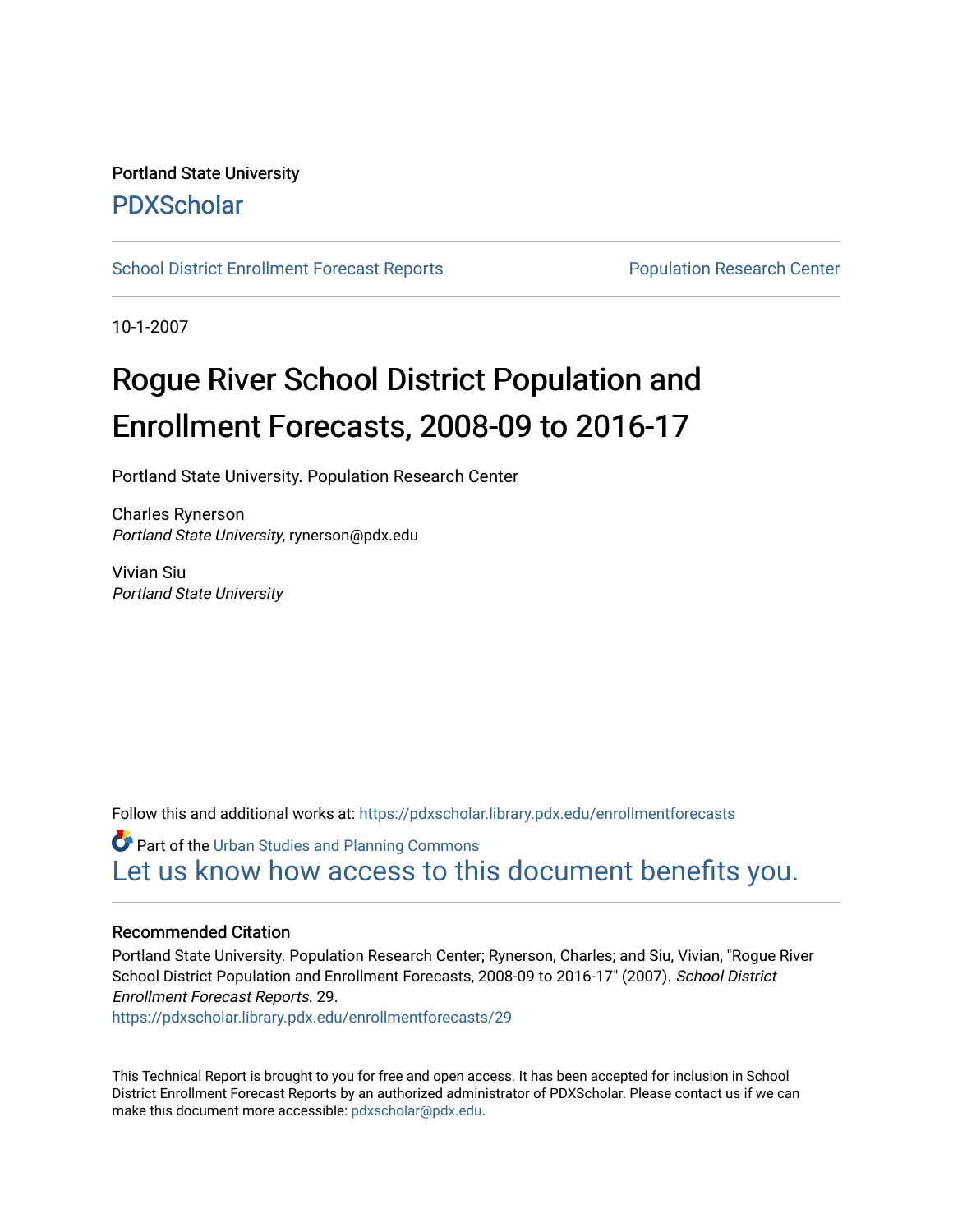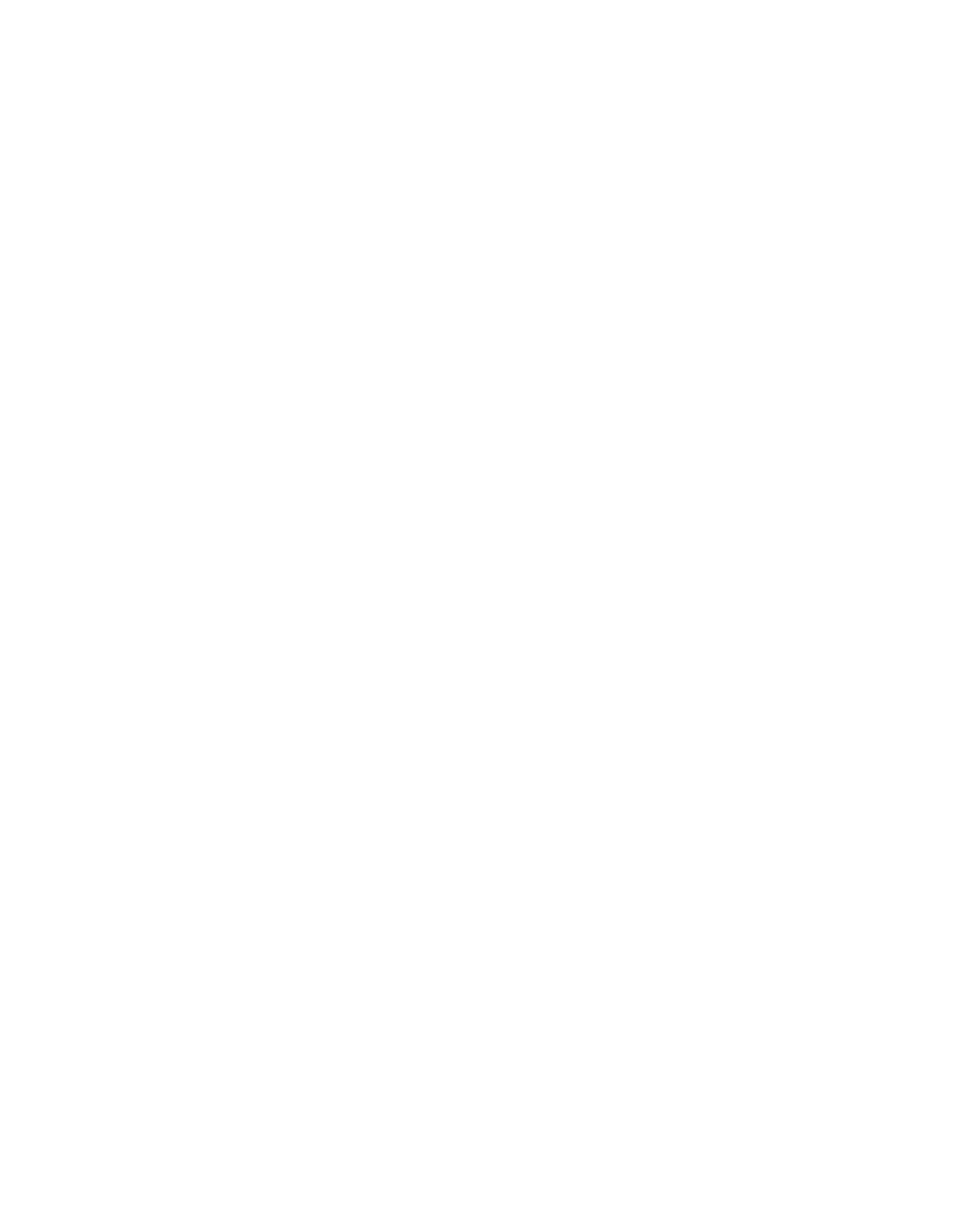### **ROGUE RIVER SCHOOL DISTRICT POPULATION AND ENROLLMENT FORECASTS 2008-09 TO 2016-17**

**Prepared By Population Research Center Portland State University** 

**OCTOBER, 2007** 

**Project Staff: Charles Rynerson Vivian Siu**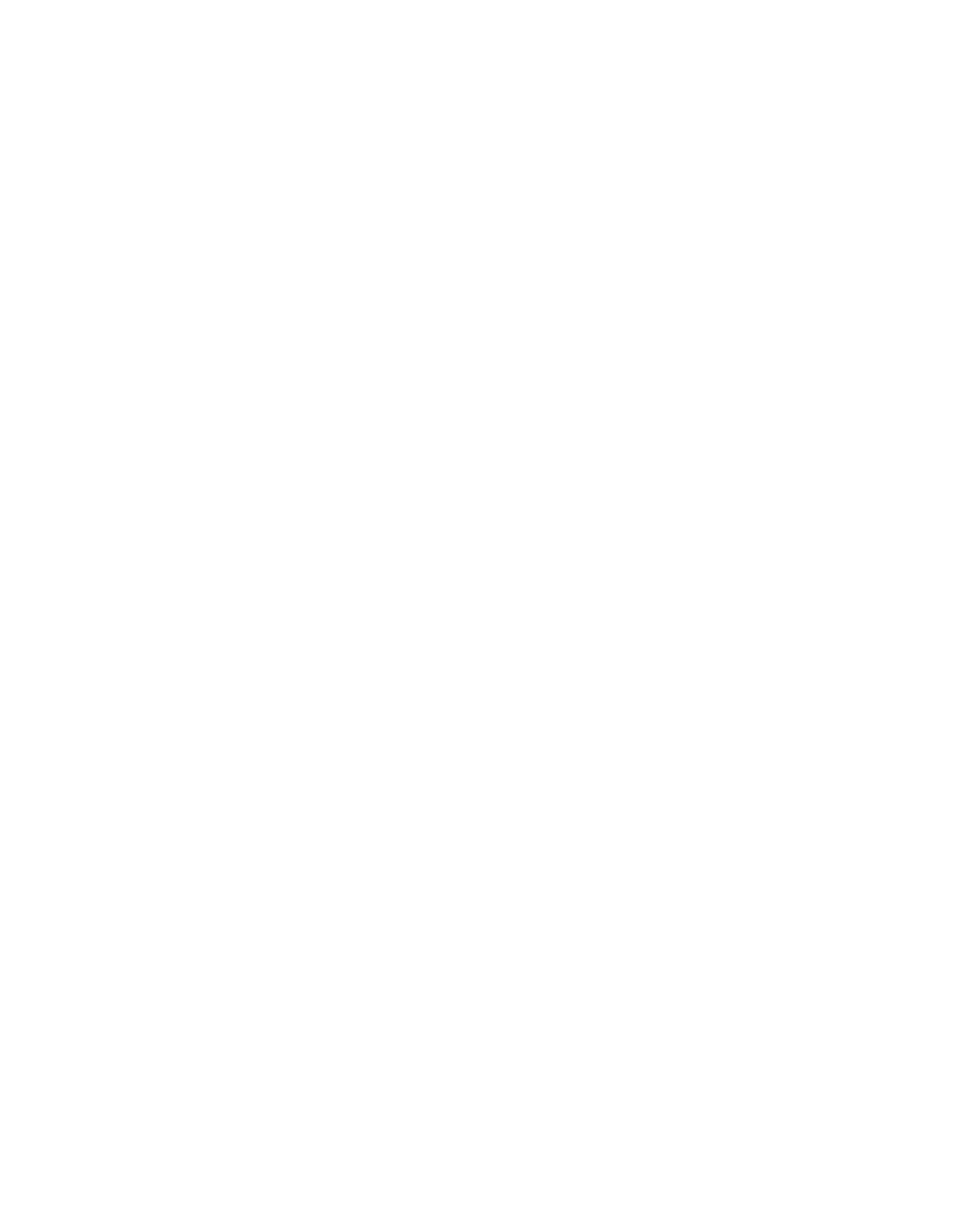## **CONTENTS**

\_\_\_\_\_\_\_\_\_\_\_\_\_\_\_\_\_\_\_\_\_\_\_\_\_\_\_\_\_\_\_\_\_\_\_\_\_\_\_\_\_\_\_\_\_\_\_\_\_\_\_\_\_\_\_\_\_\_\_\_\_\_\_\_\_\_\_\_\_\_\_\_

# **TABLES, CHARTS, AND MAPS**

| Table 1. Historic and Forecast K-12 Enrollment, RRSD, Forecast Scenarios2     |     |
|-------------------------------------------------------------------------------|-----|
| Table 2. Historic and Forecast Enrollment by School Level, RRSD, MID-RANGE2   |     |
|                                                                               |     |
| Table 4. Population by Age Group, Rogue River School District, 1990 and 20009 |     |
|                                                                               |     |
|                                                                               |     |
| Table 7. Housing Units Authorized by Building Permits, City of Rogue River14  |     |
|                                                                               |     |
|                                                                               |     |
|                                                                               |     |
| Tables 11-12. Average Number of RRSD Students per Housing Unit, 2006-07:      |     |
|                                                                               | .22 |
|                                                                               | .22 |
|                                                                               |     |
| Table 14. RRSD, LOW RANGE Enrollment Forecasts, 2008-09 to 2016-1730          |     |
| Table 15. RRSD, MID RANGE Enrollment Forecasts, 2008-09 to 2016-1731          |     |
| Table 16. RRSD, HIGH RANGE Enrollment Forecasts, 2008-09 to 2016-1732         |     |
|                                                                               |     |
|                                                                               |     |

\_\_\_\_\_\_\_\_\_\_\_\_\_\_\_\_\_\_\_\_\_\_\_\_\_\_\_\_\_\_\_\_\_\_\_\_\_\_\_\_\_\_\_\_\_\_\_\_\_\_\_\_\_\_\_\_\_\_\_\_\_\_\_\_\_\_\_\_\_\_\_\_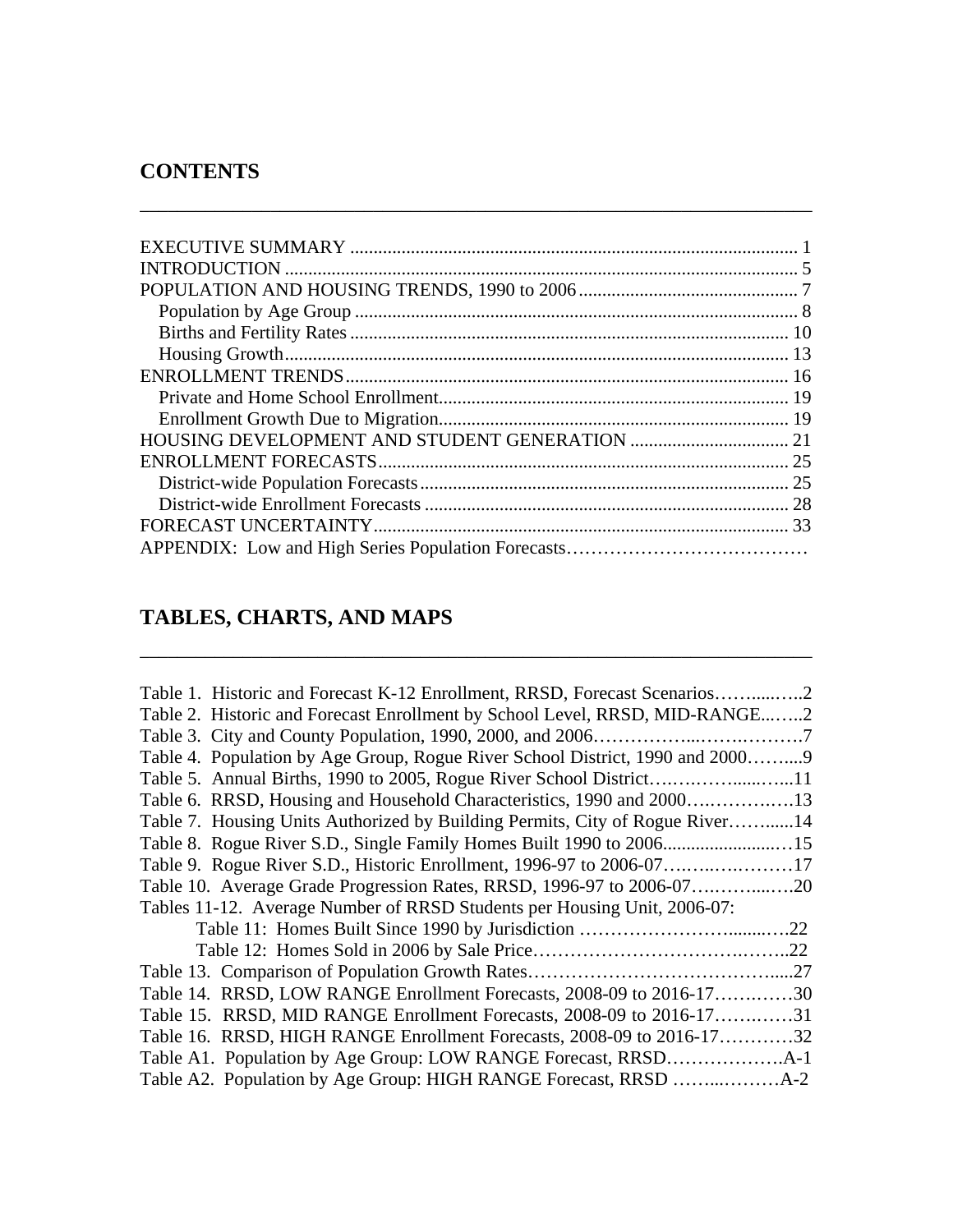| Chart 2. Population Change Due to Migration, 1990 to 2000, RRSD by Age Group10  |
|---------------------------------------------------------------------------------|
| Chart 3a. Age-Specific Fertility Rates, 1990, ZIP 97537, Jackson Co. & Oregon12 |
| Chart 3b. Age-Specific Fertility Rates, 2000, ZIP 97537, Jackson Co. & Oregon12 |
|                                                                                 |
|                                                                                 |
|                                                                                 |
|                                                                                 |
| Chart 6. RRSD Birth Cohorts and Kindergarten Enrollment, LOW Series Forecast34  |
|                                                                                 |
|                                                                                 |
|                                                                                 |

\_\_\_\_\_\_\_\_\_\_\_\_\_\_\_\_\_\_\_\_\_\_\_\_\_\_\_\_\_\_\_\_\_\_\_\_\_\_\_\_\_\_\_\_\_\_\_\_\_\_\_\_\_\_\_\_\_\_\_\_\_\_\_\_\_\_\_\_\_\_\_\_

|--|--|--|--|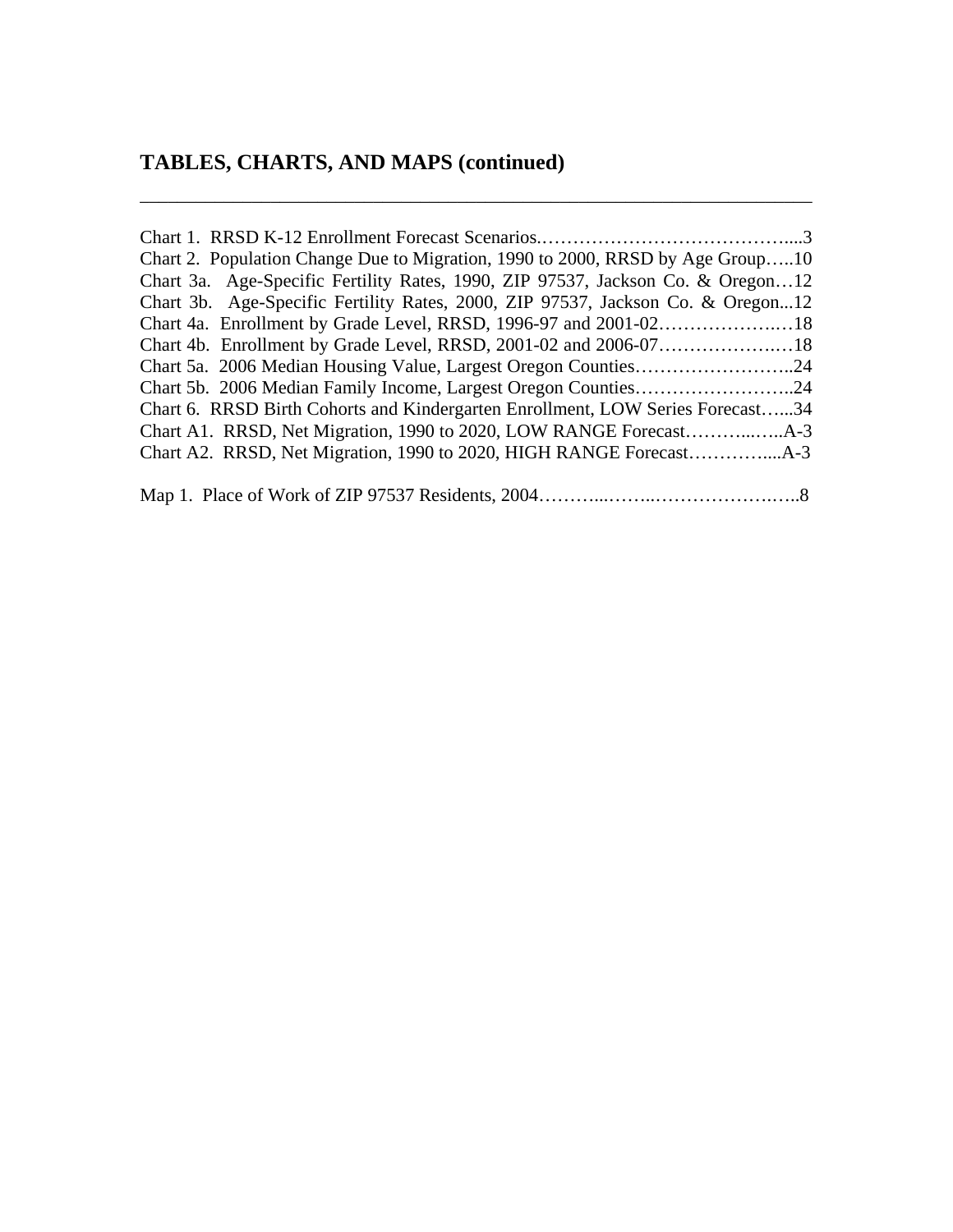#### **EXECUTIVE SUMMARY**

The area served by the Rogue River School District (RRSD) has experienced population and housing growth in recent years, but the District's K-12 school enrollment of 1,101 students in 2006-07 was 19 percent lower than its 1995-96 peak of 1,364. The largest sustained elementary enrollment losses occurred between 1999-2000 and 2002-03, while most of the secondary enrollment losses have occurred since 2002-03.

\_\_\_\_\_\_\_\_\_\_\_\_\_\_\_\_\_\_\_\_\_\_\_\_\_\_\_\_\_\_\_\_\_\_\_\_\_\_\_\_\_\_\_\_\_\_\_\_\_\_\_\_\_\_\_\_\_\_\_\_\_\_\_\_\_\_\_\_\_\_\_\_

This report presents the results of a study conducted by the Portland State University Population Research Center (PRC) presenting three different enrollment forecast scenarios for the District between the 2007-08 and 2016-17 school years:

- The "LOW forecast" is a continuation of recent trends. It assumes that fertility rates will remain low, that the District's housing stock will continue to increase by about one percent (40 units) annually, and that slow local job growth will cause the migration of families with children to remain a relatively small part of the overall migration stream. Enrollment at all school levels continues to decline in the LOW forecast. The overall K-12 enrollment forecast for 2016-17 is 970 students, a loss of 12 percent over the 10 year period.
- The "HIGH forecast" envisions a combination of local job growth and accelerated housing development. Under this scenario, local job growth allows more families with children to move into the area, fertility rates increase slightly, and housing growth averages about two percent (80 units) annually. In the HIGH forecast, K-12 enrollment bottoms out within the next two years, by 2009-10, and grows to 1,145 students by 2016-17. Elementary enrollment grows by about 40 students over the 10 year period, and secondary enrollments are relatively stable.
- The "MID forecast" is the one that we characterize as the most likely scenario. It is similar to the LOW forecast, but we assume that an average of about 20 additional housing units (60 total) will be built each year. This moderate increase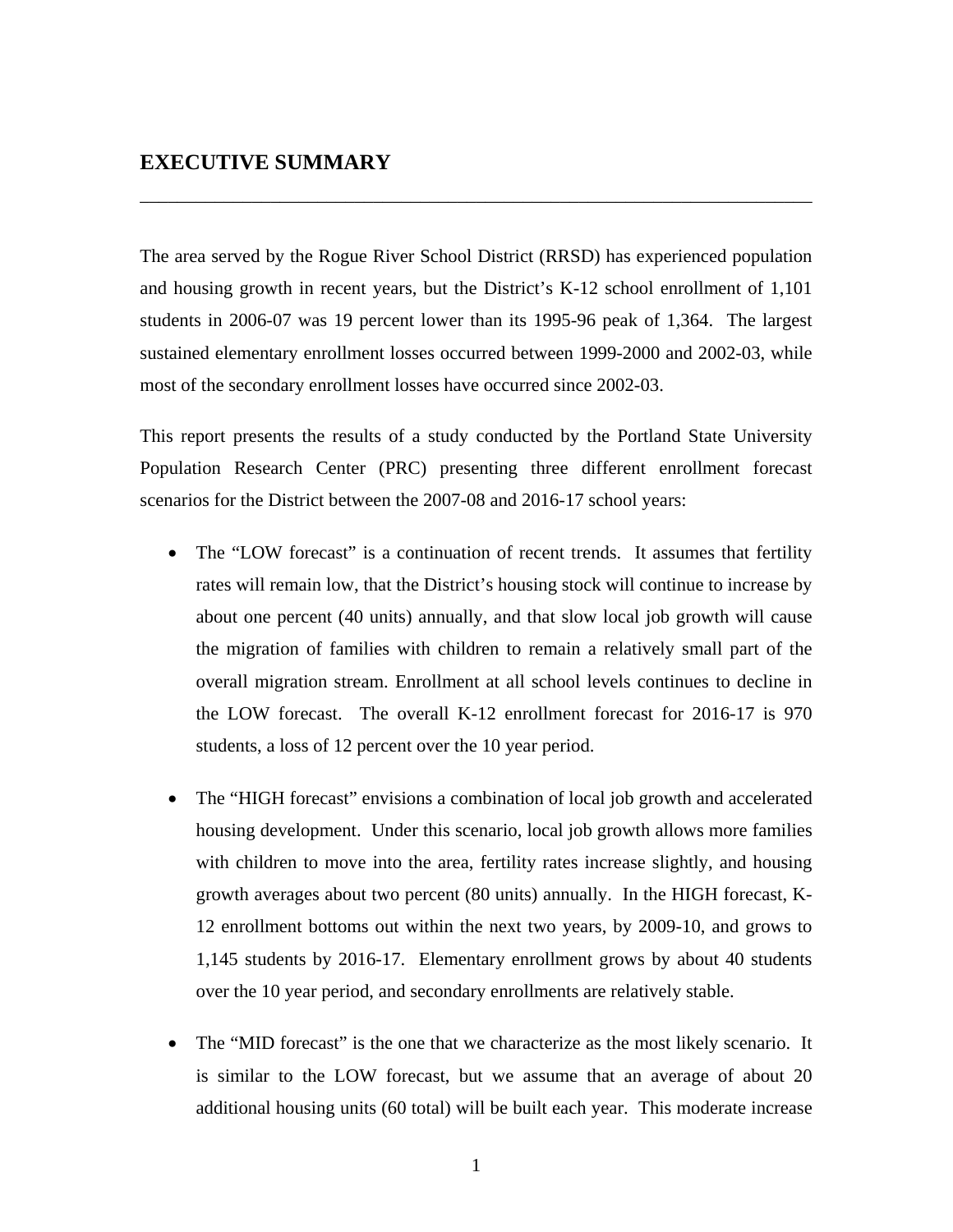is likely because of the large subdivisions recently approved within the District and potential subsequent development that could occur on vacant residential land. In the MID forecast, overall K-12 enrollment remains stable within the range of 1,040 to 1,060 throughout the forecast period.

Table 1 below and Chart 1 on the next page compare overall K-12 enrollment forecasts under the three scenarios with historic K-12 enrollments. Table 2 contains detail by school level (K-5, 6-8, 9-12) for the MID forecast scenario.

| Table 1<br><b>Historic and Forecast K-12 Enrollment</b><br><b>Rogue River School District, Forecast Scenarios</b> |         |         |         |         |                 |  |  |  |  |
|-------------------------------------------------------------------------------------------------------------------|---------|---------|---------|---------|-----------------|--|--|--|--|
|                                                                                                                   |         | Actual  |         |         | <b>Forecast</b> |  |  |  |  |
|                                                                                                                   | 1996-97 | 2001-06 | 2006-07 | 2011-12 | 2016-17         |  |  |  |  |
| LOW-RANGE                                                                                                         | 1.345   | 1,238   | 1.101   | 1.025   | 970             |  |  |  |  |
| 5 year change                                                                                                     |         | -107    | -137    | -76     | -55             |  |  |  |  |
| MID-RANGE                                                                                                         | 1.345   | 1,238   | 1,101   | 1,055   | 1.046           |  |  |  |  |
| 5 year change                                                                                                     |         | -107    | -137    | -46     | -9              |  |  |  |  |
| HIGH-RANGE                                                                                                        | 1.345   | 1,238   | 1.101   | 1.092   | 1.145           |  |  |  |  |
| 5 year change                                                                                                     |         | -107    | -137    | -9      | 53              |  |  |  |  |

| Table 2<br><b>Historic and Forecast Enrollment by School Level</b><br><b>Rogue River School District MID-RANGE Forecast</b> |         |         |         |         |                           |  |  |  |  |
|-----------------------------------------------------------------------------------------------------------------------------|---------|---------|---------|---------|---------------------------|--|--|--|--|
|                                                                                                                             |         | Actual  |         |         | <b>MID-RANGE Forecast</b> |  |  |  |  |
|                                                                                                                             | 1996-97 | 2001-06 | 2006-07 | 2011-12 | 2016-17                   |  |  |  |  |
| $K-5$                                                                                                                       | 586     | 476     | 435     | 428     | 432                       |  |  |  |  |
| 5 year change                                                                                                               |         | $-110$  | $-41$   | -7      | 4                         |  |  |  |  |
| $6 - 8$                                                                                                                     | 326     | 314     | 274     | 265     | 254                       |  |  |  |  |
| 5 year change                                                                                                               |         | $-12$   | -40     | -9      | $-11$                     |  |  |  |  |
| $9 - 12$                                                                                                                    | 433     | 448     | 392     | 362     | 360                       |  |  |  |  |
| 5 year change                                                                                                               |         | 15      | -56     | -30     | -2                        |  |  |  |  |
| Total                                                                                                                       | 1,345   | 1,238   | 1,101   | 1,055   | 1,046                     |  |  |  |  |
| 5 year change                                                                                                               |         | -107    | -137    | -46     | -9                        |  |  |  |  |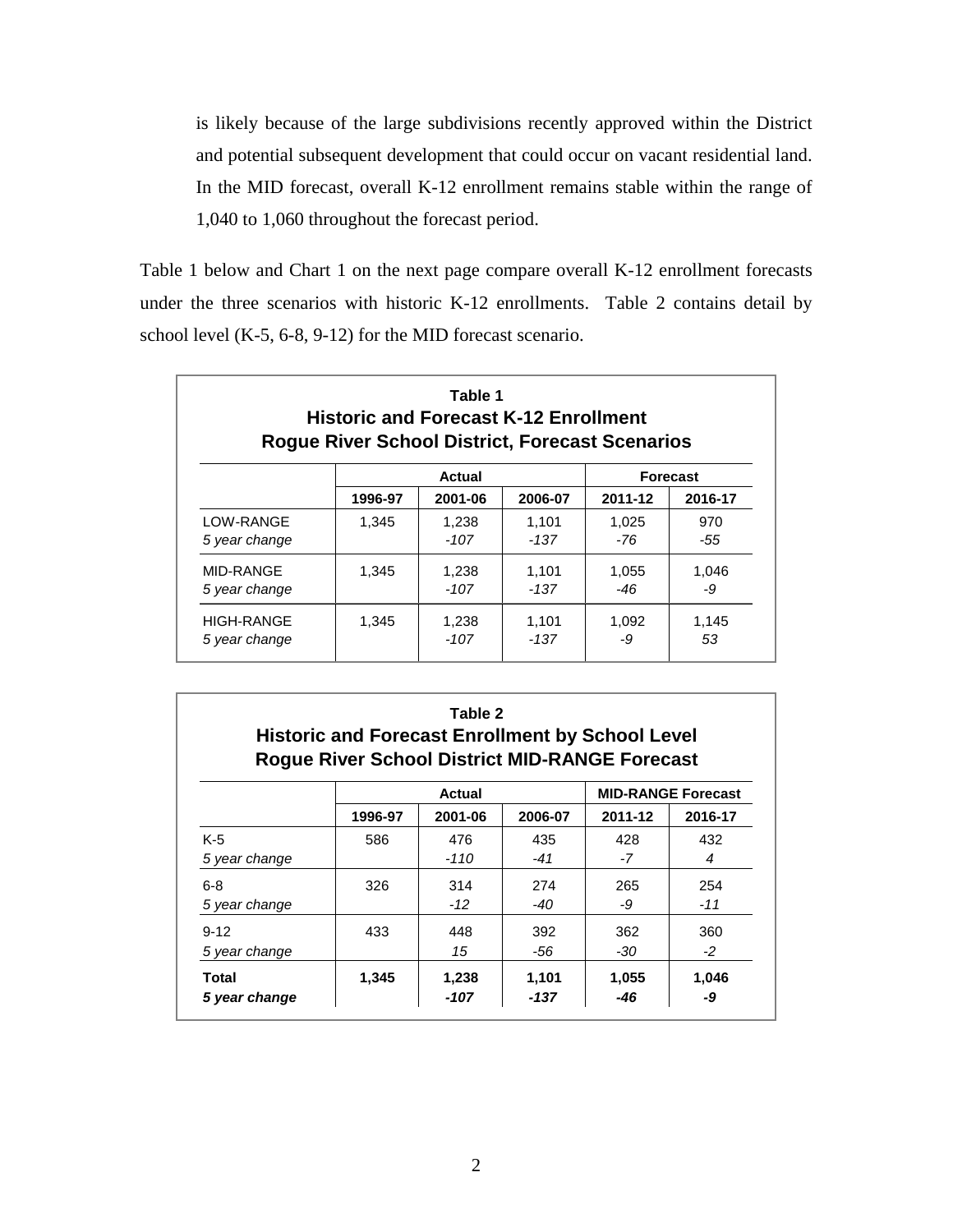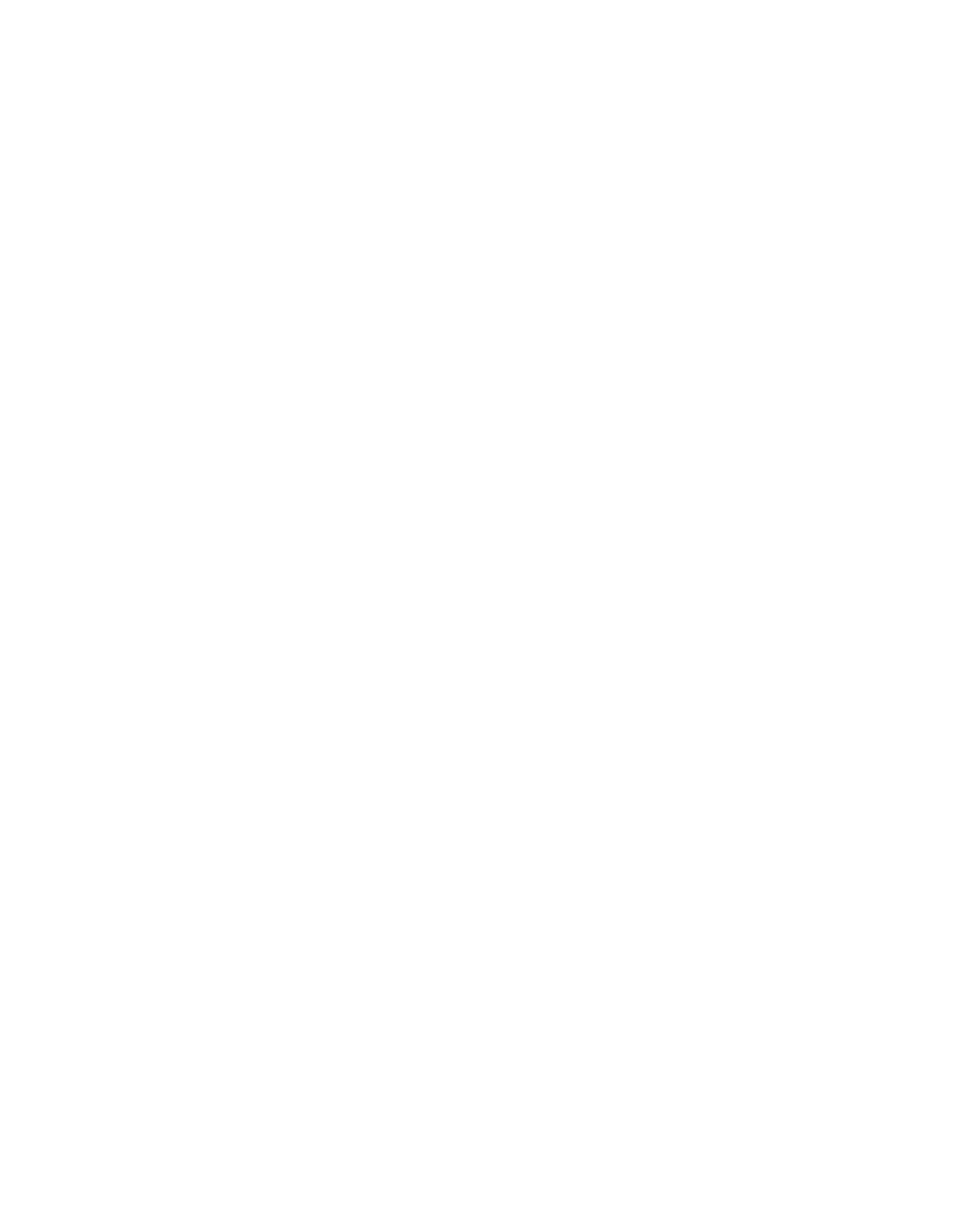#### **INTRODUCTION**

The Rogue River School District (RRSD) requested that the Portland State University Population Research Center (PRC) prepare enrollment forecasts for use in the District's long-range planning. This study integrates information about RRSD enrollment trends with local area population, housing, and economic trends, and includes population forecasts for the District as well as forecasts of district-wide enrollment by grade level for the period between 2008-09 and 2016-17. Information sources include the U.S. Census Bureau, birth data from the Oregon Center for Health Statistics, county population forecasts from the Oregon Office of Economic Analysis, employment trends and forecasts from the Oregon Employment Department, and personal interviews with city and regional officials and business people.

\_\_\_\_\_\_\_\_\_\_\_\_\_\_\_\_\_\_\_\_\_\_\_\_\_\_\_\_\_\_\_\_\_\_\_\_\_\_\_\_\_\_\_\_\_\_\_\_\_\_\_\_\_\_\_\_\_\_\_\_\_\_\_\_\_\_\_\_\_\_\_\_

The District serves the most northwestern portion of Jackson County, including the City of Rogue River and surrounding unincorporated areas, notably the community of Wimer in Evans Valley, north of Rogue River. At the time of the 2000 Census, 21 percent of the District's population lived within the City of Rogue River and 79 percent lived in unincorporated Jackson County.

Following this introduction are sections presenting recent population, housing, and enrollment trends within the District. Another section is devoted to our research on the average number of RRSD students residing in newer (built since 1990) and recently sold housing. Next are the results of the district-wide population and enrollment forecasts and a description of the forecast methodology. A final section contains a brief discussion of the nature and accuracy of forecasts, and the appendix contains details of the population forecasts.

Enrollment forecasts were initially prepared using observed 2006-07 enrollments as the base year data. Therefore, the tables, charts, and text compare the forecast with 2006-07. Just prior to publication of this report, Fall 2007 enrollment data became available, so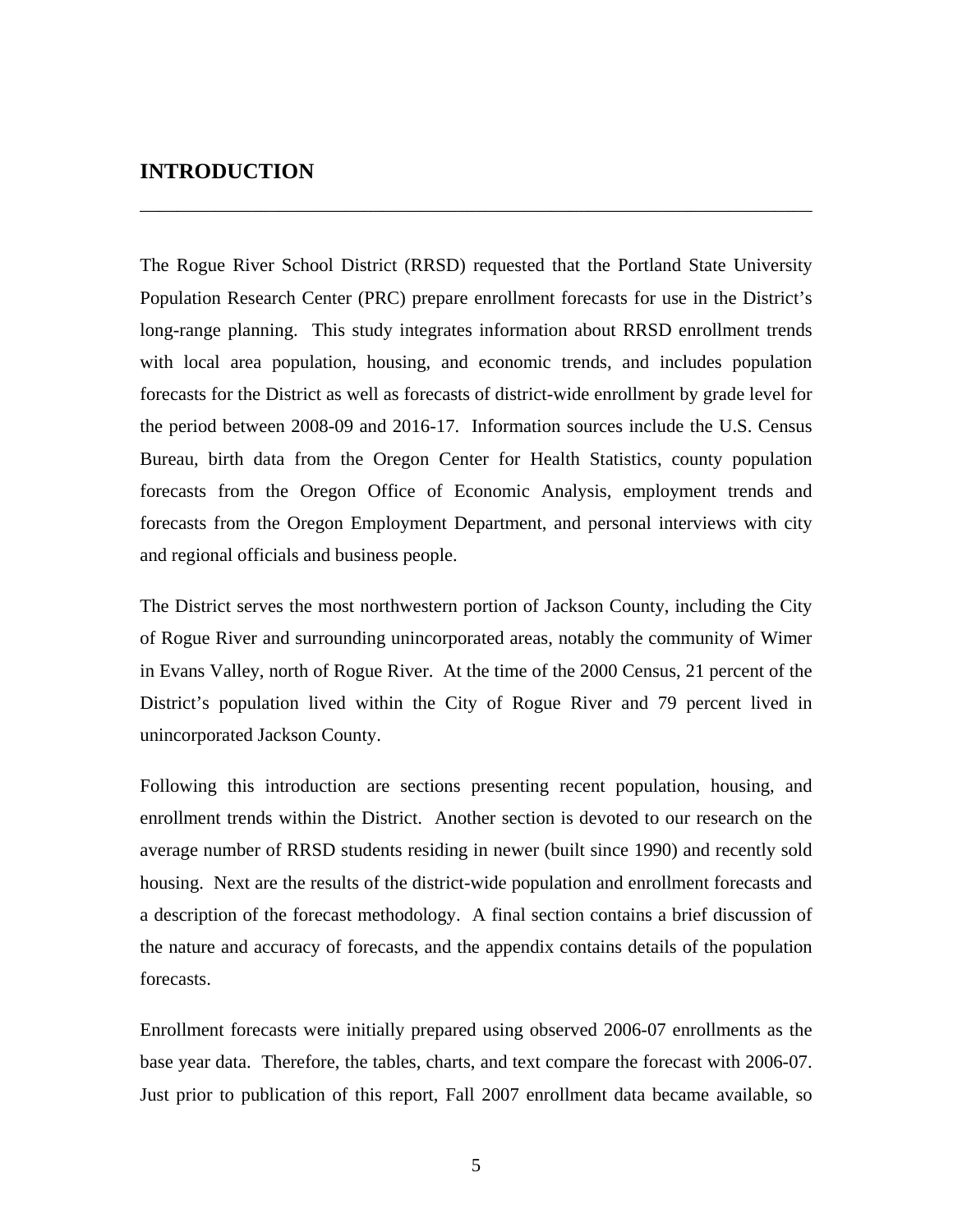tables that include enrollment figures for 2007-08 present actual enrollments rather than the initial 2007-08 enrollment forecasts.

We would like to acknowledge (in alphabetical order) the help of the following individuals who contributed to the study by answering questions, providing local insight, or providing data:

- Anne Dumas, RRSD
- Pam Marshall, SOESD
- Marni Osterhage, Grace Christian School
- Ainoura Oussenbec, Oregon Employment Department
- Laurel Prairie-Kuntz, City of Rogue River
- Dean Stirm, Rogue River Chamber of Commerce
- Harry Vanikiotis, RRSD
- Dixie Vann, RRSD
- Teresa Ward, Bradley Realty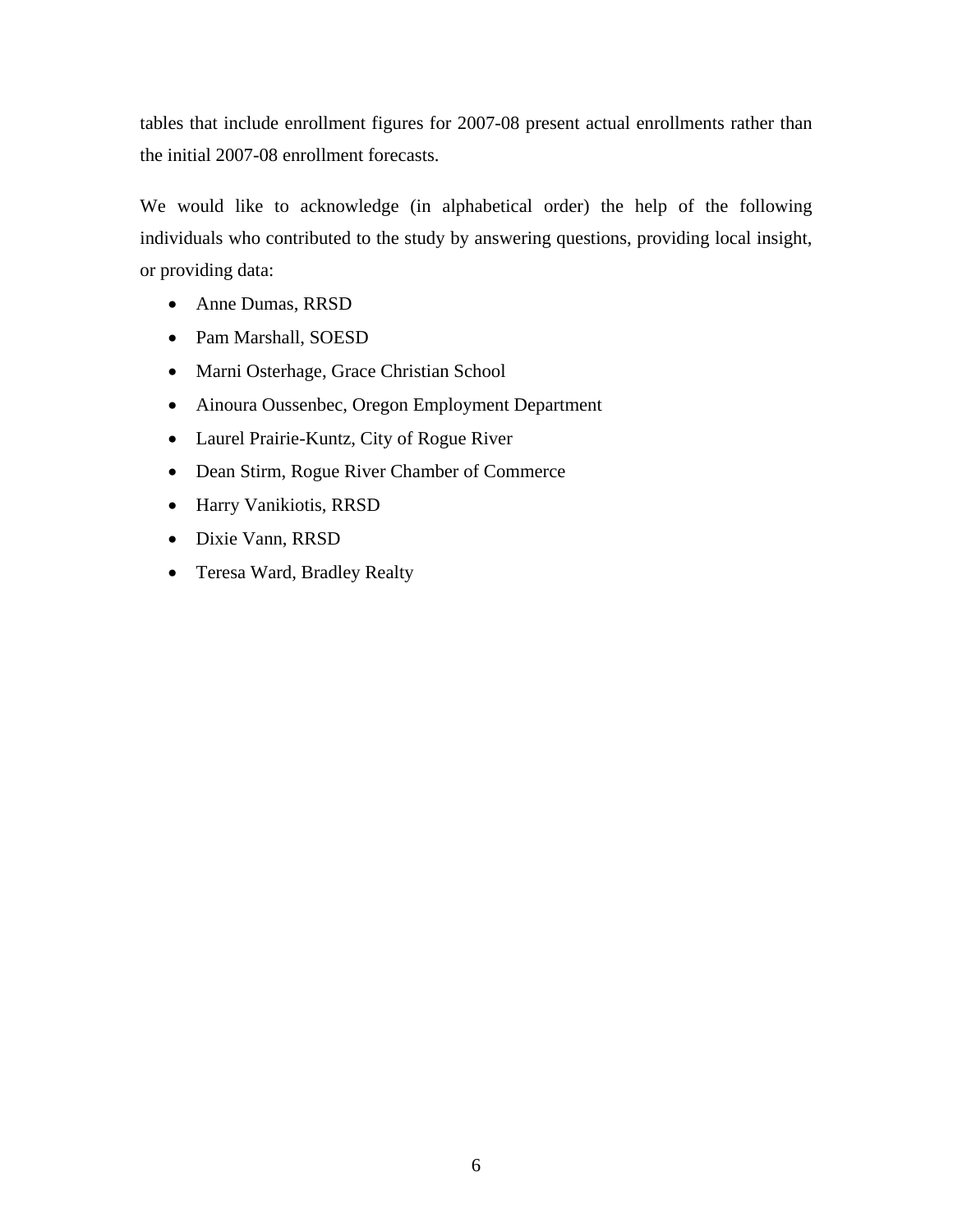During the decade between 1990 and 2000, total population within the RRSD grew by 16 percent, from 7,738 persons to 8,967. Jackson County grew by 24 percent overall, and nearby Josephine County grew by 21 percent. Within RRSD, the unincorporated area grew at a faster rate than the City, so the share of the District's population living within the City of Rogue River fell from 23 percent in 1990 to 21 percent in 2000. Since 2000 the City has grown at a faster rate than in the 1990s, adding over 150 residents. Table 3 shows the 1990 and 2000 census counts and 2006 population estimates for the City, the District and the County.

\_\_\_\_\_\_\_\_\_\_\_\_\_\_\_\_\_\_\_\_\_\_\_\_\_\_\_\_\_\_\_\_\_\_\_\_\_\_\_\_\_\_\_\_\_\_\_\_\_\_\_\_\_\_\_\_\_\_\_\_\_\_\_\_\_\_\_\_\_\_\_\_

| Table 3<br>City and County Population, 1990, 2000, and 2006 |                         |         |         |           |           |  |  |  |  |  |
|-------------------------------------------------------------|-------------------------|---------|---------|-----------|-----------|--|--|--|--|--|
|                                                             | Avg. Annual Growth Rate |         |         |           |           |  |  |  |  |  |
|                                                             | 1990                    | 2000    | 2006    | 1990-2000 | 2000-2006 |  |  |  |  |  |
| City of Rogue River                                         | 1,759                   | 1.851   | 2.010   | 0.5%      | $1.3\%$   |  |  |  |  |  |
| <b>RRSD Total</b>                                           | 7,738                   | 8.967   | N/A     | 1.5%      |           |  |  |  |  |  |
| <b>RRSD Unincorporated</b>                                  | 5.979                   | 7.116   | N/A     | 1.7%      |           |  |  |  |  |  |
| Jackson County                                              | 146,389                 | 181,273 | 198,615 | 2.1%      | 1.5%      |  |  |  |  |  |

*Sources: U.S. Census Bureau, 1990 and 2000 censuses; Portland State University Population Research Center, 2006 estimates.*

Residential choices are influenced by many factors including proximity to one's place of work, but Rogue River's location on I-5 just nine miles from Grants Pass and 20 miles from Medford facilitates commuting to and from the major employment and population centers of the Rogue Valley. The 2000 Census revealed that only 22 percent of the City of Rogue River's employed residents worked within the City itself.<sup>1</sup> A majority of RRSD area residents work in or just outside of the cities of Grants Pass and Medford.<sup>2</sup>

\_\_\_\_\_\_\_\_\_\_\_\_\_\_\_\_\_\_\_\_\_\_\_\_\_\_

<sup>&</sup>lt;sup>1</sup>U.S. Census Bureau. Summary File 3, Table P27.

<sup>&</sup>lt;sup>2</sup>U.S. Census Bureau, Local Employment Dynamics Origin-Destination Database (2004). Map and reports created on line at http://lehdmap2.did.census.gov/themap/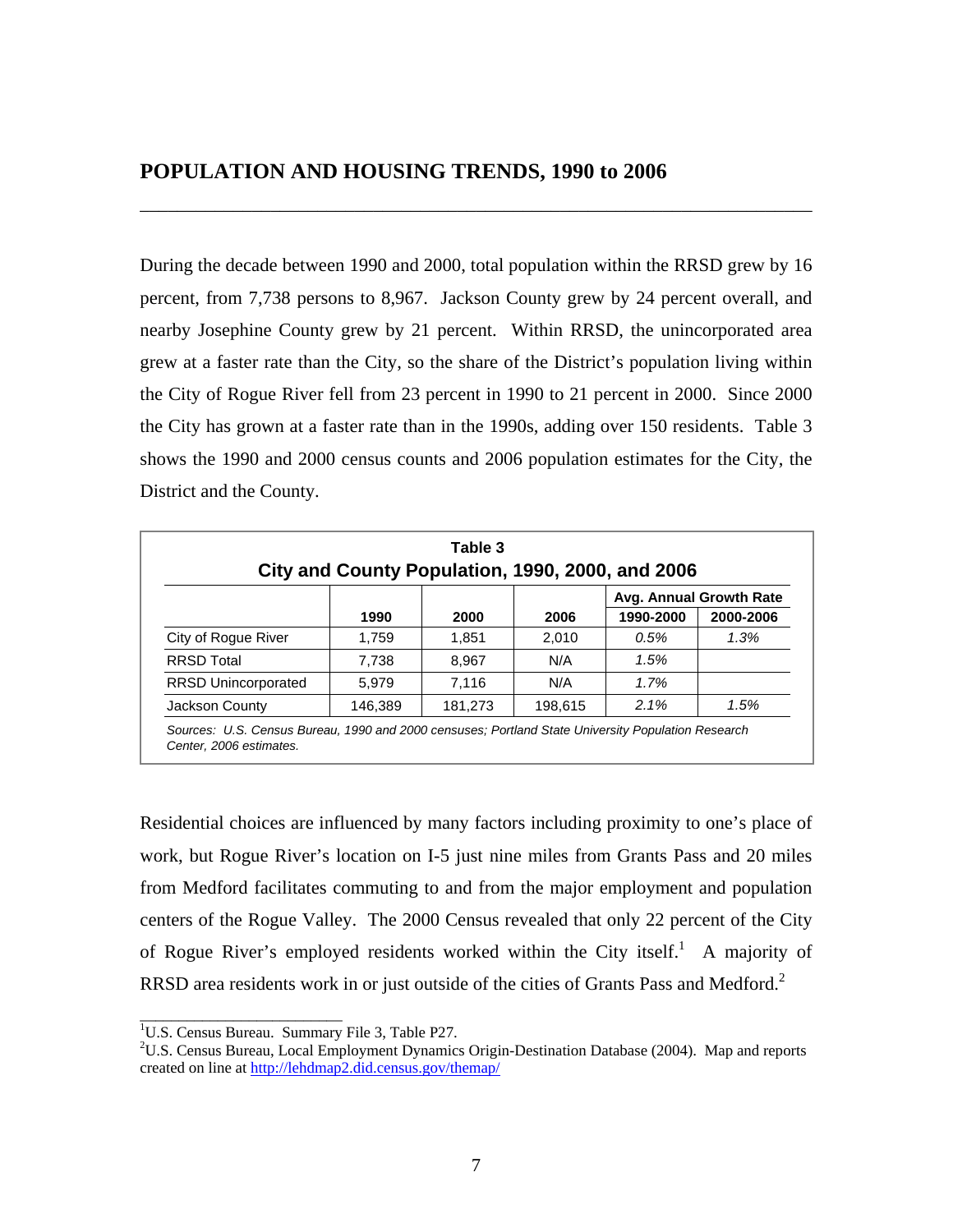The dots on Map 1 indicate the places of work in 2004 for area residents. School districts are not among the geographic areas for which the employment data may be summarized, so ZIP 97537, which includes 75 percent of the District's population, is used as a proxy.



**Map 1 Place of Work of ZIP 97537 Residents, 2004** 

#### *Population by Age Group*

The District's school-age population grew by 19 percent in the 1990s, more than keeping pace with overall population growth. However, only 16.5 percent of the District's population in 2000 was of school age (age 5 to 17), a lower share than both Jackson County's 18.4 percent and Josephine County's 17.7 percent.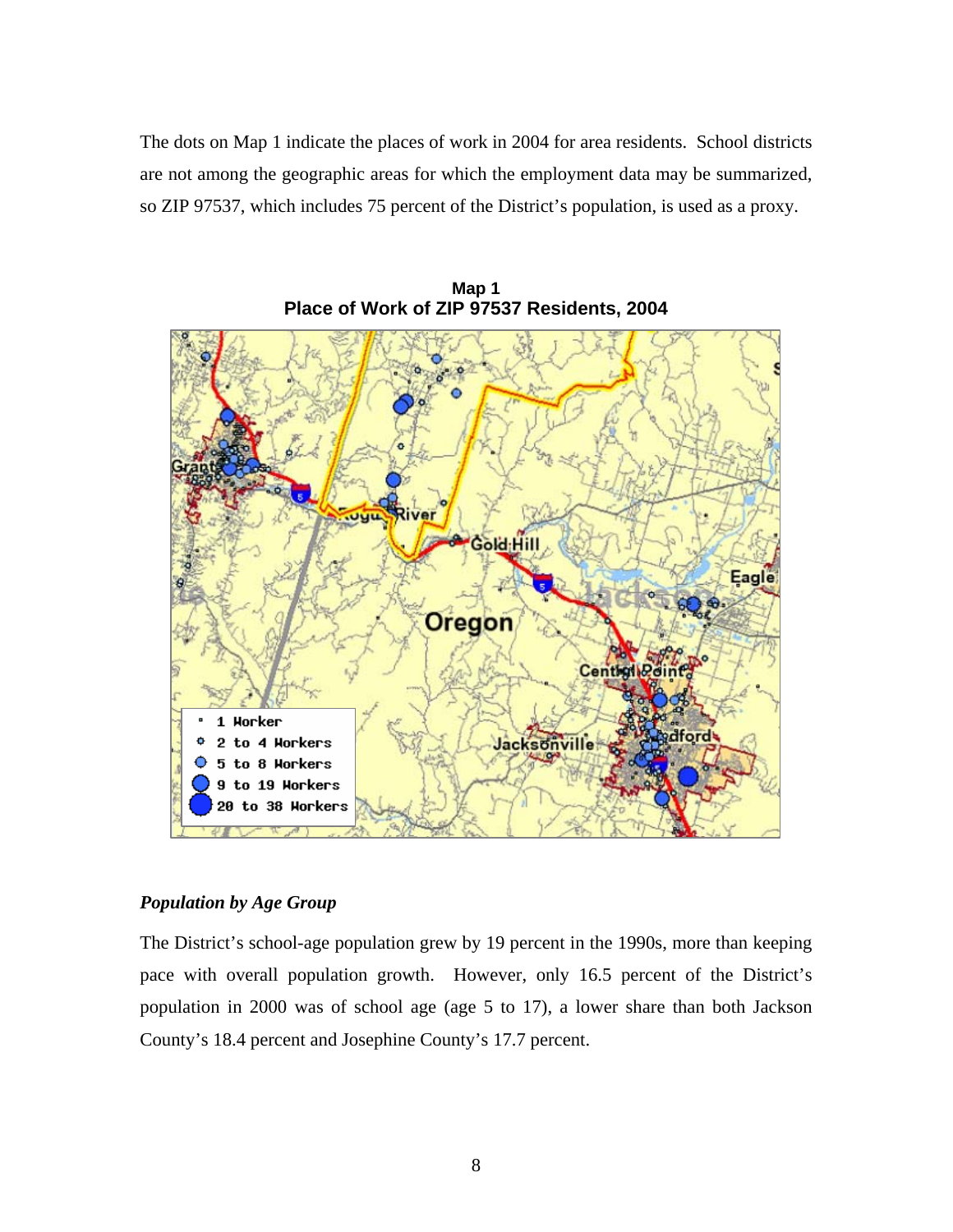Population by age group for 1990 and 2000 is shown in Table 4. The highest growth rates in the 1990s were among older teenagers (15 to 19), older baby boomers (45 to 54), and the oldest adults (age 80 and over). The declines that occurred to the 25 to 34 and 65 to 74 age groups between 1990 and 2000 have some precedent in state and national demographic trends, as those age groups in 2000 related to smaller birth cohorts. People age 25 to 34 in 2000 were born during the late 1960s and 1970s "baby bust" that followed the "baby boom." People age 65 to 74 in 2000 include those born during the depression era of the early 1930s, when births also fell from previous levels.

| Table 4                 |                                                                              |       |               |                |  |  |  |  |  |
|-------------------------|------------------------------------------------------------------------------|-------|---------------|----------------|--|--|--|--|--|
|                         | <b>Population by Age Group</b><br>Rogue River School District, 1990 and 2000 |       |               |                |  |  |  |  |  |
| 1990 to 2000 Change     |                                                                              |       |               |                |  |  |  |  |  |
|                         | 1990                                                                         | 2000  | <b>Number</b> | <b>Percent</b> |  |  |  |  |  |
| Under Age 5             | 394                                                                          | 410   | 16            | 4%             |  |  |  |  |  |
| Age 5 to 9              | 468                                                                          | 503   | 35            | 7%             |  |  |  |  |  |
| Age 10 to 14            | 521                                                                          | 593   | 72            | 14%            |  |  |  |  |  |
| Age 15 to 17            | 256                                                                          | 385   | 129           | 50%            |  |  |  |  |  |
| Age 18 to 19            | 142                                                                          | 185   | 43            | 30%            |  |  |  |  |  |
| Age 20 to 24            | 279                                                                          | 305   | 26            | 9%             |  |  |  |  |  |
| Age 25 to 29            | 341                                                                          | 287   | $-54$         | $-16%$         |  |  |  |  |  |
| Age 30 to 34            | 482                                                                          | 366   | $-116$        | $-24%$         |  |  |  |  |  |
| Age 35 to 39            | 591                                                                          | 561   | $-30$         | $-5%$          |  |  |  |  |  |
| Age 40 to 44            | 544                                                                          | 639   | 95            | 17%            |  |  |  |  |  |
| Age 45 to 49            | 487                                                                          | 790   | 303           | 62%            |  |  |  |  |  |
| Age 50 to 54            | 389                                                                          | 717   | 328           | 84%            |  |  |  |  |  |
| Age 55 to 59            | 460                                                                          | 634   | 174           | 38%            |  |  |  |  |  |
| Age 60 to 64            | 534                                                                          | 531   | $-3$          | $-1%$          |  |  |  |  |  |
| Age 65 to 69            | 638                                                                          | 555   | $-83$         | $-13%$         |  |  |  |  |  |
| Age 70 to 74            | 543                                                                          | 481   | $-62$         | $-11%$         |  |  |  |  |  |
| Age 75 to 79            | 361                                                                          | 480   | 119           | 33%            |  |  |  |  |  |
| Age 80 to 84            | 216                                                                          | 349   | 133           | 62%            |  |  |  |  |  |
| Age 85 and over         | 92                                                                           | 196   | 104           | 113%           |  |  |  |  |  |
| <b>Total Population</b> | 7,738                                                                        | 8,967 | 1,229         | 16%            |  |  |  |  |  |
| Total age 5 to 17       | 1,245                                                                        | 1,481 | 236           | 19%            |  |  |  |  |  |
| share age 5 to 17       | 16.1%                                                                        | 16.5% |               |                |  |  |  |  |  |

*Source: U.S. Census Bureau, 1990 and 2000 Censuses; data aggregated to RRSD boundary by Portland State University Population Research Center.*

Like many parts of Southern Oregon, all of the District's population growth is attributable to migration, as its age structure contributes to more deaths than births. We estimate that over 1,500 more people moved into RRSD between 1990 and 2000 than out of it, and Chart 2 shows the estimated population change that each age group contributed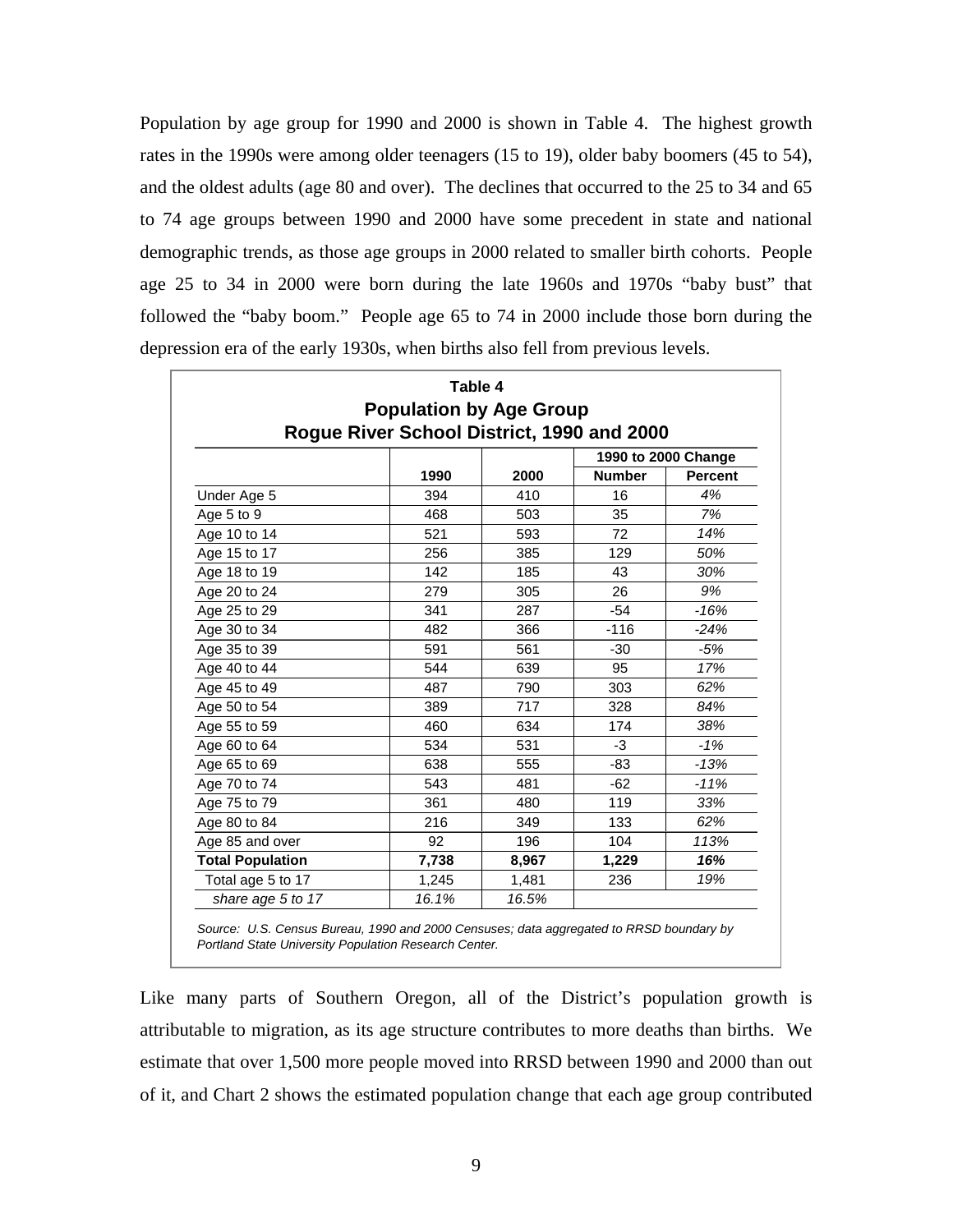due to migration between 1990 and 2000. Net losses due to migration for the age groups between 20 and 29 and gains for ages 30 to 44 are typical of areas outside of large urban centers, as young people move away for college and other opportunities, and older adults settle in the area for employment, housing, or a rural or small town lifestyle. The chart shows the area's appeal to active adults in even older age groups, with net in-migration up to age 74.



#### *Births and Fertility Rates*

Although overall population in the RRSD has grown since 1990, the number of births in the District in the early 2000s was lower than in the early 1990s, due to the lower population of women in prime childbearing ages 20 to 34, as well as lower fertility rates. Table 5 on the next page reports the number of births each year from 1990 to 2005 for the District. The annual average number of births by five year period fell from 73 during the 1991 to 1995 period to 67 between 1996 and 2000 and 63 between 2001 and 2005.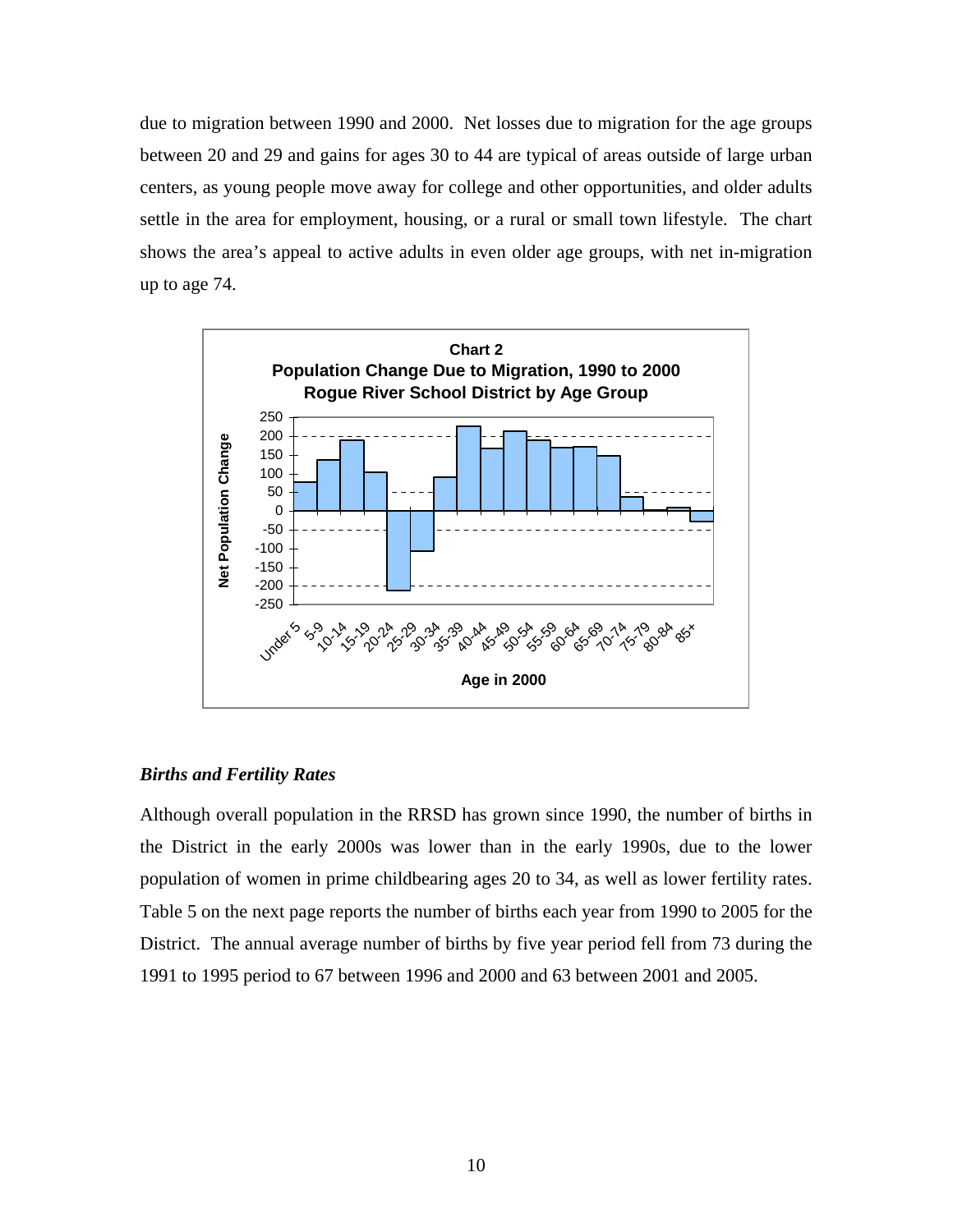| Table 5<br>Annual Births, 1990 to 2005<br><b>Rogue River School District</b> |               |  |  |  |  |  |
|------------------------------------------------------------------------------|---------------|--|--|--|--|--|
| Year                                                                         | <b>Births</b> |  |  |  |  |  |
| 1990                                                                         | 76            |  |  |  |  |  |
| 1991                                                                         | 78            |  |  |  |  |  |
| 1992                                                                         | 61            |  |  |  |  |  |
| 1993                                                                         | 82            |  |  |  |  |  |
| 1994                                                                         | 77            |  |  |  |  |  |
| 1995                                                                         | 65            |  |  |  |  |  |
| 1996                                                                         | 71            |  |  |  |  |  |
| 1997                                                                         | 57            |  |  |  |  |  |
| 1998                                                                         | 82            |  |  |  |  |  |
| 1999                                                                         | 58            |  |  |  |  |  |
| 2000                                                                         | 69            |  |  |  |  |  |
| 2001                                                                         | 60            |  |  |  |  |  |
| 2002                                                                         | 69            |  |  |  |  |  |
| 2003                                                                         | 60            |  |  |  |  |  |
| 2004                                                                         | 64            |  |  |  |  |  |
| 2005                                                                         | 60            |  |  |  |  |  |

The population forecast model used in this study requires age-specific fertility rates in order to forecast births. Historic fertility rates for ZIP 97537 in 1990 and 2000 were calculated for each age group by dividing the average annual number of births in the three year period around each census (1989 to 1991 and 1999 to 2001) by the female population counted in the census. For example, there were an average of 15 births per year to mothers age 20 to 24 in 1999 to 2001 and a population of 126 women age 20 to 24 counted in the 1990 Census. So the fertility rate in 1990 for women age 20 to 24 was  $15/126 = 0.119$  births per female, or 119 per thousand. Charts 3a and 3b show these rates, as well as rates for Jackson County and State of Oregon. In 1990, fertility rates for women age 20 to 24 within the ZIP (which includes most of the RRSD) were higher than comparable rates for Jackson County and the State of Oregon. By 2000, fertility rates in the Rogue River area had fallen significantly for women under age 25, and had also fallen slightly for women age 25 and older.

Another common measure of fertility is the Total Fertility Rate (TFR). This is an estimate of the number of children that would be born to the average woman during her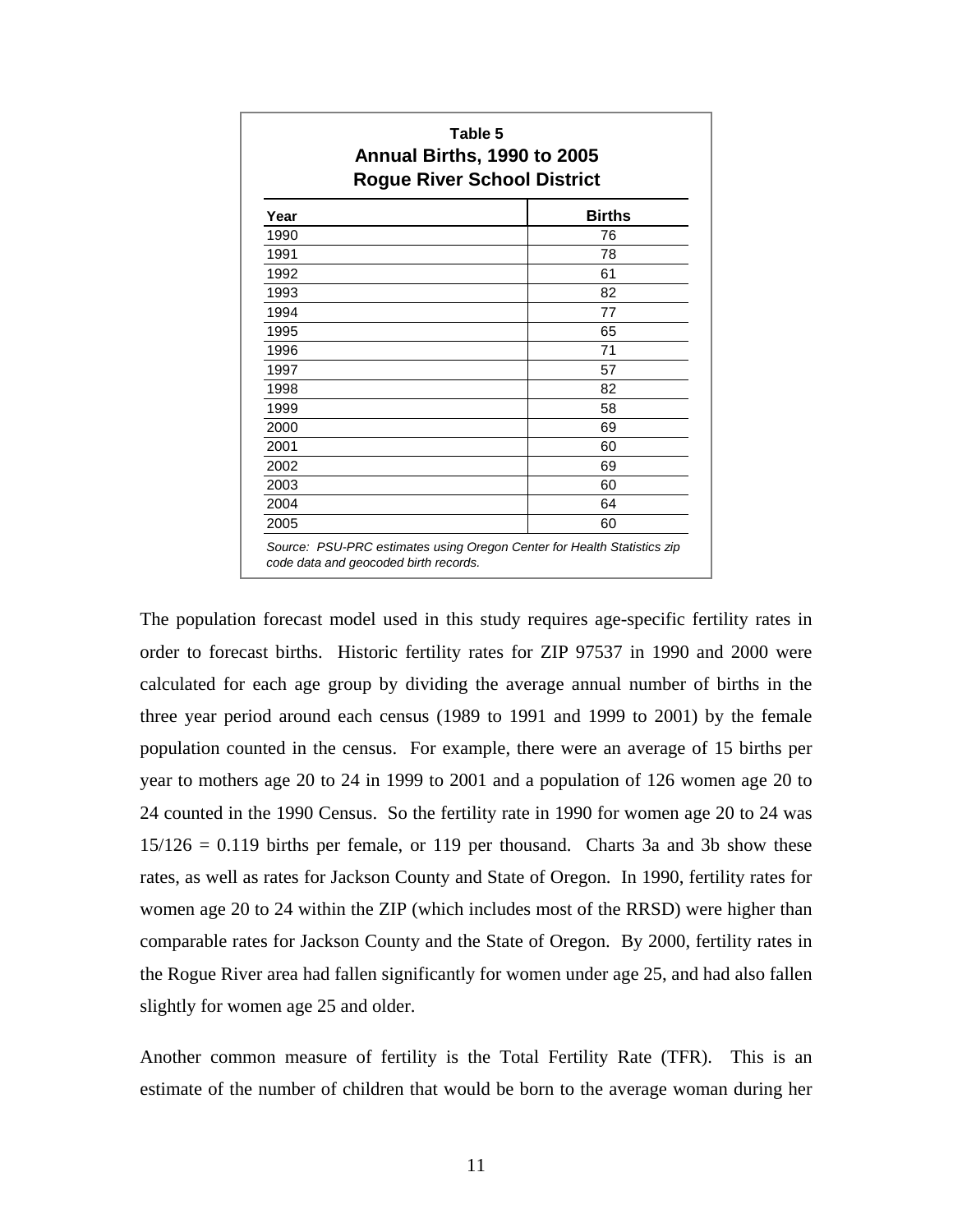childbearing years, based on age-specific fertility rates observed at a given time. The TFR for ZIP 97537 fell from 2.08 in 1990 to 1.68 in 2000. Smaller declines were observed in Jackson County (2.16 in 1990 and 1.87 in 2000) and the State (2.06 in 1990 and 1.98 in 2000).



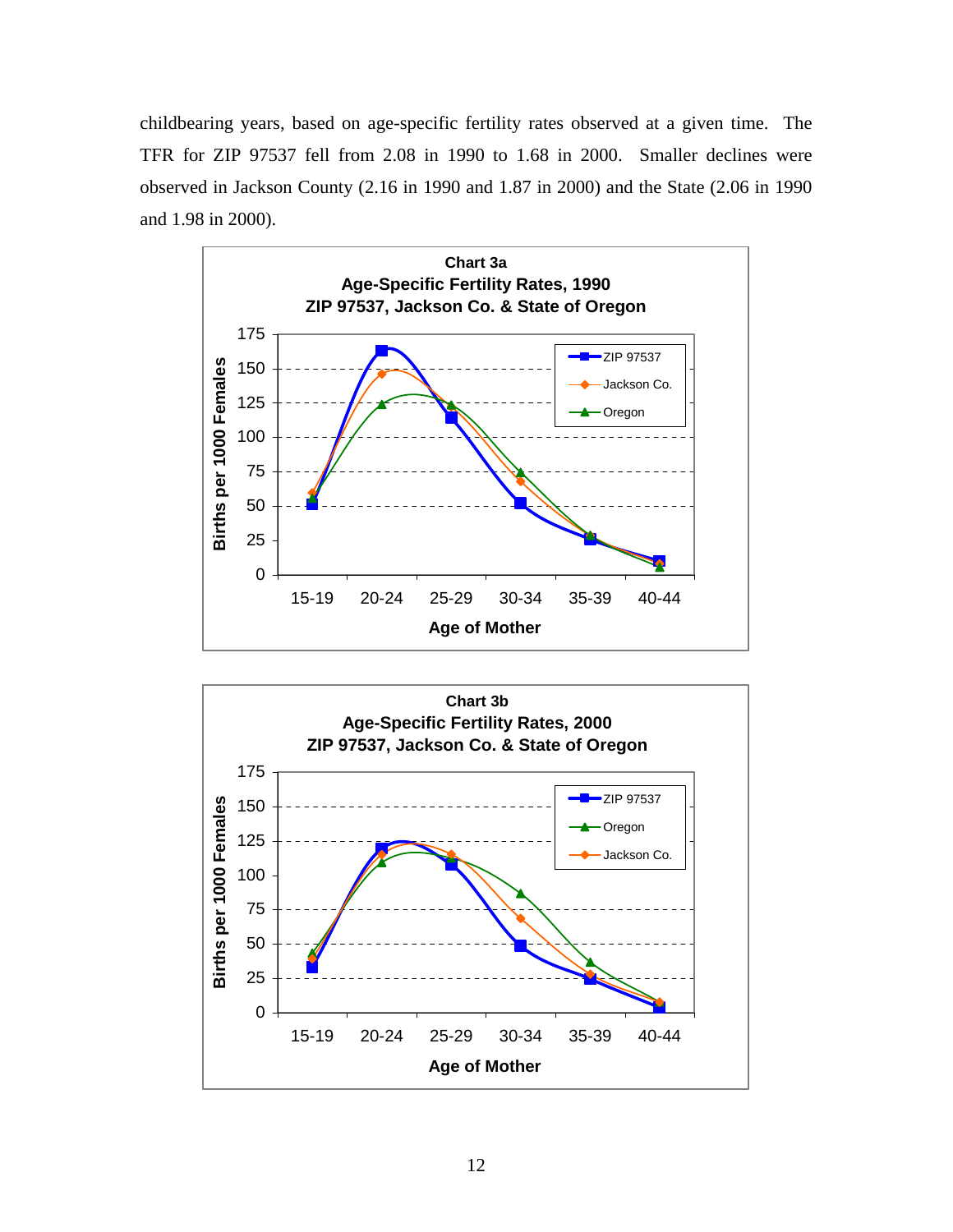#### *Housing Growth*

During the 1990s, the number of housing units within the District's boundaries increased by 554 (16 percent), as shown in Table 6 below. There was no gain in multiple family housing (apartments), which comprised only nine percent of the District's housing stock in 2000. The number of households (occupied housing units) also increased by 16 percent, with nearly identical rates of growth for households with or without children. The share of households in the RRSD that included at least one child under the age of 18 remained at 27 percent in 2000. The average number of persons per household increased slightly, from 2.35 in 1990 to 2.38 in 2000.

|                                      |       |       |               | 1990 to 2000 Change |
|--------------------------------------|-------|-------|---------------|---------------------|
|                                      | 1990  | 2000  | <b>Number</b> | <b>Percent</b>      |
| <b>Housing Units</b>                 | 3,518 | 4,072 | 554           | 16%                 |
| Single Family                        | 2,180 | 2.662 | 482           | 22%                 |
| share of total                       | 62%   | 65%   |               |                     |
| <b>Multiple Family</b>               | 366   | 349   | $-17$         | $-5%$               |
| share of total                       | 10%   | 9%    |               |                     |
| Mobile Home and Other                | 972   | 1,061 | 89            | 9%                  |
| share of total                       | 28%   | 26%   |               |                     |
| Households                           | 3,250 | 3,765 | 515           | 16%                 |
| Households with children under 18    | 875   | 1.004 | 129           | 15%                 |
| share of total                       | 27%   | 27%   |               |                     |
| Households with no children under 18 | 2,375 | 2,761 | 386           | 16%                 |
| share of total                       | 73%   | 73%   |               |                     |
| <b>Household Population</b>          | 7,647 | 8,952 | 1,305         | 17%                 |
| Persons per Household                | 2.35  | 2.38  | 0.02          | 1%                  |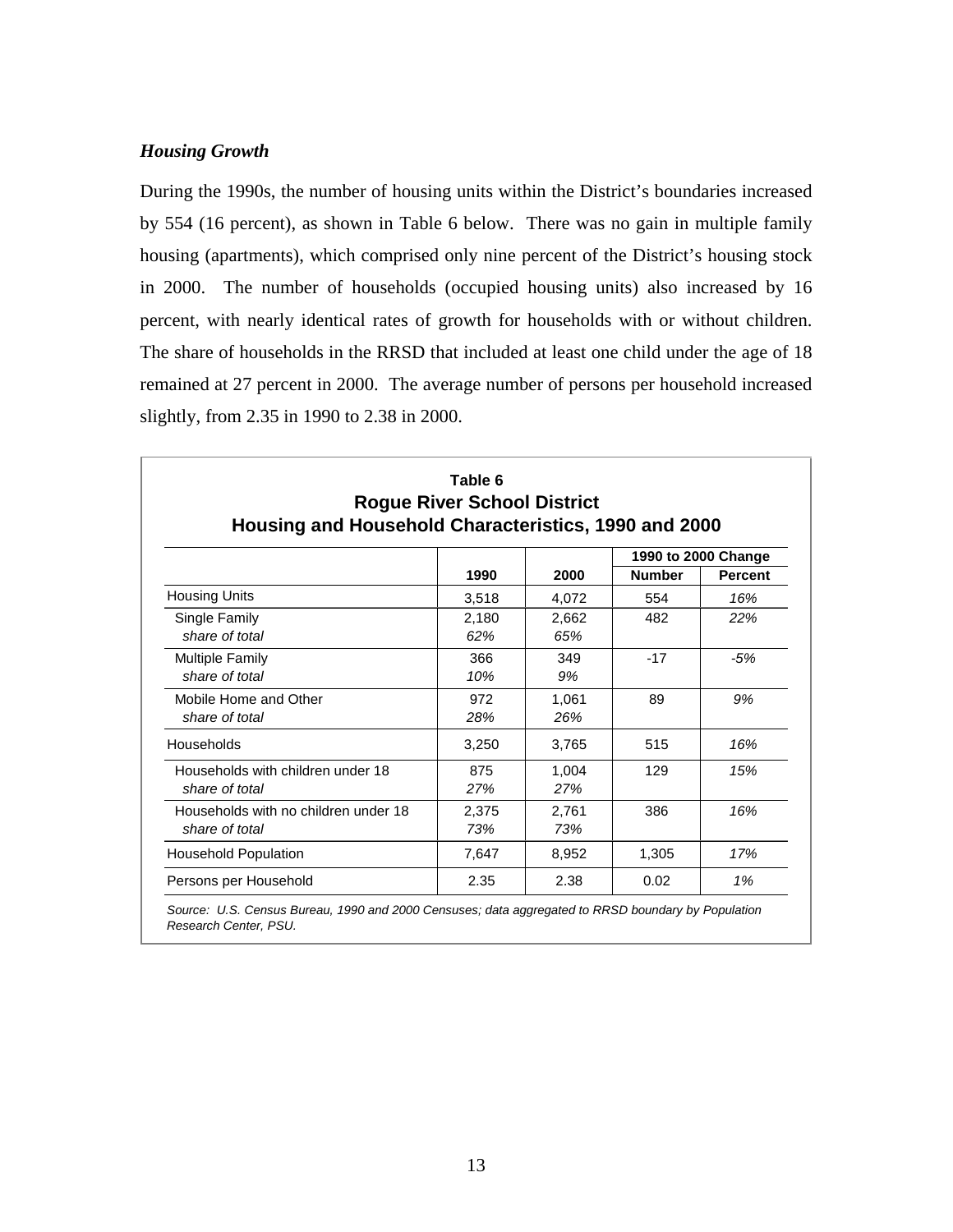Beginning in 2002, the pace of residential development within the City of Rogue River accelerated somewhat. Table 7 shows the number of housing units authorized by building permits within the City. The average increased from five annually between 1996 and 2001 to 18 annually during the 2002 to 2006 period.

| Table 7<br><b>Housing Units Authorized by Building Permits</b><br><b>City of Rogue River</b> |                        |  |  |  |  |  |
|----------------------------------------------------------------------------------------------|------------------------|--|--|--|--|--|
| <b>Single Family</b>                                                                         | <b>Multiple Family</b> |  |  |  |  |  |
| 4                                                                                            | 0                      |  |  |  |  |  |
| 2                                                                                            | Ω                      |  |  |  |  |  |
| $\overline{c}$                                                                               | 4                      |  |  |  |  |  |
| 5                                                                                            | 0                      |  |  |  |  |  |
| 2                                                                                            | 6                      |  |  |  |  |  |
| 7                                                                                            | 0                      |  |  |  |  |  |
| 15                                                                                           | 2                      |  |  |  |  |  |
| 20                                                                                           | 4                      |  |  |  |  |  |
| 14                                                                                           | 14                     |  |  |  |  |  |
| 6                                                                                            | O                      |  |  |  |  |  |
| 16                                                                                           | O                      |  |  |  |  |  |
| 2                                                                                            | 0                      |  |  |  |  |  |
|                                                                                              |                        |  |  |  |  |  |

Information from tax assessor records is also helpful in chronicling historic housing growth within the District. We acquired shape files (digital boundaries to import into mapping software) from Jackson County GIS Services. The geographic data includes school district boundaries, city boundaries, urban growth boundaries, and tax lots. We used tax lot attribute data to estimate the number of single family housing units by year built, and summarized the information by jurisdiction in Table 8. An annual average of about 40 single family homes have been built within the District in both the 1990s and 2000s, but the share built within the City has increased from 15 percent of the District total between 1990 and 2001 to 32 percent of the District total since 2002.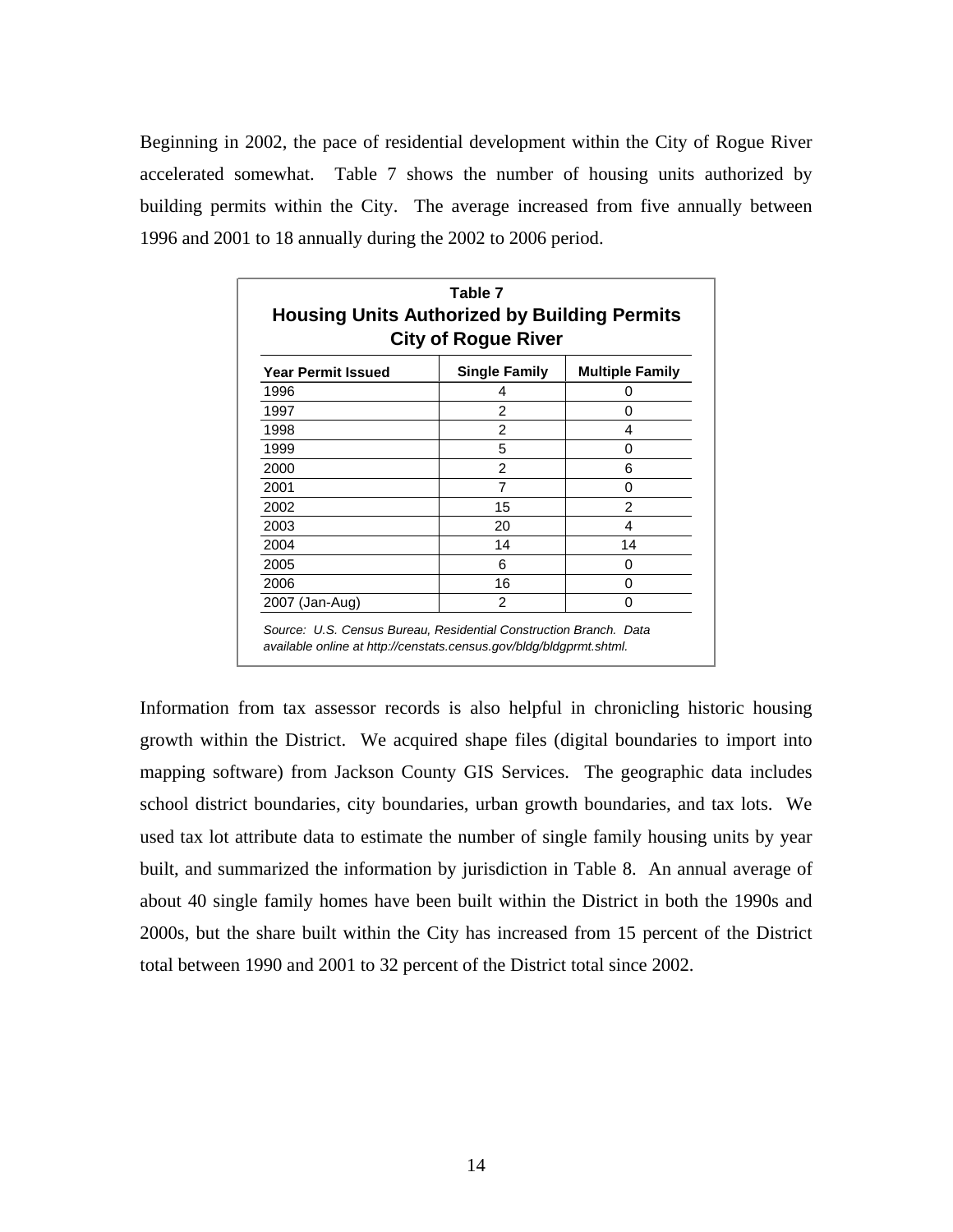| Table 8<br><b>Rogue River School District</b><br>Single Family Homes <sup>1</sup> Built 1990 to 2006 |                       |      |      |      |      |      |      |          |              |
|------------------------------------------------------------------------------------------------------|-----------------------|------|------|------|------|------|------|----------|--------------|
|                                                                                                      | Year Built<br>1990-99 |      |      |      |      |      |      |          | 2000-06      |
| <b>Jurisdiction</b>                                                                                  | Total                 | 2000 | 2001 | 2002 | 2003 | 2004 | 2005 | $2006^2$ | <b>Total</b> |
| City of Rogue River                                                                                  | 62                    |      | 10   | 11   | 24   | 12   | 7    | 6        | 71           |
| Unincorporated Area                                                                                  | 344                   | 20   | 42   | 27   | 25   | 39   | 25   | 14       | 192          |
| <b>District Total</b>                                                                                | 406                   | 21   | 52   | 38   | 49   | 51   | 32   | 20       | 263          |

*1. Includes manufactured homes on individual tax lots; does not include manufactured homes in parks.*

*2. May not include all homes built in 2006; some are not yet included in the source data.*

*Source: Data compiled by PSU-PRC, using geographic shape files and attribute data from Jackson County GIS Services, May and September 2007. Original source for the attribute data is the Jackson County Assessor's office. Single family homes were identified by PSU-PRC using the "buildcode" and other fields in the tax lot attribute data.*

Housing growth within the City is poised to continue, perhaps on a greater scale than in recent years. Most of the homes built since 2002 have been in the 26 lot subdivision on Cypress Avenue, or in a few other subdivisions with five to 12 lots. But the City recently approved the 71 lot Foothill Estates subdivision just west of downtown. Development of water and sewer infrastructure has begun, and the first homes may be ready by Spring 2008. Additional vacant residential parcels exist within the City that could undergo similar development. Just outside the City but within its UGB, Blue Ridge Estates is a new development of 35 building lots, each about 2.5 acres.

The impact of future housing development on school enrollment will depend on the number of new homes and the share of those homes that are occupied by families with children. The section of this report titled "Housing Development and Student Generation" presents data on the average number of RRSD students in the District's existing housing units, helping readers to quantify the actual relationship between housing and school enrollment.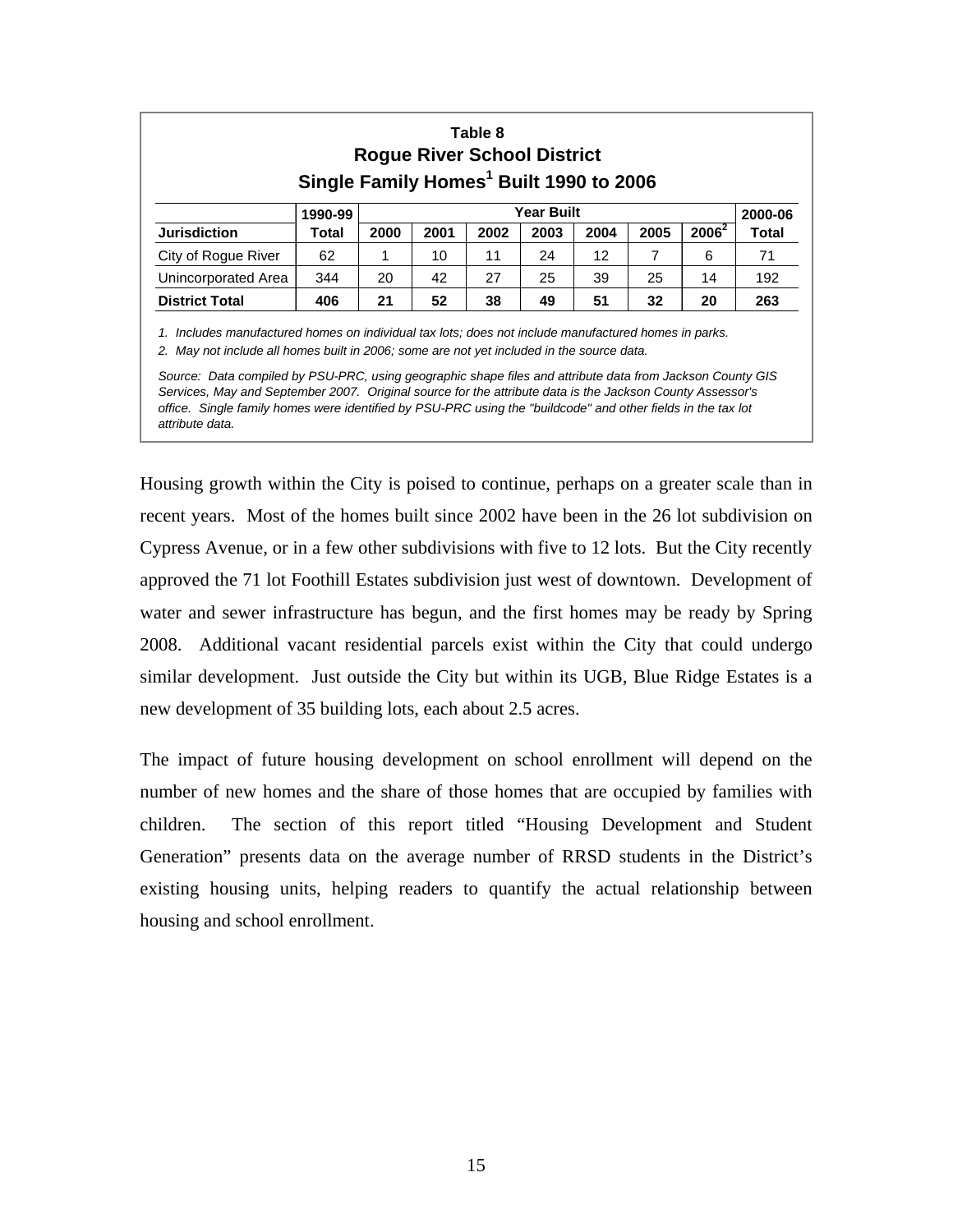#### **ENROLLMENT TRENDS**

Total K-12 enrollment in the Rogue River School District fell by 19 percent (263 students) between its 1995-96 peak and the 2006-07 school year. Recent enrollment counts from Fall 2007 indicate that enrollment fell again this year, by 23 students (two percent). Enrollment has fallen by 10 or more students in nine of the past 12 years. In particular, district-wide elementary (K-5) and middle school (6-8) enrollments have declined significantly over the past decade. By 2006-07, elementary enrollment was 151 students (26 percent) lower than its 1995-96 peak, and middle school enrollment was down 52 students (15 percent) from its peak, also in 1995-96. High school (9-12) enrollment was relatively stable through 2002-03, but fell by 54 students (12 percent) between 2002-03 and 2006-07.

\_\_\_\_\_\_\_\_\_\_\_\_\_\_\_\_\_\_\_\_\_\_\_\_\_\_\_\_\_\_\_\_\_\_\_\_\_\_\_\_\_\_\_\_\_\_\_\_\_\_\_\_\_\_\_\_\_\_\_\_\_\_\_\_\_\_\_\_\_\_\_\_

The losses since 1995-96 contrast with five consecutive years of K-12 enrollment growth that occurred between 1990-91 and 1995-96. During that period the District gained students in elementary, middle, and high school.

Table 9 on the next page summarizes the enrollment history for the District by grade level annually from 1996-97 to 2006-07. At the bottom of the table, summaries of change by five year interval show that the biggest elementary enrollment declines occurred before 2001-02 during a period when overall secondary enrollment changed very little. Since 2001-02 the percentage losses have been larger in the secondary grades than in the elementary grades. These trends are also illustrated in Charts 4a and 4b following Table 9.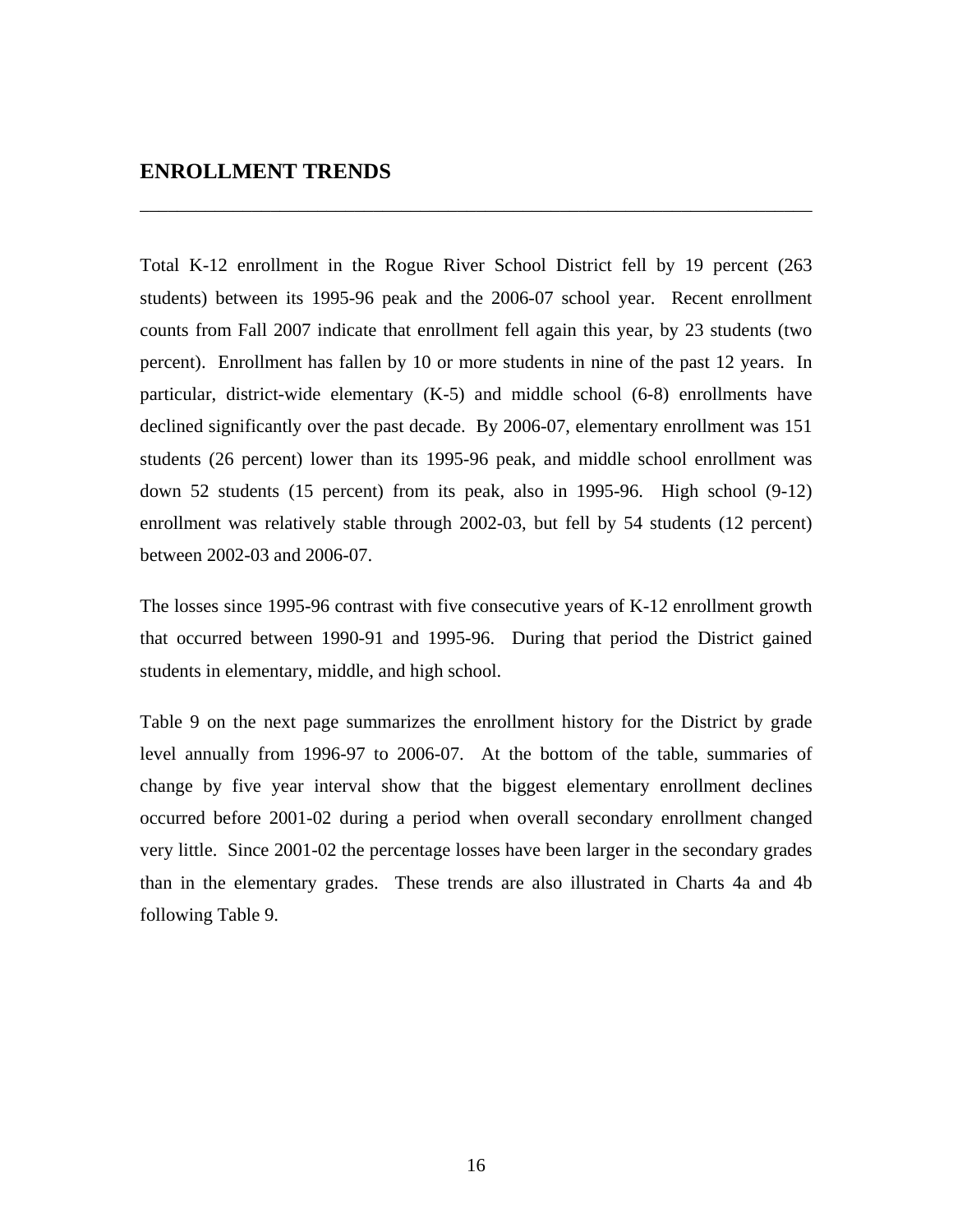| Grade                   | 1996-97     | 1997-98     | 1998-99     | 1999-00                              | 2000-01 | 2001-02 | 2002-03                              | 2003-04     | 2004-05         | 2005-06            | 2006-07 |
|-------------------------|-------------|-------------|-------------|--------------------------------------|---------|---------|--------------------------------------|-------------|-----------------|--------------------|---------|
| $\pmb{\mathsf{K}}$      | 90          | 78          | 67          | 88                                   | 59      | 61      | 67                                   | 78          | 75              | 71                 | 63      |
| 1                       | 96          | 90          | 78          | 73                                   | 91      | 75      | 76                                   | 67          | 78              | 81                 | 60      |
| $\overline{2}$          | 95          | 95          | 82          | 82                                   | 76      | 89      | 68                                   | 77          | 75              | 83                 | 77      |
| $\overline{\mathbf{3}}$ | 102         | 97          | 100         | 99                                   | 75      | 74      | 90                                   | 71          | 74              | 76                 | 82      |
| $\overline{\mathbf{4}}$ | 107         | 95          | 90          | 102                                  | 94      | 75      | 87                                   | 93          | 74              | 85                 | 79      |
| 5                       | 96          | 105         | 102         | 106                                  | 103     | 102     | 75                                   | 84          | 89              | 87                 | 74      |
| 6                       | 110         | 100         | 106         | 97                                   | 110     | 110     | 109                                  | 81          | 82              | 106                | 85      |
|                         | 105         | 123         | 93          | 109                                  | 99      | 104     | 114                                  | 106         | 80              | 87                 | 97      |
| 8                       | 111         | 114         | 117         | 109                                  | 116     | 100     | 102                                  | 110         | 95              | 96                 | 92      |
| 9                       | 115         | 115         | 124         | 121                                  | 120     | 108     | 125                                  | 120         | 129             | 108                | 95      |
| 10                      | 121         | 115         | 119         | 118                                  | 117     | 119     | 111                                  | 111         | 111             | 112                | 94      |
| 11                      | 94          | 115         | 98          | 103                                  | 99      | 115     | 101                                  | 94          | 103             | 109                | 105     |
| 12                      | 103         | 92          | 118         | 84                                   | 85      | 103     | 108                                  | 98          | 84              | 100                | 89      |
| US*                     | $\mathbf 0$ | $\mathbf 0$ | $\mathbf 0$ | 5                                    | 4       | 3       | 1                                    | $\mathbf 0$ | $\Omega$        | $\overline{7}$     | 9       |
| <b>Total</b>            | 1,345       | 1,334       | 1,294       | 1,296                                | 1,248   | 1,238   | 1,234                                | 1,190       | 1,149           | 1,208              | 1,101   |
| Annual change           |             | $-11$       | $-40$       | 2                                    | $-48$   | $-10$   | $-4$                                 | $-44$       | $-41$           | 59                 | $-107$  |
|                         |             | $-0.8%$     | $-3.0%$     | 0.2%                                 | $-3.7%$ | $-0.8%$ | $-0.3%$                              | $-3.6%$     | $-3.4%$         | 5.1%               | $-8.9%$ |
| $K-5$                   | 586         | 560         | 519         | 550                                  | 498     | 476     | 463                                  | 470         | 465             | 483                | 435     |
| $6 - 8$                 | 326         | 337         | 316         | 315                                  | 325     | 314     | 325                                  | 297         | 257             | 289                | 274     |
| $9 - 12$                | 433         | 437         | 459         | 431                                  | 425     | 448     | 446                                  | 423         | 427             | 436                | 392     |
|                         |             |             |             | 5 Year Change:<br>1996-97 to 2001-02 |         |         | 5 Year Change:<br>2001-02 to 2006-07 |             | 10 Year Change: | 1996-97 to 2006-07 |         |
|                         |             |             | Change      | Pct.                                 |         | Change  | Pct.                                 |             | Change          | Pct.               |         |
| $K-5$                   |             |             | $-110$      | $-20%$                               |         | $-41$   | $-9%$                                |             | $-151$          | $-27%$             |         |
| $6 - 8$                 |             |             | $-12$       | $-4%$                                |         | $-40$   | $-13%$                               |             | $-52$           | $-15%$             |         |
| $9 - 12$                |             |             | 15          | 3%                                   |         | $-56$   | $-13%$                               |             | $-41$           | $-9%$              |         |
| <b>Total</b>            |             |             | $-107$      | $-8%$                                |         | $-137$  | $-11%$                               |             | $-244$          | $-18%$             |         |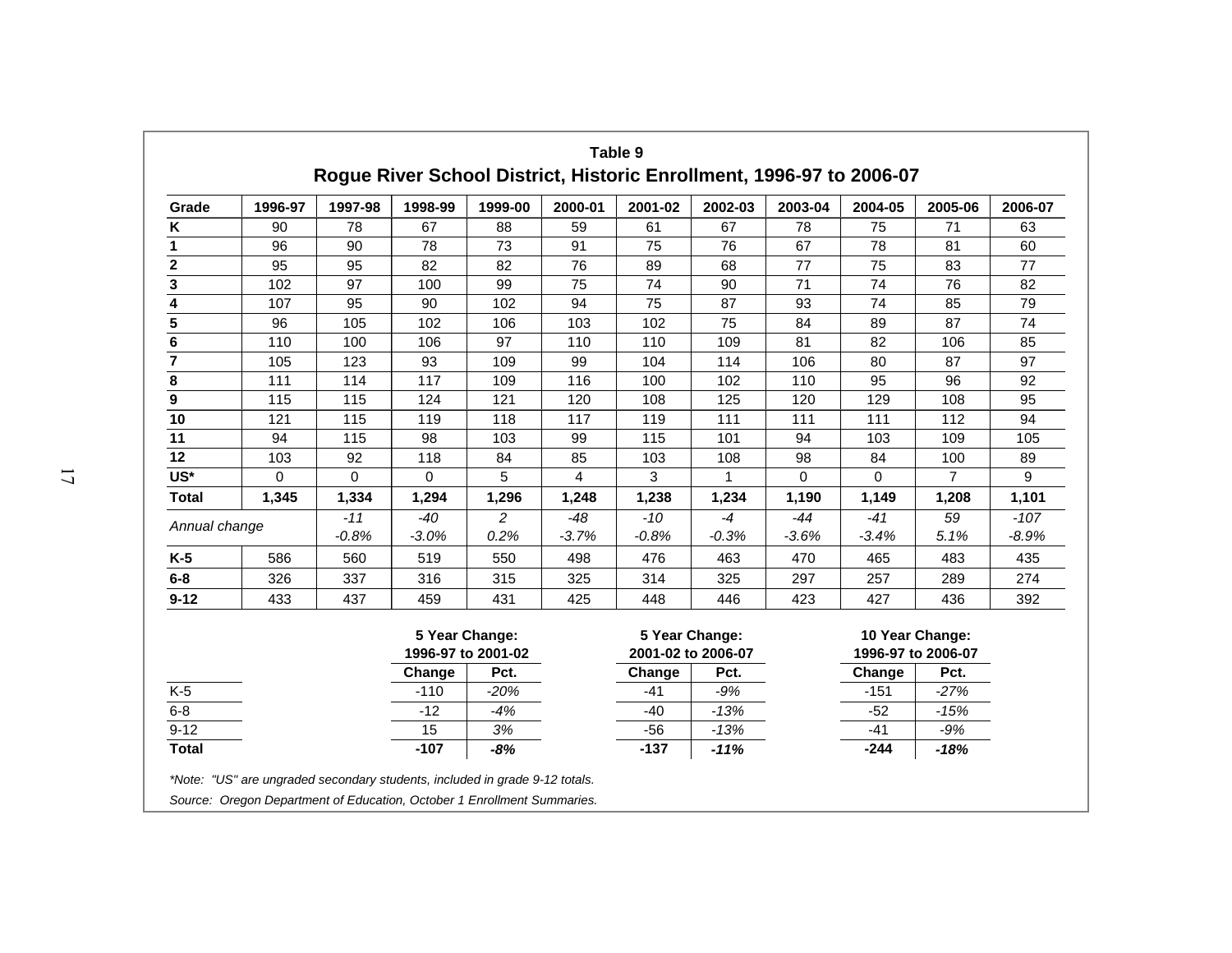

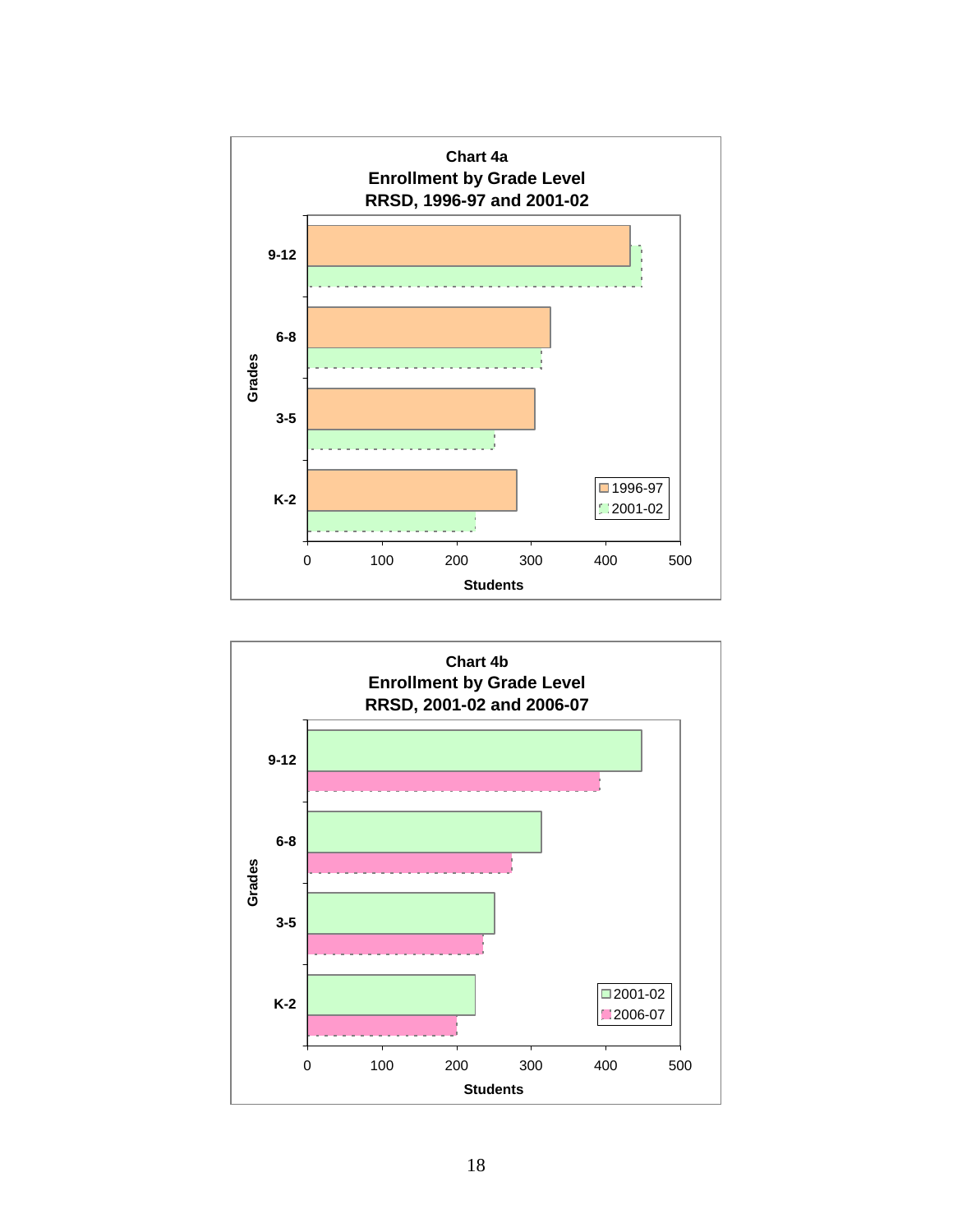#### *Private and Home School Enrollment*

There is one private school within the RRSD boundaries, Christian Life School, enrolling about 55 K-8 students. District residents also attend private schools in Grants Pass and Medford. Since there is no private high school in Rogue River, some students from Christian Life School enroll at Cascade Christian High School, which moved this year from Jacksonville to Medford and has increased its enrollment.

Responses to the "long form" of the Census indicate that in both 1990 and 2000 about 10 percent of RRSD's school age population attended private schools. The share is nearly identical to both Jackson and Josephine Counties' shares. The estimate for RRSD residents based on the long form sample was that about 125 students in grades 1-12 attended private schools in 2000.

In addition to public and private schools, the other option is home schooling. Home schooled students living in the District are required to register with the Southern Oregon Education Service District (SOESD), though the statistics kept by the SOESD are not precise because students who move out of the area are not required to drop their registration. Students who enroll in public schools after being registered as home schooled are dropped from the home school registry. In 2002-03 there were 67 residents of the RRSD registered as home schoolers, including 24 of high school age. In 2006-07 there were 54 RRSD residents registered, including 20 of high school age. The drop in the past four years may be due to the overall demographic trends that are also impacting public school enrollment, or there may have been a larger number of inactive students on the roles in 2002-03. In 2006-07, the share of registered home school students was about four percent of the RRSD's total school age population.

#### *Enrollment Growth Due to Migration*

Although the District's overall enrollment has been falling during the last decade, very little of the decline is due to migration. In most years there have been more school age students moving into the RRSD than out of it, and the decline has been driven primarily by the decrease in births resulting in smaller kindergarten classes. This conclusion is based on an analysis of historic grade progression rates (GPRs). The GPR is the ratio of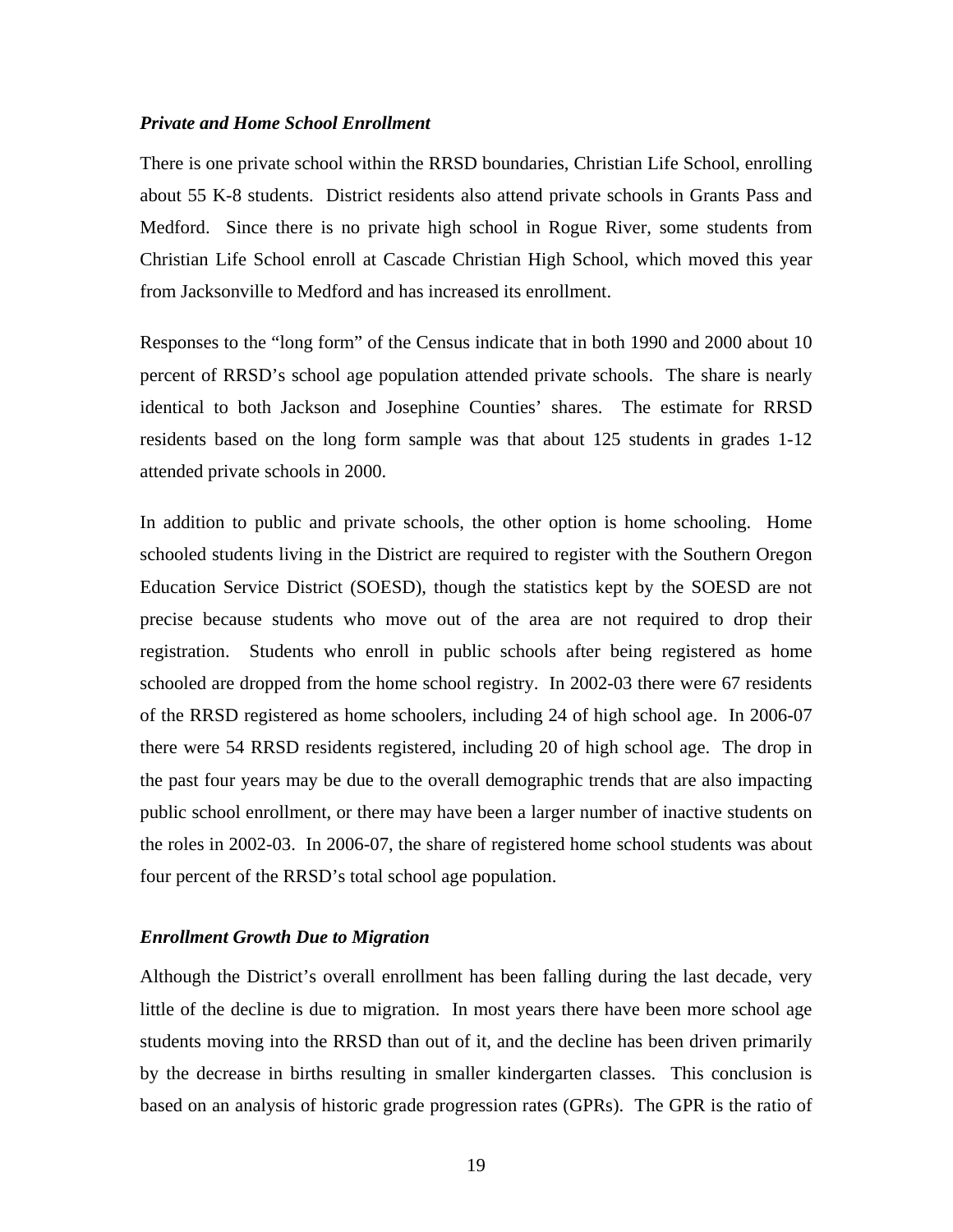enrollment in a specific grade to the enrollment in the preceding grade in the previous year. For example, the number of students enrolled in second grade this year divided by the number of students enrolled in first grade last year. Rates for some grades may be consistently high, indicating that new students are entering the District from private schools. For this reason, it is common to see higher GPRs for the kindergarten to  $1<sup>st</sup>$  and the  $8<sup>th</sup>$  to  $9<sup>th</sup>$  grade transitions. After grade 9, low GPRs can indicate that students are dropping out of school. But for most elementary grades, if the population entering and leaving the District is in balance and students are not being retained at particular grades for academic reasons, one can expect GPRs very close to 1.00. Rates above 1.00 in the elementary grades usually indicate net migration into the District.

Table 10 compares the average GPRs observed in the past 10 years. In a small district such as the RRSD, movement of a few students can cause unusual fluctuations in rates, like the large growth between  $3<sup>rd</sup>$  and  $4<sup>th</sup>$  grades in recent years. However, the trend in both recent five year periods is that a majority of grade transitions in elementary and middle grades are above 1.00. This indicates that migration generally contributes to enrollment increases, in spite of the overall trend of enrollment decrease.

| Table 10<br><b>Average Grade Progression Rates</b><br>RRSD, 1996-97 to 2006-07 |                          |                          |  |  |  |  |  |
|--------------------------------------------------------------------------------|--------------------------|--------------------------|--|--|--|--|--|
| <b>Grade Transition</b>                                                        | 1997-98<br>to<br>2001-02 | 2001-02<br>to<br>2006-07 |  |  |  |  |  |
| K-1                                                                            | 1.08                     | 1.03                     |  |  |  |  |  |
| $1 - 2$                                                                        | 0.99                     | 1.01                     |  |  |  |  |  |
| $2 - 3$                                                                        | 1.03                     | 1.00                     |  |  |  |  |  |
| $3 - 4$                                                                        | 0.97                     | 1.09                     |  |  |  |  |  |
| $4 - 5$                                                                        | 1.07                     | 0.99                     |  |  |  |  |  |
| $5 - 6$                                                                        | 1.02                     | 1.06                     |  |  |  |  |  |
| $6 - 7$                                                                        | 1.01                     | 0.99                     |  |  |  |  |  |
| $7 - 8$                                                                        | 1.06                     | 1.02                     |  |  |  |  |  |
| 8-9                                                                            | 1.04                     | 1.15                     |  |  |  |  |  |
| $9 - 10$                                                                       | 0.99                     | 0.92                     |  |  |  |  |  |
| $10 - 11$                                                                      | 0.90                     | 0.91                     |  |  |  |  |  |
| $11 - 12$                                                                      | 0.95                     | 0.92                     |  |  |  |  |  |

*previous grade the previous year. The figures are averages for each period.*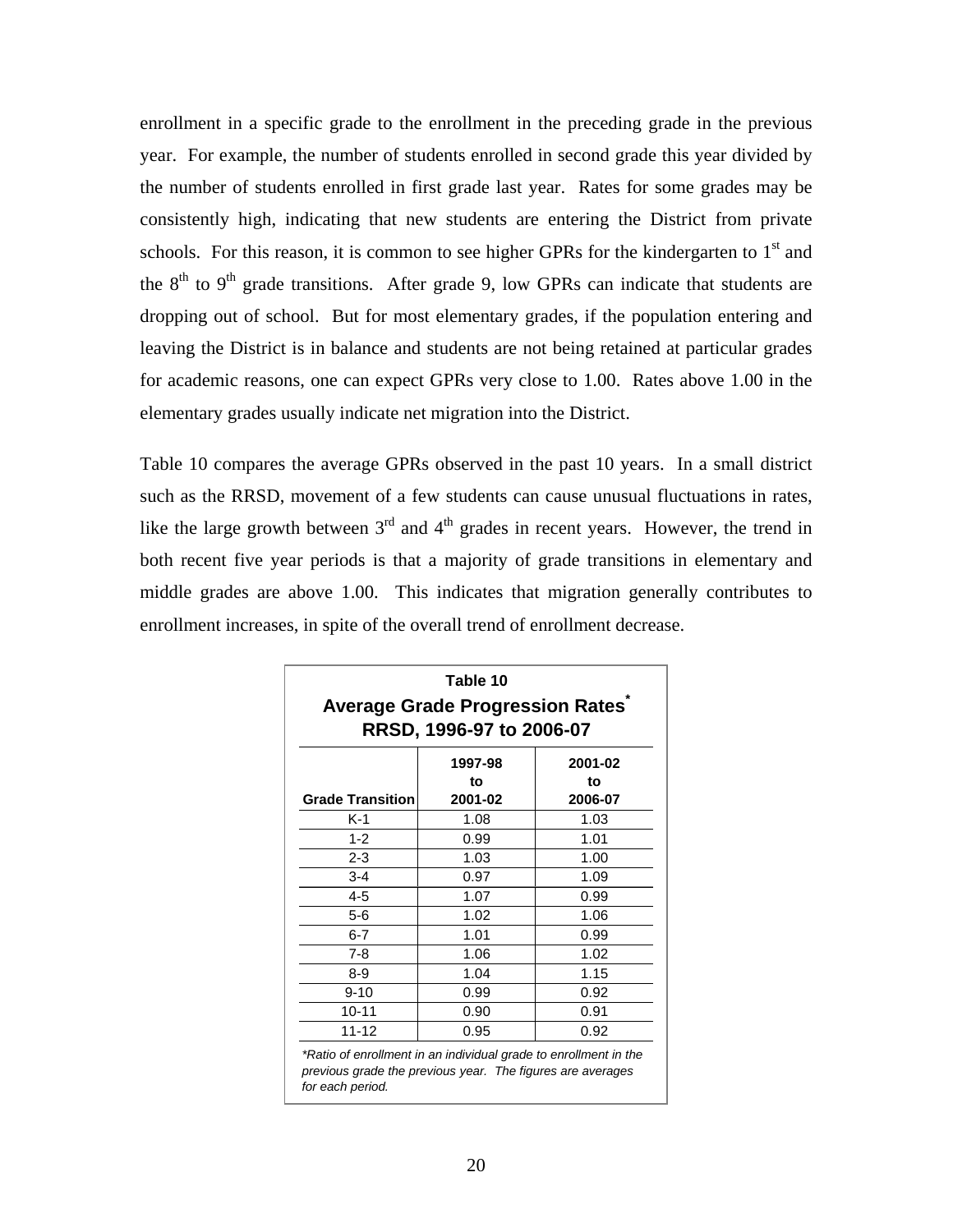#### **HOUSING DEVELOPMENT AND STUDENT GENERATION**

Residential developments generally contribute enrollment growth to local schools, but the average number of students in each home may vary based on the characteristics of the new housing. In this section, we present estimates of student generation for RRSD homes by year built (1990 to 1999 and 2000 to 2005), and by sale price for recently sold homes. These estimates help to inform the enrollment forecasts, and they can be used by District staff on an *ad hoc* basis to estimate potential student generation from future developments as they are proposed or approved.

\_\_\_\_\_\_\_\_\_\_\_\_\_\_\_\_\_\_\_\_\_\_\_\_\_\_\_\_\_\_\_\_\_\_\_\_\_\_\_\_\_\_\_\_\_\_\_\_\_\_\_\_\_\_\_\_\_\_\_\_\_\_\_\_\_\_\_\_\_\_\_\_

We estimated the number of students per unit in 2006-07 with a geographic information system (GIS), combining tax lots from Jackson County (polygons) with RRSD student residences (points) and the Rogue River city boundaries. In all cases, the student records used in this study contain no personally identifiable data such as names or birth dates, and the confidential locations of student residences are reported only in summary form, such as in the tables in this section.

Information from the tax assessor's records is associated with the tax lot polygons. In this analysis we used the "buildcode" field to determine whether a tax lot included a home, and the "year" field to identify homes built since 1990. We limited the analysis to homes built in the year 2005 and before, because some of the units built in 2006 may not have been completed and occupied in time for the 2006-07 school year. Also, not all of the units built in 2006 had been included in the tax lot shape file at the time that we acquired the data in July, 2007.

A summary of the results by jurisdiction is shown in Table 11. For homes built within the City of Rogue River since 2000, the average number of K-12 students per housing unit was 0.31, just over three students for every 10 homes. The unincorporated area rate of 0.28 was slightly lower. For homes built in the 1990s, the rate in the City was also 0.31, but the unincorporated area rate was only 0.18.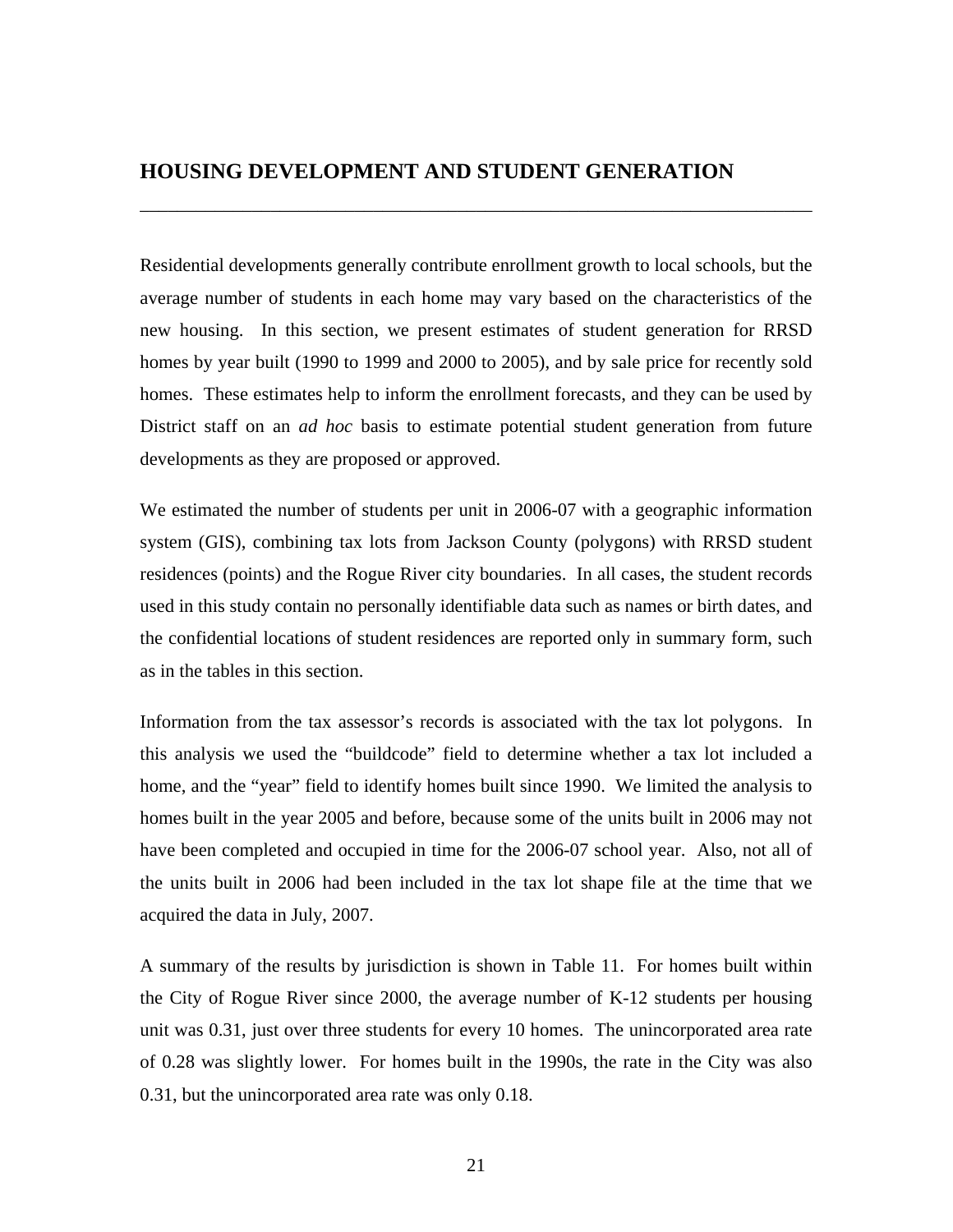#### **Table 11 Average Number of RRSD Students per Housing Unit, 2006-07 Homes Built Since 1990 by Jurisdiction**

|                                  |           |       |         | <b>Students per Home</b> |          |  |  |  |
|----------------------------------|-----------|-------|---------|--------------------------|----------|--|--|--|
| <b>Jurisdiction</b>              | $Homes^1$ | $K-5$ | $6 - 8$ | $9 - 12$                 | $K-12^3$ |  |  |  |
| Homes built 1990 to 1999 -- RRSD | 406       | 0.08  | 0.05    | 0.08                     | 0.20     |  |  |  |
| City of Rogue River <sup>2</sup> | 62        |       |         |                          | 0.31     |  |  |  |
| Unincorporated Area <sup>2</sup> | 344       |       |         |                          | 0.18     |  |  |  |
| Homes built 2000 to 2005 -- RRSD | 243       | 0.14  | 0.05    | 0.10                     | 0.29     |  |  |  |
| City of Rogue River <sup>2</sup> | 65        |       |         |                          | 0.31     |  |  |  |
| Unincorporated Area <sup>2</sup> | 178       |       |         |                          | 0.28     |  |  |  |

*1. Includes manufactured homes on individual tax lots; does not include manufactured homes in parks.*

*2. Rates by grade level groups are not shown by jurisdiction because the number of units built in the City of Rogue River is not sufficient to produce reliable estimates by grade level.*

*3. May not equal sum of grade level rates due to independent rounding.*

*Source: Data compiled by PSU-PRC, using geographic shape files and attribute data from Jackson County GIS Services, May and September 2007 and student records from RRSD. Original source for the attribute data is the Jackson County Assessor's office. Single family homes were identified by PSU-PRC using the "buildcode" and other fields in the tax lot attribute data.*

| Table 12<br>Average Number of RRSD Students per Housing Unit, 2006-07<br>RRSD Homes Sold in 2006 by Sale Price                                                                        |                     |                        |  |  |  |  |  |  |
|---------------------------------------------------------------------------------------------------------------------------------------------------------------------------------------|---------------------|------------------------|--|--|--|--|--|--|
| <b>Sale Price</b>                                                                                                                                                                     | Homes Sold in 2006* | K-12 Students per home |  |  |  |  |  |  |
| Less than \$250,000                                                                                                                                                                   | 39                  | 0.35                   |  |  |  |  |  |  |
| \$250,000 to \$350,000                                                                                                                                                                | 47                  | 0.41                   |  |  |  |  |  |  |
| More than \$350,000                                                                                                                                                                   | 36                  | 0.15                   |  |  |  |  |  |  |
| All homes sold in 2006*                                                                                                                                                               | 122                 | 0.31                   |  |  |  |  |  |  |
| Average sale price = $$317,816$ ; median sale price = $$292,500$                                                                                                                      |                     |                        |  |  |  |  |  |  |
| *Note: Includes manufactured homes on individual tax lots; does not include manufactured homes in parks. Also<br>excludes homes on parcels of 10 acres or more and condominium units. |                     |                        |  |  |  |  |  |  |

*Source: Data compiled by PSU-PRC, using geographic shape files and attribute data from Jackson County GIS Services, May and September 2007 and student records from RRSD. Original source for the attribute data is the Jackson County Assessor's office. Single family homes were identified by PSU-PRC using the "buildcode" and other fields in the tax lot attribute data.*

Table 12 shows the average number of RRSD students per home in 2006-07 by the sale price of homes that were sold in calendar year 2006. The table shows that RRSD students were more likely to live in homes that sold for less than \$350,000 than those that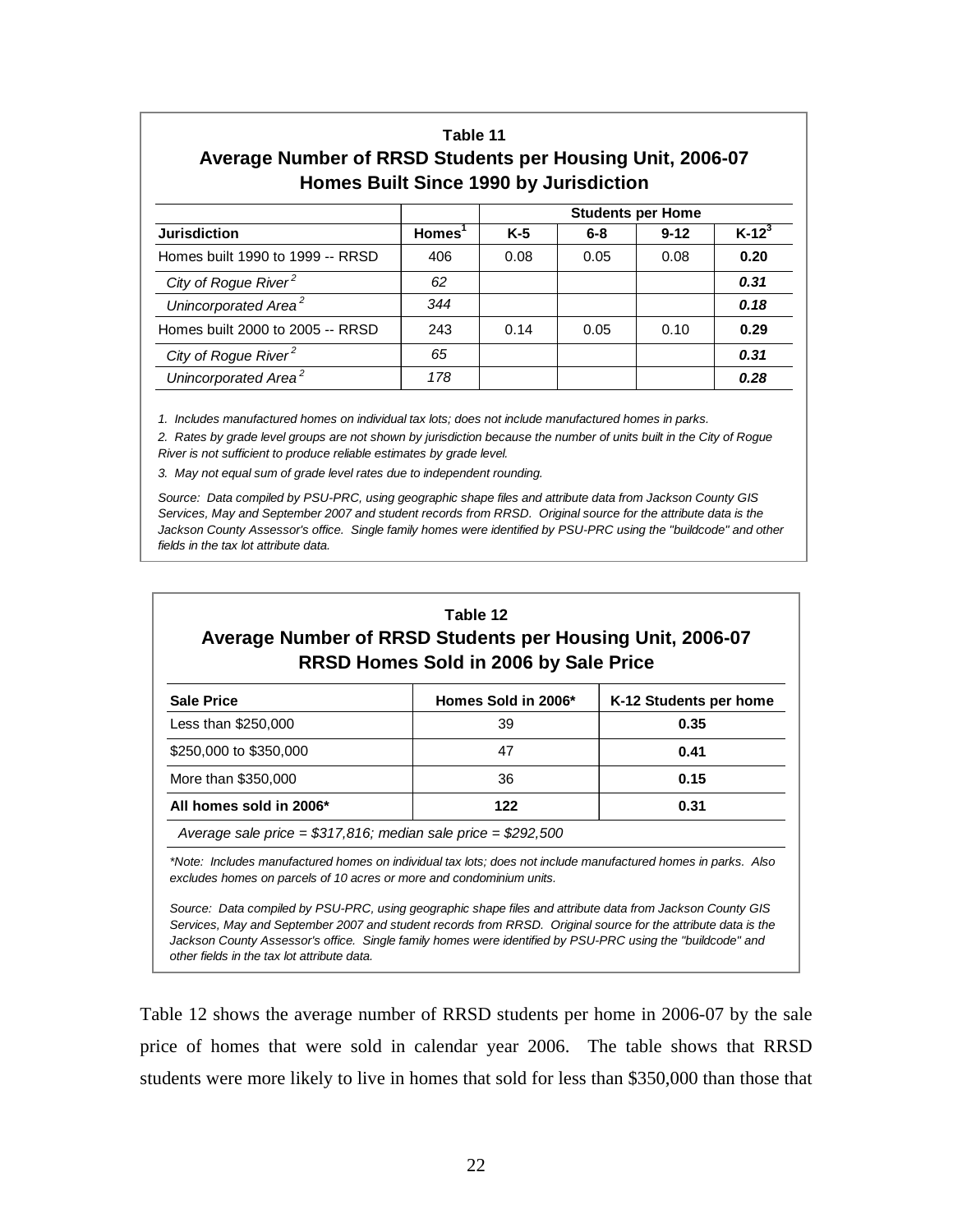sold for over \$350,000. In homes selling for near the District's median price of \$292,500, there were an average of 0.41 RRSD students per home, while those selling for over \$350,000 had an average of only 0.15 RRSD students each.

Home prices have escalated rapidly throughout Southern Oregon since 2000, making it difficult for young families to afford housing. The implications of rising home prices were addressed at a Workforce Housing Summit in Medford in February, 2006. Between 2000 and 2005 the average price of resale homes in Rogue River more than doubled. According to Charlie Mitchell, Economic Development Coordinator for the City of Grants Pass, "if workers cannot afford to live in or relocate to this area, it will exacerbate an already shrinking labor pool."<sup>3</sup> Recent results from the Census Bureau's 2006 American Community Survey shown in Charts 5a and 5b on the next page estimate that Jackson County ranks third highest among Oregon's 15 largest counties in the average value of owner-occupied homes, but third lowest in family income for families with children under  $18<sup>4</sup>$ 

\_\_\_\_\_\_\_\_\_\_\_\_\_\_\_\_\_\_\_\_\_\_\_\_\_\_

<sup>&</sup>lt;sup>3</sup>Southern Oregon Workforce Housing Summit, Medford, Oregon, February 21, 2006. Document available at http://www.ashland.or.us/Files/wfh\_book\_final.pdf. 4

U.S. Census Bureau, 2006 American Community Survey, Tables B25077 and B19125.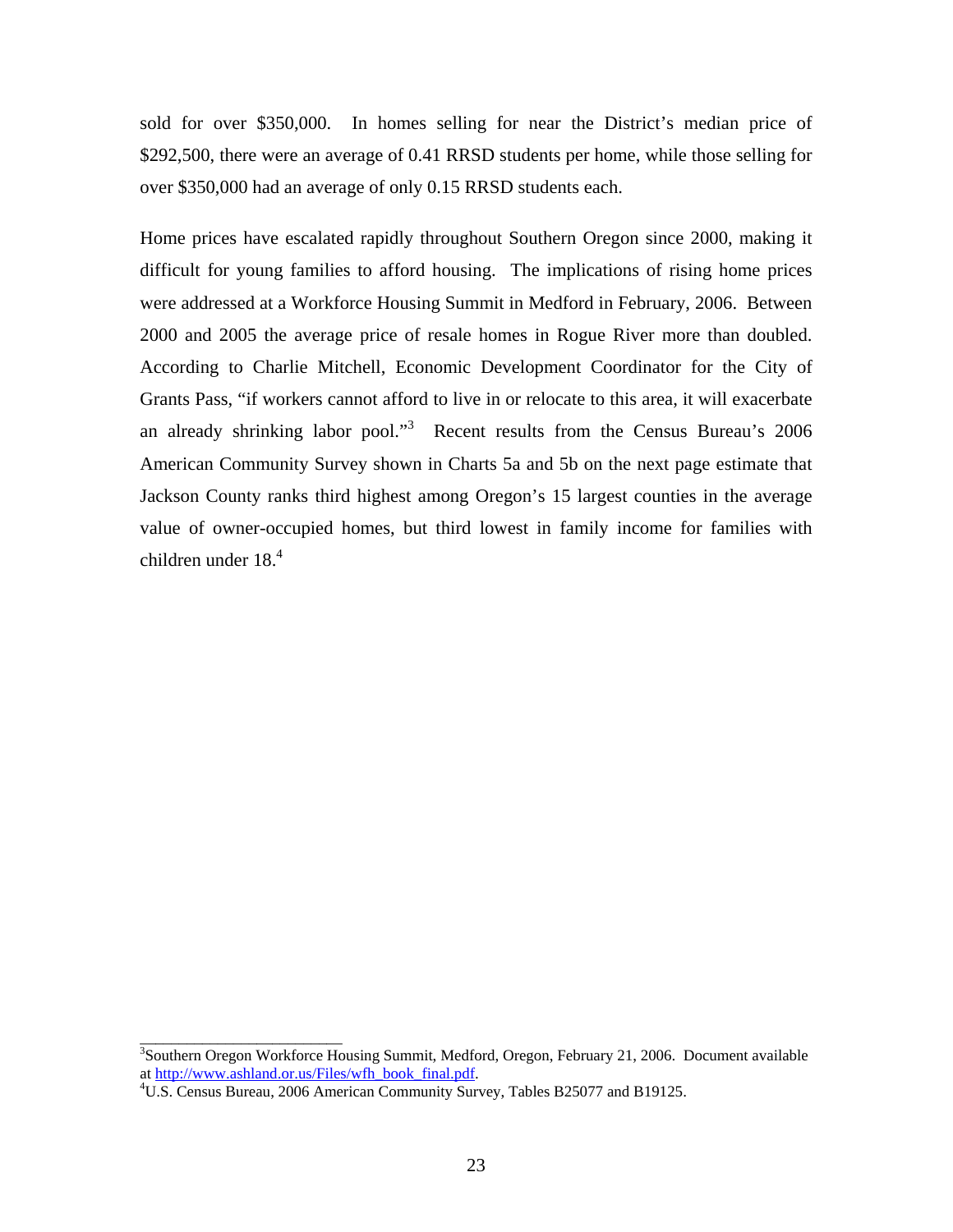

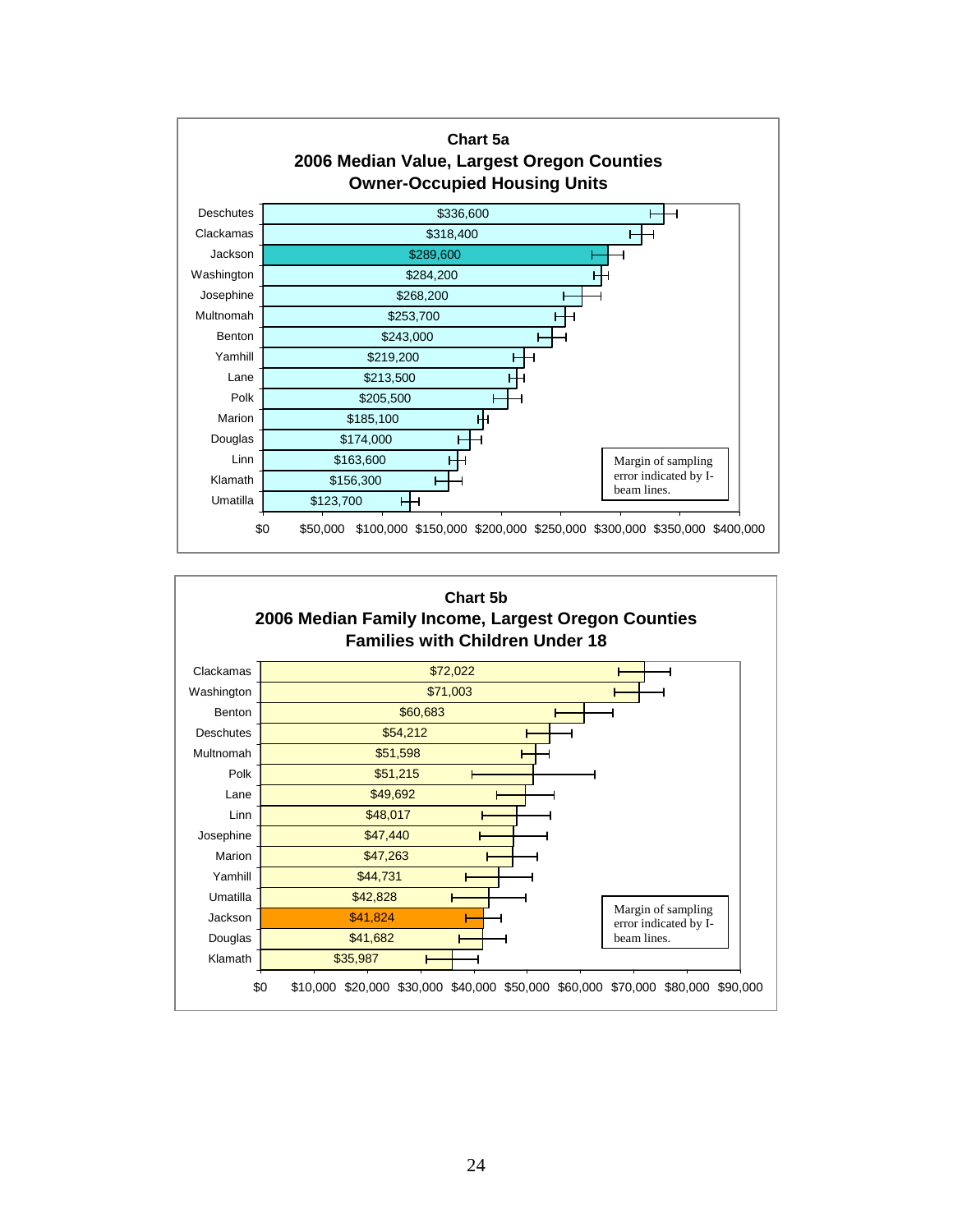#### **ENROLLMENT FORECASTS**

#### *District-wide Population Forecasts*

A demographic cohort-component model was used to forecast population for the District by age and sex. The components of population change are births, deaths, and migration (residential relocation). Using age-specific fertility rates, age-sex specific mortality rates, age-sex specific migration rates, estimates of recent net migration levels, and forecasts of future migration levels, each component is applied to the base year population in a manner that simulates the actual dynamics of population change.

\_\_\_\_\_\_\_\_\_\_\_\_\_\_\_\_\_\_\_\_\_\_\_\_\_\_\_\_\_\_\_\_\_\_\_\_\_\_\_\_\_\_\_\_\_\_\_\_\_\_\_\_\_\_\_\_\_\_\_\_\_\_\_\_\_\_\_\_\_\_\_\_

Some of the findings described in the earlier section "Population and Housing Trends" inform the assumptions used in the population forecast for the 2000 to 2020 period. In particular, the migration levels experienced since the 1990s characterize a period of modest growth associated with the construction of about 40 to 50 housing units annually. Slightly more families with school age children move into the area than out of it, but their share of the added residents is small. Most of the area's population growth is attributable to older adults without school age children.

Because of the potential for increased growth, and the long term stability of recent population growth even during recessionary periods and without large scale local economic expansion or housing development, we characterize the forecast based on current trends as the "LOW forecast." It assumes that fertility rates have continued to fall since 2000 and will remain low, that the District's housing stock will continue to increase by about one percent (40 units) annually, and that slow local job growth will cause the migration of families with children to remain a relatively small part of the overall migration stream.

Given the continuing growth of the Grants Pass and Medford areas, the availability of residential land within the City of Rogue River and its UGB, the appeal of a small town lifestyle that is becoming harder to find in the Rogue Valley, and the potential economic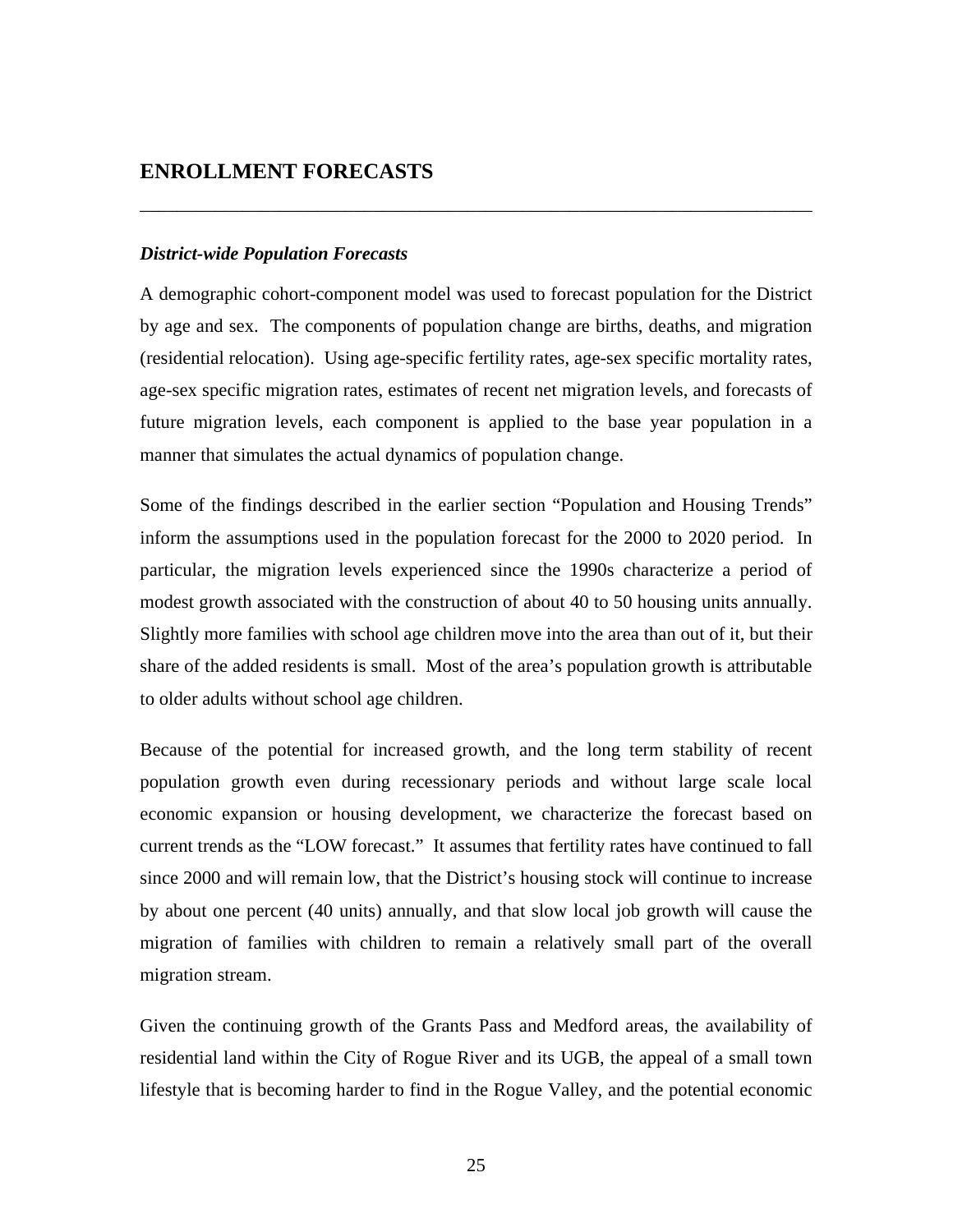development in the City's new enterprise zone, we also developed a "HIGH forecast" that envisions a combination of local job growth and accelerated housing development. Under this scenario, local job growth allows more families with children to move into the area, fertility rates increase slightly, and housing growth averages about two percent (80 units) annually.

We also consulted external population and employment forecasts published by state and local agencies:

- The Oregon Office of Economic Analysis (OEA) forecasts that Jackson County's population will grow by 32 percent (1.4 percent annually) between 2000 and 2020, from 181,273 in 2000 to 238,865 in 2020.<sup>5</sup>
- The recently revised Population Element of the Jackson County Comprehensive Plan allocates OEA's county forecast to incorporated cities, and the 2020 population forecast for the City of Rogue River is  $2,392$ .<sup>6</sup> Comparing the forecast with the 2000 Census population of 1,851 implies a 20 year growth rate of 29 percent (1.3 percent annually).
- The Oregon Employment Department forecasts a 19.5 percent increase in total non-farm employment in Workforce Region 8 (Jackson and Josephine Counties) between 2004 and 2014. The increase of 19,820 jobs corresponds to a 1.8 percent average annual growth rate.<sup>7</sup>

Our LOW forecast for 2020 population in the RRSD is 10,464, an increase of 1,497 persons from the 2000 Census (17 percent growth). School-age population ages 5 to 17 is expected to fall by 412 persons, or 28 percent. Details of the LOW population forecast are presented in Table A1 and Chart A1 in the appendix.

<sup>6</sup>"Jackson County Comprehensive Plan, Revised Population Element." Jackson County Ordinance No. 2007-3, adopted February 21, 2007. At http://www.co.jackson.or.us/Files/Population%20Element.pdf.

<sup>&</sup>lt;sup>5,</sup><br><sup>5,</sup> Forecasts of Oregon's County Populations and Components of Change, 2000 to 2040." Oregon Department of Administrative Services, Office of Economic Analysis, April, 2004.

<sup>&</sup>lt;sup>7</sup>"Employment Projections by Industry, 2004-2014." Oregon Employment Department, Workforce Analysis, July, 2005. Employment in Region 8 was 104,150 in 2004 and 124,425 in the 2014 forecast.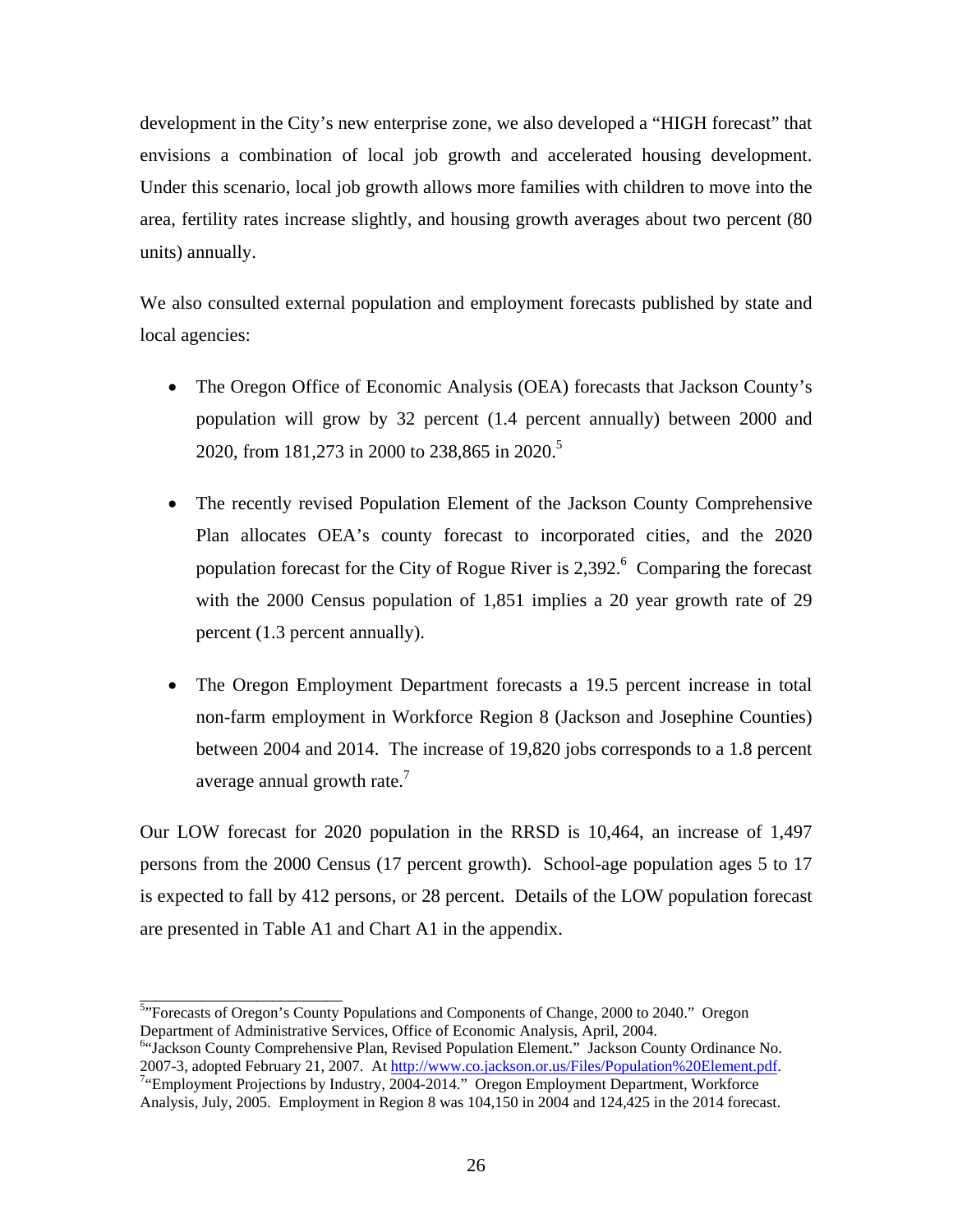Our HIGH forecast for 2020 population in the RRSD is 11,485, an increase of 2,518 persons from the 2000 Census (28 percent growth). The 20 year forecast of school-age population shows a loss of 139 persons (nine percent). Since losses have already occurred in the early part of the forecast, there is a small increase in school age population forecast between 2010 and 2020. Details of the HIGH population forecast are presented in Table A2 and Chart A2 in the appendix.

In Table 13, the forecast rates of growth are compared to the county and city forecasts summarized above and also to the 1990 to 2000 growth rates for each area.

| <b>Comparison of Population Growth Rates</b><br><b>Jackson County, City of Rogue River, and RRSD</b> |                          |                                    |                           |  |  |  |  |  |  |
|------------------------------------------------------------------------------------------------------|--------------------------|------------------------------------|---------------------------|--|--|--|--|--|--|
|                                                                                                      |                          | <b>Average Annual Growth Rates</b> |                           |  |  |  |  |  |  |
| Area                                                                                                 | 1990 to<br>2000 Historic | 2000 to<br>2010 Forecast*          | 2010 to<br>2020 Forecast* |  |  |  |  |  |  |
| Jackson County                                                                                       | $2.1\%$                  | 1.4%                               | 1.4%                      |  |  |  |  |  |  |
| City of Rogue River                                                                                  | 0.5%                     | $1.4\%$                            | 1.2%                      |  |  |  |  |  |  |
| Roque River S.D. -- LOW Forecast                                                                     | 1.5%                     | 0.8%                               | 0.7%                      |  |  |  |  |  |  |
| Roque River S.D. -- HIGH Forecast                                                                    | 1.5%                     | $1.1\%$                            | $1.4\%$                   |  |  |  |  |  |  |

*\*Jackson County 2000 to 2020 Forecast from "Forecasts of Oregon's County Populations and Components of Change, 2000 to 2040." Oregon Department of Administrative Services, Office of Economic Analysis, April, 2004. The OEA forecast is used in the Jackson County Comprehensive Plan, Revised Population Element, adopted by Ordinance #2007-3 on 2/21/07. City of Rogue River forecast for 2010 and 2020 from Table 7 of the Jackson County Comprehensive Plan, Revised Population Element. Rogue River S.D. forecasts by PSU-PRC.*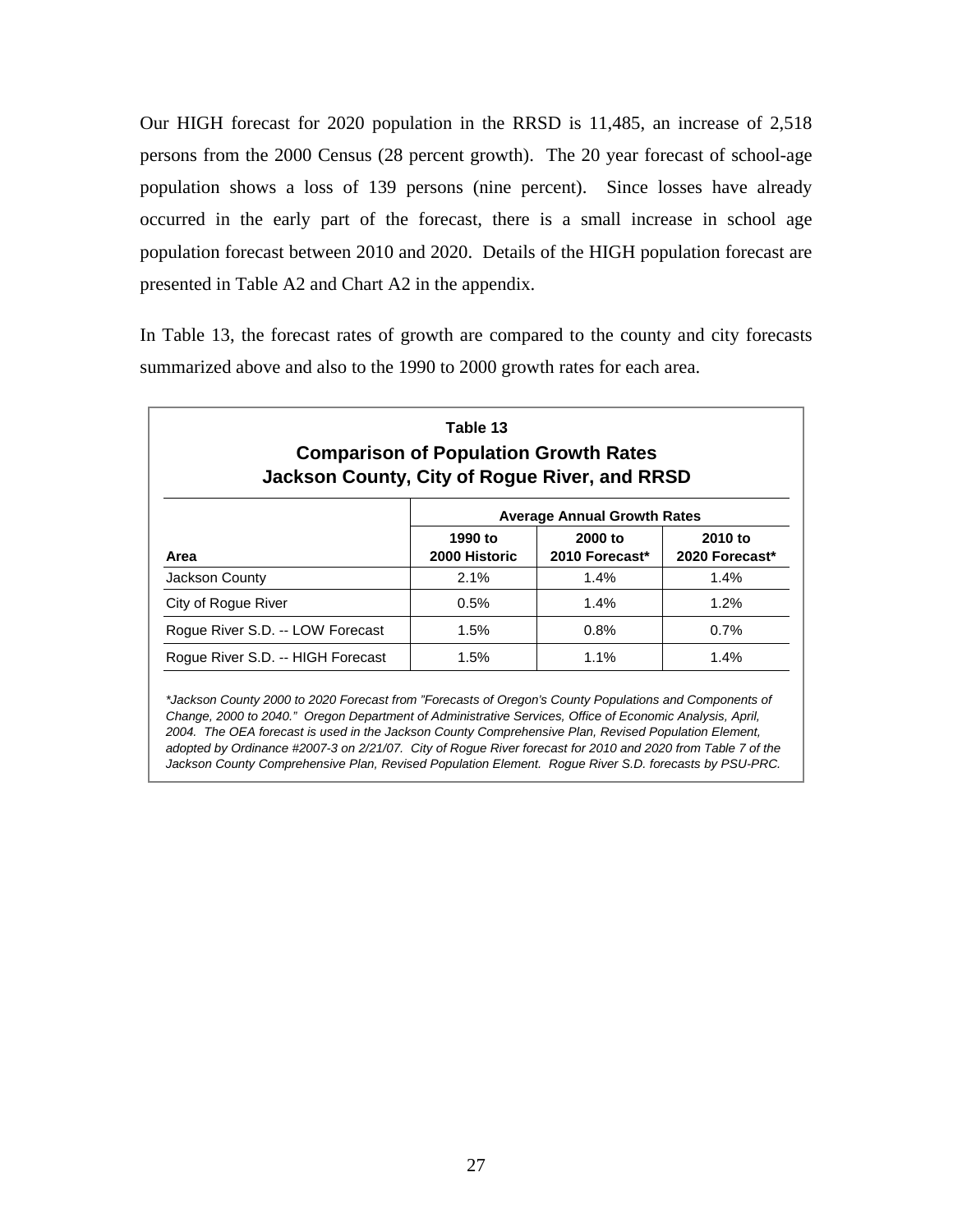#### *District-wide Enrollment Forecasts*

Historic school enrollment is linked to the population forecast in two ways. First, the kindergarten and first grade enrollments at the time of the most recent census (the 1999- 2000 school year) are compared to the population at the appropriate ages counted in the census. The "capture rate," or ratio of enrollment to population, is an estimate of the share of area children who are enrolled in RRSD schools. Assumptions for capture rates based on census data are used to bring new kindergarten and first grade students into the District's enrollment. If there is evidence that capture rates have changed since the time of the census, they may be adjusted in the forecast. The capture rates used for each forecast scenario are 0.84 for Kindergarten and 0.90 for first grade.

The other way that historic population and enrollment are linked is through migration. Annual changes in school enrollment by cohort closely follow trends in the net migration of children in the District's population. The way that migration is integrated in the forecast is described below.

Once the students are in first grade, a set of baseline grade progression rates (GPRs) are used to move students from one grade to the next. These baseline GPRs, usually 1.00 for elementary grades, represent a scenario under which there is no change due to migration. Enrollment change beyond the baseline is added (or subtracted, if appropriate) at each grade level depending on the migration levels of the overall population by single years of age.

The base year data for the population forecast is 1990 Census data. From the 1990 base, the model is calibrated to actual change using 2000 Census results and annual school enrollment data beginning with the earliest year available (1989-90) and extending to the most recent year (2007-08). Forecast births in this historic period are calibrated to actual births that occurred within the District, and net migration levels are calibrated to the net migration that was estimated between the 1990 and 2000 censuses.

We produced LOW and HIGH enrollment forecasts corresponding to both the LOW and HIGH population forecasts. Each of the two scenarios used the methodology described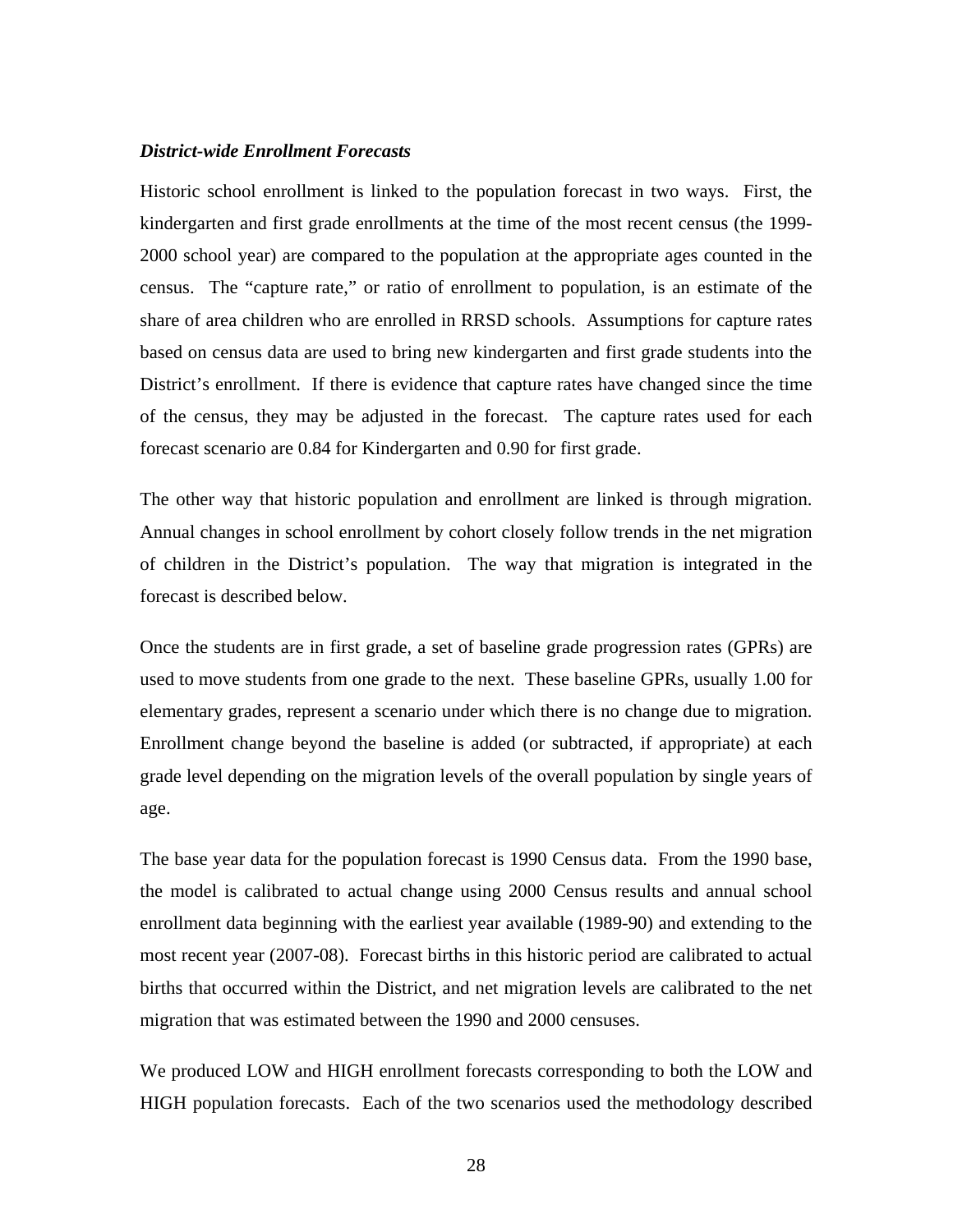above, and the differences in the enrollment forecasts are attributable to differences in the District's school age population.

We also produced a "MID forecast" that we characterize as the most likely scenario for future enrollment change. Assumptions such as for the MID forecast are the same as for the LOW forecast, with additional growth allocated to the District based in the expectation that housing growth will average about 1.5 percent annually, with about 20 units built each year over and above the recent average of 40 units annually. This moderate increase is likely because of the recent subdivisions approved within the District and potential similar development that could occur on vacant residential land.

The modification used to produce the MID forecast is called the housing unit method. It uses forecasts of additional housing and estimates of the additional number of students per housing unit to append the LOW forecast. Based on the results from the "Housing Development and Student Generation" section we expect that a hypothetical annual average of about 15 additional moderately priced homes and five additional higher priced homes would contribute about six to eight more RRSD students each year than the LOW enrollment forecast.

Tables 14, 15, and 16 on the following pages contain grade level forecasts for the Rogue River School District for each year from 2008-09 to 2016-17. The forecasts are also summarized by school level (K-5, 6-8, and 9-12).

Enrollment at all school levels continues to decline in the LOW forecast, with an overall K-12 enrollment of 970 students in 2016-17, a loss of 12 percent over the 10 year period.

In the MID forecast, overall K-12 enrollment remains stable within the range of 1,040 to 1,060 throughout the forecast period.

In the HIGH forecast, K-12 enrollment bottoms out within the next two years, by 2009- 10, and grows to 1,145 students by 2016-17. Elementary enrollment grows by about 40 students over the 10 year period, and secondary enrollments are relatively stable.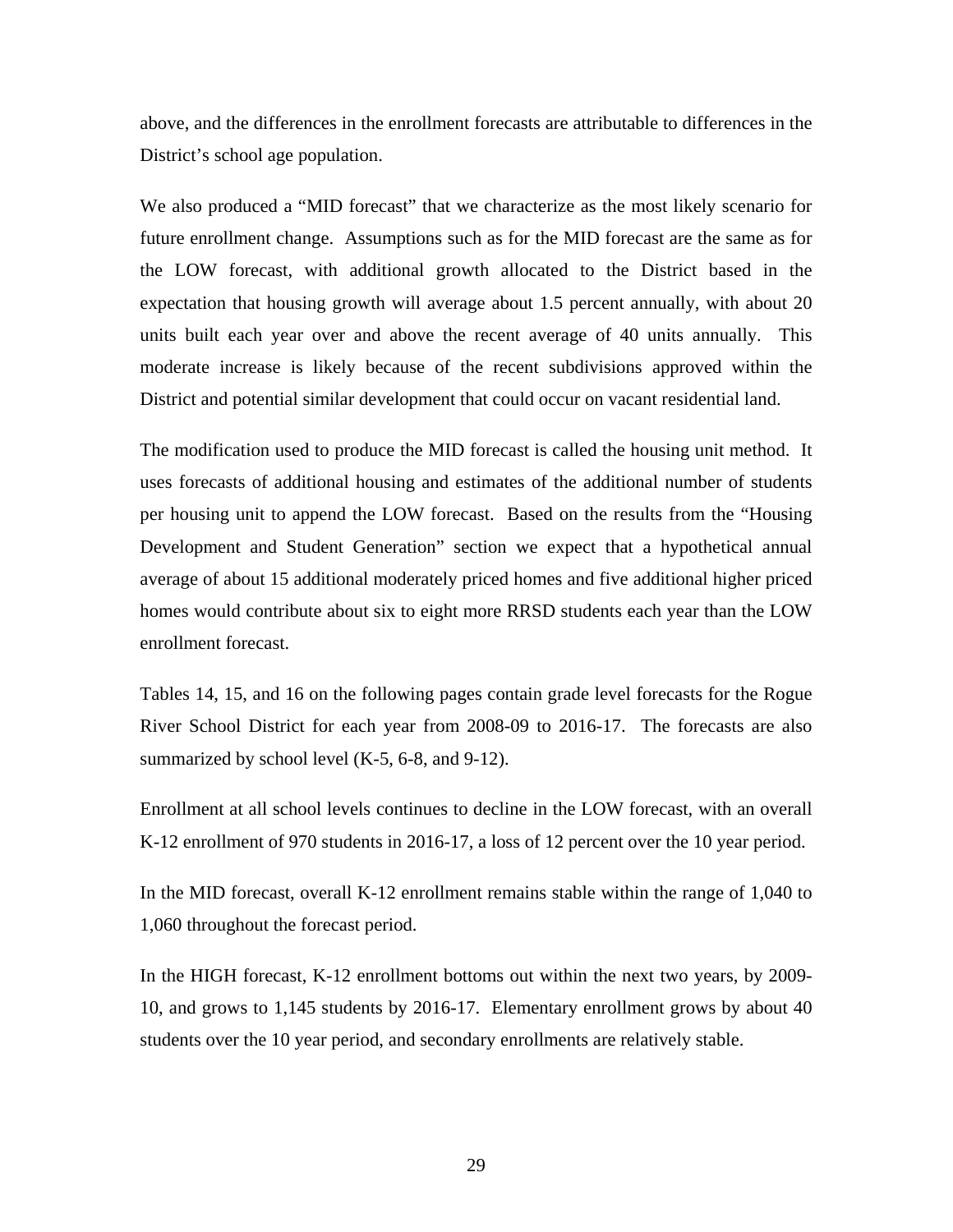|               |         | <b>Actual</b> |                                      |                                      |         |         | <b>Forecast</b>                       |              |         |         |         |
|---------------|---------|---------------|--------------------------------------|--------------------------------------|---------|---------|---------------------------------------|--------------|---------|---------|---------|
| Grade         | 2006-07 | 2007-08       | 2008-09                              | 2009-10                              | 2010-11 | 2011-12 | 2012-13                               | 2013-14      | 2014-15 | 2015-16 | 2016-17 |
| Κ             | 63      | 63            | 63                                   | 61                                   | 60      | 59      | 60                                    | 60           | 59      | 59      | 59      |
| 1             | 60      | 69            | 68                                   | 68                                   | 66      | 66      | 64                                    | 65           | 65      | 64      | 64      |
| $\mathbf 2$   | 77      | 59            | 70                                   | 69                                   | 69      | 67      | 67                                    | 65           | 66      | 66      | 65      |
| 3             | 82      | 83            | 60                                   | 72                                   | 70      | 70      | 68                                    | 68           | 66      | 67      | 67      |
| 4             | 79      | 86            | 86                                   | 62                                   | 75      | 72      | 73                                    | 70           | 70      | 68      | 69      |
| 5             | 74      | 82            | 88                                   | 88                                   | 63      | 77      | 74                                    | 75           | 72      | 72      | 70      |
| 6             | 85      | 80            | 86                                   | 92                                   | 92      | 66      | 81                                    | 78           | 79      | 76      | 76      |
| 7             | 97      | 76            | 81                                   | 88                                   | 94      | 94      | 67                                    | 82           | 79      | 80      | 77      |
| 8             | 92      | 101           | 78                                   | 84                                   | 91      | 98      | 98                                    | 70           | 85      | 82      | 83      |
| 9             | 95      | 89            | 107                                  | 83                                   | 90      | 97      | 105                                   | 105          | 75      | 91      | 88      |
| 10            | 94      | 92            | 84                                   | 101                                  | 78      | 85      | 92                                    | 99           | 99      | 71      | 86      |
| 11            | 105     | 92            | 88                                   | 80                                   | 96      | 75      | 81                                    | 88           | 95      | 95      | 68      |
| 12            | 89      | 96            | 85                                   | 81                                   | 74      | 89      | 69                                    | 75           | 81      | 88      | 88      |
| US*           | 9       | 10            | 10                                   | 10                                   | 10      | 10      | 10                                    | 10           | 10      | 10      | 10      |
| <b>Total</b>  | 1,101   | 1,078         | 1,054                                | 1,039                                | 1,028   | 1,025   | 1,009                                 | 1,010        | 1,001   | 989     | 970     |
|               |         | $-23$         | $-24$                                | $-15$                                | $-11$   | $-3$    | $-16$                                 | $\mathcal I$ | -9      | $-12$   | $-19$   |
| Annual change |         | $-2.1%$       | $-2.2%$                              | $-1.4%$                              | $-1.1%$ | $-0.3%$ | $-1.6%$                               | 0.1%         | $-0.9%$ | $-1.2%$ | $-1.9%$ |
| K-5           | 435     | 442           | 435                                  | 420                                  | 403     | 411     | 406                                   | 403          | 398     | 396     | 394     |
| $6-8$         | 274     | 257           | 245                                  | 264                                  | 277     | 258     | 246                                   | 230          | 243     | 238     | 236     |
| $9 - 12$      | 383     | 369           | 364                                  | 345                                  | 338     | 346     | 347                                   | 367          | 350     | 345     | 330     |
|               |         |               | 5 Year Growth:<br>2006-07 to 2011-12 | 5 Year Growth:<br>2011-02 to 2016-17 |         |         | 10 Year Growth:<br>2006-07 to 2016-17 |              |         |         |         |
|               |         | Growth        | Pct.                                 |                                      | Growth  | Pct.    |                                       | Growth       | Pct.    |         |         |
| K-5           |         | -24           | $-6%$                                |                                      | $-17$   | $-4%$   |                                       | $-41$        | $-9%$   |         |         |
| $6 - 8$       |         | $-16$         | $-6%$                                |                                      | $-22$   | $-9%$   |                                       | $-38$        | $-14%$  |         |         |
| $9 - 12$      |         | $-37$         | $-10%$                               |                                      | $-16$   | $-5%$   |                                       | $-53$        | $-14%$  |         |         |
| <b>Total</b>  |         | $-76$         | $-7%$                                |                                      | $-55$   | $-5%$   |                                       | $-131$       | $-12%$  |         |         |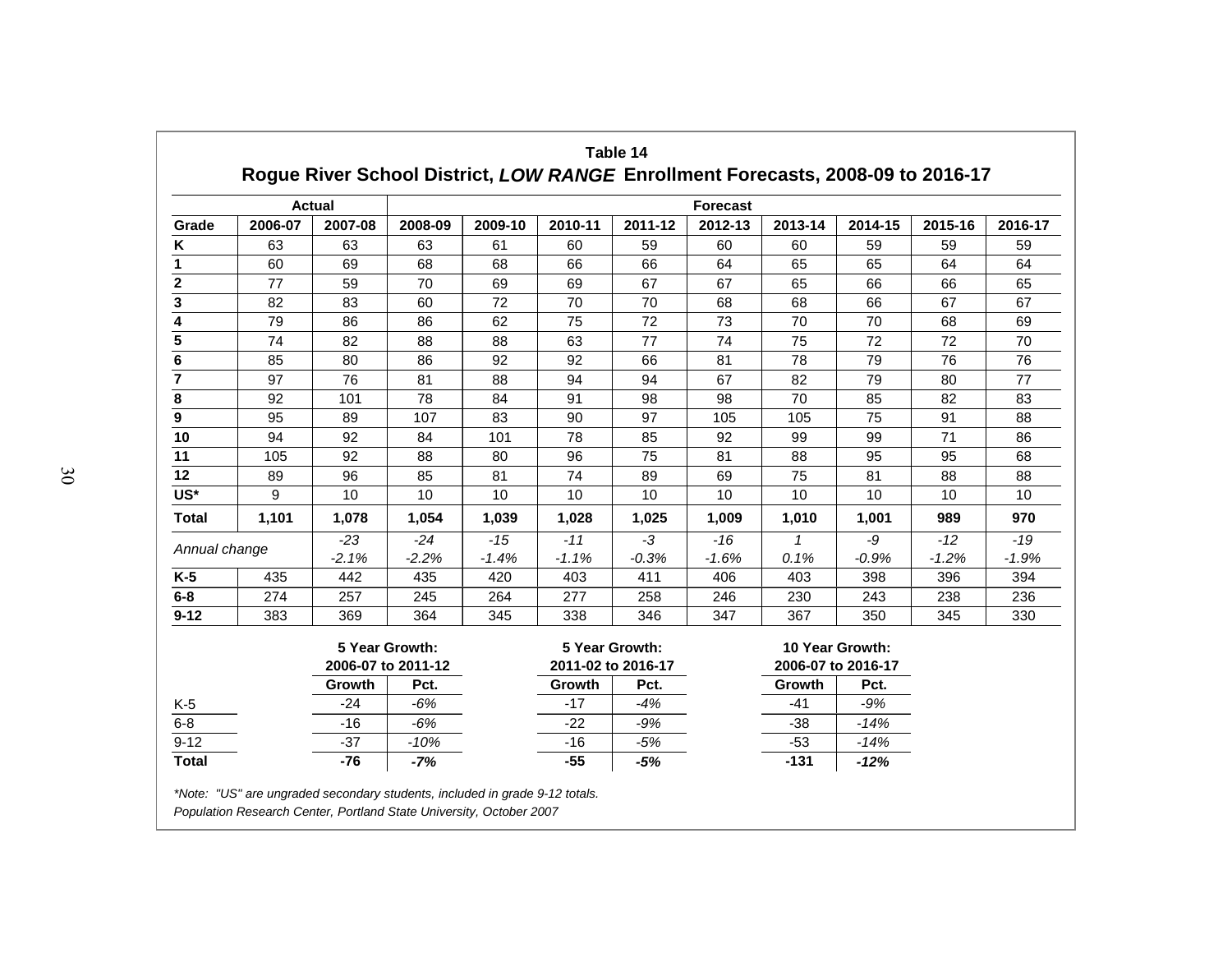|                         |         | <b>Actual</b> |         |                                      |         |         | <b>Forecast</b>                      |         |                    |                 |         |
|-------------------------|---------|---------------|---------|--------------------------------------|---------|---------|--------------------------------------|---------|--------------------|-----------------|---------|
| Grade                   | 2006-07 | 2007-08       | 2008-09 | 2009-10                              | 2010-11 | 2011-12 | 2012-13                              | 2013-14 | 2014-15            | 2015-16         | 2016-17 |
| Κ                       | 63      | 63            | 64      | 62                                   | 61      | 62      | 63                                   | 63      | 64                 | 65              | 64      |
| 1                       | 60      | 69            | 69      | 69                                   | 68      | 68      | 67                                   | 69      | 69                 | 70              | 71      |
| $\overline{\mathbf{2}}$ | 77      | 59            | 71      | 71                                   | 71      | 70      | 70                                   | 69      | 71                 | 71              | 72      |
| 3                       | 82      | 83            | 61      | 74                                   | 73      | 73      | 72                                   | 72      | 71                 | 73              | 73      |
| 4                       | 79      | 86            | 86      | 64                                   | 78      | 75      | 77                                   | 75      | 74                 | 73              | 76      |
| 5                       | 74      | 82            | 88      | 89                                   | 65      | 80      | 78                                   | 79      | 77                 | 76              | 76      |
| 6                       | 85      | 80            | 87      | 92                                   | 94      | 69      | 84                                   | 82      | 84                 | 82              | 81      |
| 7                       | 97      | 76            | 81      | 90                                   | 95      | 97      | 70                                   | 86      | 84                 | 86              | 84      |
| 8                       | 92      | 101           | 78      | 85                                   | 93      | 99      | 102                                  | 74      | 89                 | 87              | 89      |
| 9                       | 95      | 89            | 108     | 83                                   | 91      | 99      | 107                                  | 109     | 80                 | 95              | 94      |
| 10                      | 94      | 92            | 84      | 103                                  | 78      | 86      | 94                                   | 102     | 104                | 76              | 90      |
| 11                      | 105     | 92            | 88      | 80                                   | 98      | 76      | 82                                   | 90      | 98                 | 100             | 73      |
| 12                      | 89      | 96            | 85      | 81                                   | 75      | 91      | 70                                   | 76      | 83                 | 92              | 93      |
| US*                     | 9       | 10            | 10      | 10                                   | 10      | 10      | 10                                   | 10      | 10                 | 10              | 10      |
| <b>Total</b>            | 1,101   | 1,078         | 1,060   | 1,053                                | 1,050   | 1,055   | 1,046                                | 1,056   | 1,058              | 1,056           | 1,046   |
| Annual change           |         | $-23$         | $-18$   | $-7$                                 | $-3$    | 5       | -9                                   | 10      | 2                  | $-2$            | $-10$   |
|                         |         | $-2.1%$       | $-1.7%$ | $-0.7%$                              | $-0.3%$ | 0.5%    | $-0.9%$                              | 1.0%    | 0.2%               | $-0.2%$         | $-0.9%$ |
| $K-5$                   | 435     | 442           | 439     | 429                                  | 416     | 428     | 427                                  | 427     | 426                | 428             | 432     |
| $6-8$                   | 274     | 257           | 246     | 267                                  | 282     | 265     | 256                                  | 242     | 257                | 255             | 254     |
| $9 - 12$                | 392     | 379           | 375     | 357                                  | 352     | 362     | 363                                  | 387     | 375                | 373             | 360     |
|                         |         |               |         | 5 Year Growth:<br>2006-07 to 2011-12 |         |         | 5 Year Growth:<br>2011-02 to 2016-17 |         | 2006-07 to 2016-17 | 10 Year Growth: |         |
|                         |         |               | Growth  | Pct.                                 |         | Growth  | Pct.                                 |         | Growth             | Pct.            |         |
| K-5                     |         |               | $-7$    | $-2%$                                |         | 4       | 1%                                   |         | $-3$               | $-1%$           |         |
| $6 - 8$                 |         |               | -9      | $-3%$                                |         | $-11$   | $-4%$                                |         | $-20$              | $-7%$           |         |
| $9 - 12$                |         |               | $-30$   | $-8%$                                |         | $-2$    | $-1%$                                |         | $-32$              | $-8%$           |         |
| <b>Total</b>            |         |               | $-46$   | $-4%$                                |         | -9      | $-1%$                                |         | $-55$              | $-5%$           |         |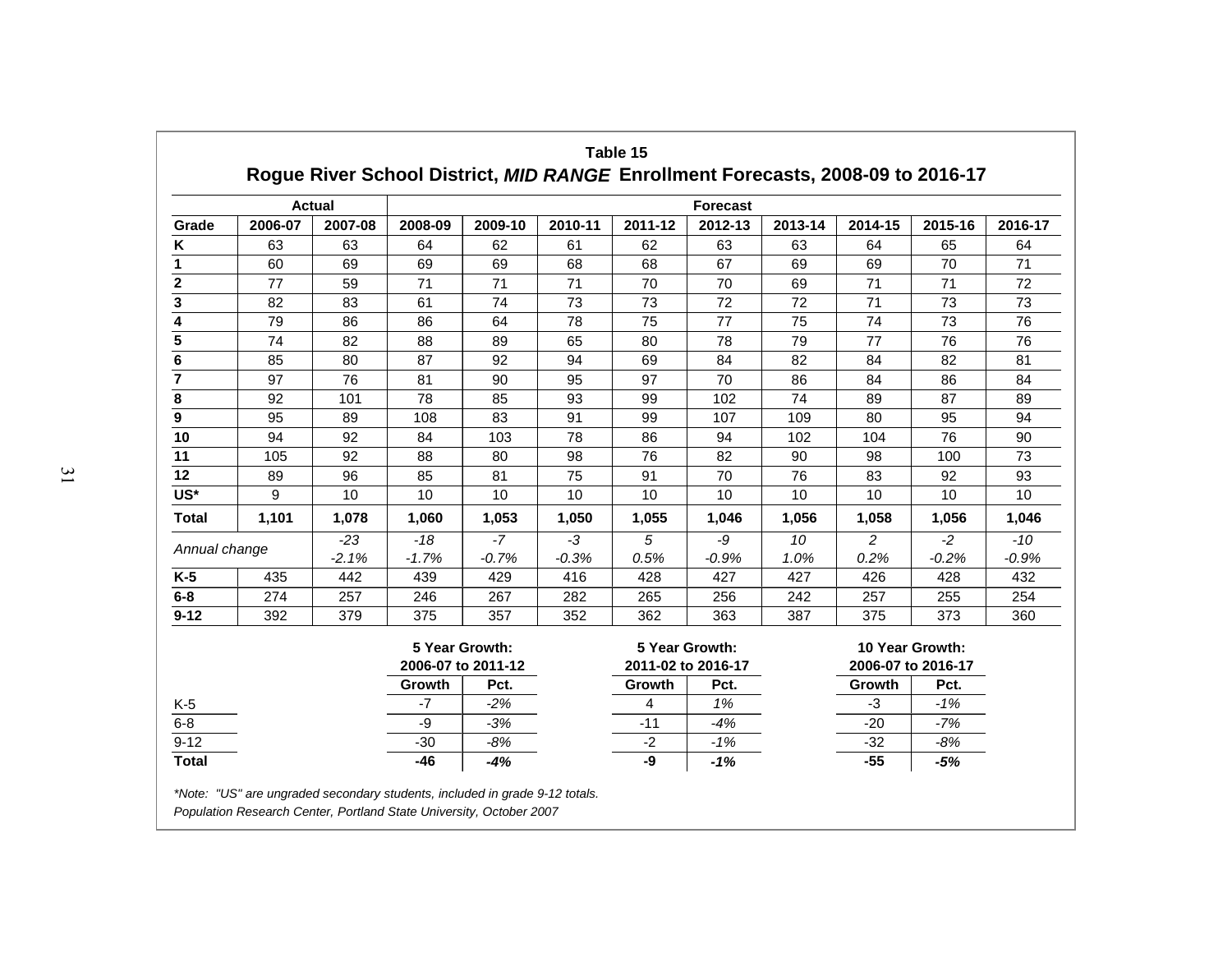|                |         | <b>Actual</b>                        |         |         | <b>Forecast</b>                      |         |         |                                       |         |         |         |
|----------------|---------|--------------------------------------|---------|---------|--------------------------------------|---------|---------|---------------------------------------|---------|---------|---------|
| Grade          | 2006-07 | 2007-08                              | 2008-09 | 2009-10 | 2010-11                              | 2011-12 | 2012-13 | 2013-14                               | 2014-15 | 2015-16 | 2016-17 |
| Κ              | 63      | 63                                   | 65      | 63      | 64                                   | 64      | 66      | 68                                    | 69      | 71      | 72      |
| 1              | 60      | 69                                   | 70      | 72      | 70                                   | 71      | 71      | 74                                    | 75      | 77      | 78      |
| $\mathbf 2$    | 77      | 59                                   | 72      | 72      | 75                                   | 73      | 74      | 74                                    | 77      | 78      | 80      |
| 3              | 82      | 83                                   | 61      | 74      | 75                                   | 78      | 76      | 77                                    | 77      | 80      | 81      |
| 4              | 79      | 86                                   | 87      | 64      | 78                                   | 79      | 82      | 80                                    | 81      | 81      | 84      |
| 5              | 74      | 82                                   | 89      | 90      | 66                                   | 81      | 82      | 85                                    | 83      | 84      | 84      |
| 6              | 85      | 80                                   | 87      | 94      | 96                                   | 70      | 86      | 87                                    | 90      | 88      | 89      |
| $\overline{7}$ | 97      | 76                                   | 82      | 90      | 97                                   | 99      | 72      | 89                                    | 90      | 93      | 91      |
| 8              | 92      | 101                                  | 79      | 85      | 95                                   | 102     | 104     | 76                                    | 94      | 95      | 98      |
| 9              | 95      | 89                                   | 108     | 84      | 92                                   | 103     | 110     | 113                                   | 82      | 102     | 103     |
| 10             | 94      | 92                                   | 86      | 104     | 81                                   | 88      | 99      | 106                                   | 109     | 79      | 98      |
| 11             | 105     | 92                                   | 90      | 84      | 101                                  | 79      | 85      | 96                                    | 103     | 106     | 77      |
| 12             | 89      | 96                                   | 85      | 83      | 80                                   | 95      | 75      | 80                                    | 91      | 97      | 100     |
| US*            | 9       | 10                                   | 10      | 10      | 10                                   | 10      | 10      | 10                                    | 10      | 10      | 10      |
| <b>Total</b>   | 1,101   | 1,078                                | 1,071   | 1,069   | 1,080                                | 1,092   | 1,092   | 1,115                                 | 1,131   | 1,141   | 1,145   |
|                |         | $-23$                                | $-7$    | $-2$    | 11                                   | 12      | 0       | 23                                    | 16      | 10      | 4       |
| Annual change  |         | $-2.1%$                              | $-0.6%$ | $-0.2%$ | 1.0%                                 | 1.1%    | 0.0%    | 2.1%                                  | 1.4%    | 0.9%    | 0.4%    |
| $K-5$          | 435     | 442                                  | 444     | 435     | 428                                  | 446     | 451     | 458                                   | 462     | 471     | 479     |
| $6 - 8$        | 274     | 257                                  | 248     | 269     | 288                                  | 271     | 262     | 252                                   | 274     | 276     | 278     |
| $9 - 12$       | 383     | 369                                  | 369     | 355     | 354                                  | 365     | 369     | 395                                   | 385     | 384     | 378     |
|                |         | 5 Year Growth:<br>2006-07 to 2011-12 |         |         | 5 Year Growth:<br>2011-02 to 2016-17 |         |         | 10 Year Growth:<br>2006-07 to 2016-17 |         |         |         |
|                |         | Growth                               | Pct.    |         | Growth                               | Pct.    |         | Growth                                | Pct.    |         |         |
| $K-5$          |         | 11                                   | 3%      |         | 33                                   | 7%      |         | 44                                    | 10%     |         |         |
| $6 - 8$        |         | $-3$                                 | $-1%$   |         | $\overline{7}$                       | 3%      |         | 4                                     | 1%      |         |         |
| $9 - 12$       |         | $-18$                                | $-5%$   |         | 13                                   | 4%      |         | $-5$                                  | $-1%$   |         |         |
| <b>Total</b>   |         | -9                                   | $-1%$   |         | 53                                   | 5%      |         | 44                                    | 4%      |         |         |

*Population Research Center, Portland State University, October 2007*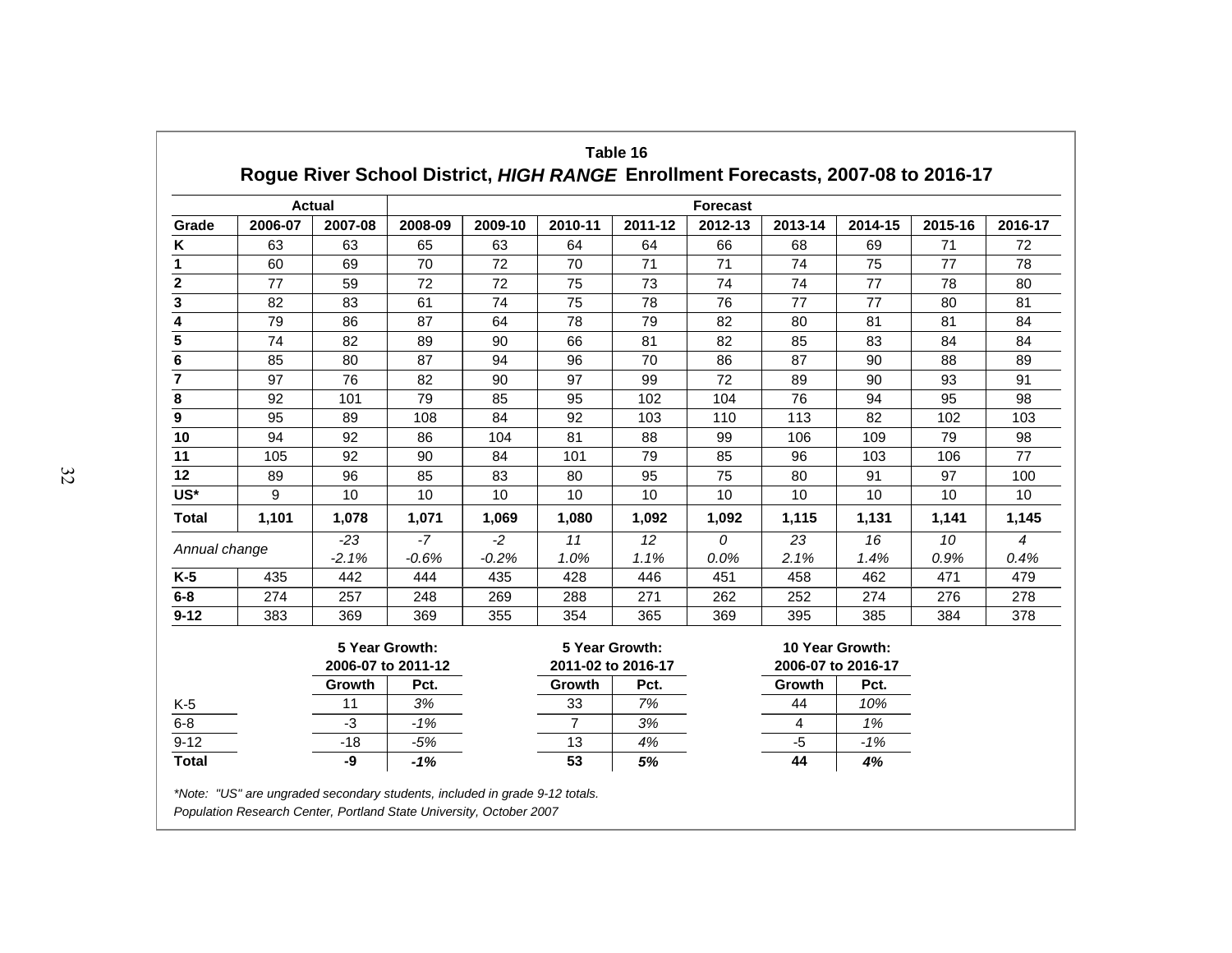#### **FORECAST UNCERTAINTY**

By exploring recent population, housing, and enrollment trends in the Rogue River School District, linking population and enrollment forecasts in the demographic model, and producing district-wide enrollment forecasts by grade level, we have completed a study that we believe will be useful for a variety of long-range planning needs of the District. In the LOW forecast, enrollment is expected to fall, but not as much as it has in the most recent 10 years. In the MID forecast, enrollment is expected to be relatively stable. In the HIGH forecast, elementary enrollment is expected to increase and secondary enrollment is expected to be stable.

\_\_\_\_\_\_\_\_\_\_\_\_\_\_\_\_\_\_\_\_\_\_\_\_\_\_\_\_\_\_\_\_\_\_\_\_\_\_\_\_\_\_\_\_\_\_\_\_\_\_\_\_\_\_\_\_\_\_\_\_\_\_\_\_\_\_\_\_\_\_\_\_

Although the forecasts represent a range of possible outcomes, we caution the users of this report on the nature of forecasting in general. Fertility and mortality rates are relatively stable, but migration can vary greatly in an uncertain future. The migration assumptions involve judgment and the expectation that future trends will fall neatly into place in alignment with current trends and external forecasts produced by other agencies. We know from past history that unforeseen events can affect these expectations. For example, if existing housing turns over to new households that have, on average, significantly different characteristics than current households, enrollment growth or decline could fall outside of the range of high and low forecasts presented in this study.

Another uncertainty in the forecasts involves the entry grades, kindergarten and  $1<sup>st</sup>$  grade. The relationship between births and subsequent kindergarten and  $1<sup>st</sup>$  grade enrollment five to six years later is affected by two factors — the migration of children during the years prior to enrolling in school, and the capture rate. The 2006-07 and 2007-08 kindergarten enrollments of 63 students are among the smallest of the past 20 years, and kindergarten enrollments in the next few years should be similar, if the historic relationship between births and kindergarten shown in Chart 6 continues. If there are sustained increases in kindergarten and  $1<sup>st</sup>$  grade, they will influence District enrollment totals for years to come, since students have 13 years to progress through the system.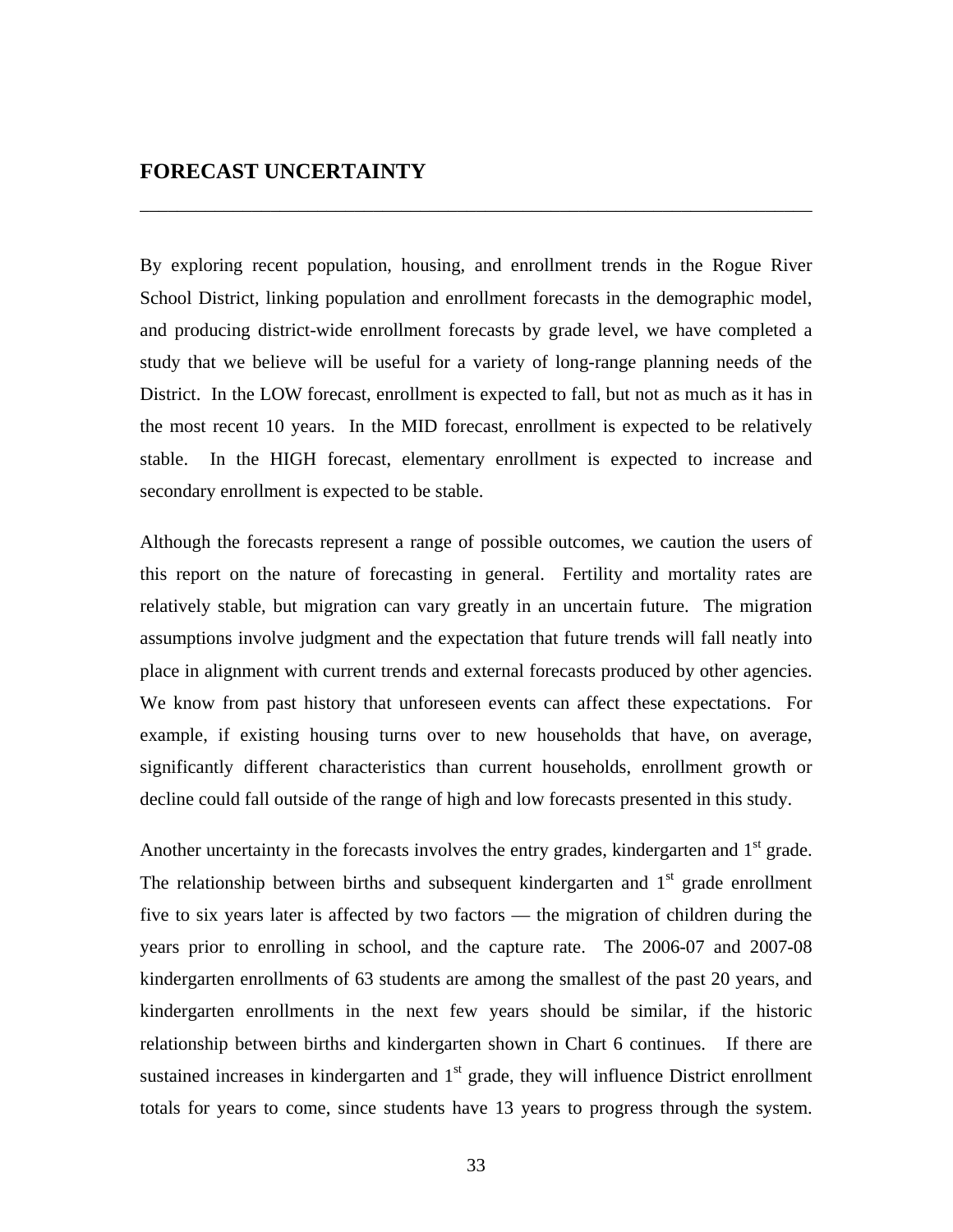Conversely, if kindergarten and  $1<sup>st</sup>$  grade enrollments fall below what we expect in the forecast, overall K-12 enrollments will ultimately be lower than forecast.



We have observed that in recent years migration has contributed additional students at almost every grade level, particularly the lower grades. All three forecast scenarios include positive net migration of students. There will be cycles of faster and slower economic and population growth in the future which no forecast will be able to predict, so the year-to-year pattern of actual growth will deviate from the forecast. However, the long-term enrollment changes are consistent with population, employment, and housing growth expected in the region.

Because of the uncertainties of forecasts described in this section, it is important to monitor the results and update the forecast as needed. In general, forecast error varies according to the size of the population being forecast and the length of the forecast horizon. The smaller the population and the longer the forecast period, the larger the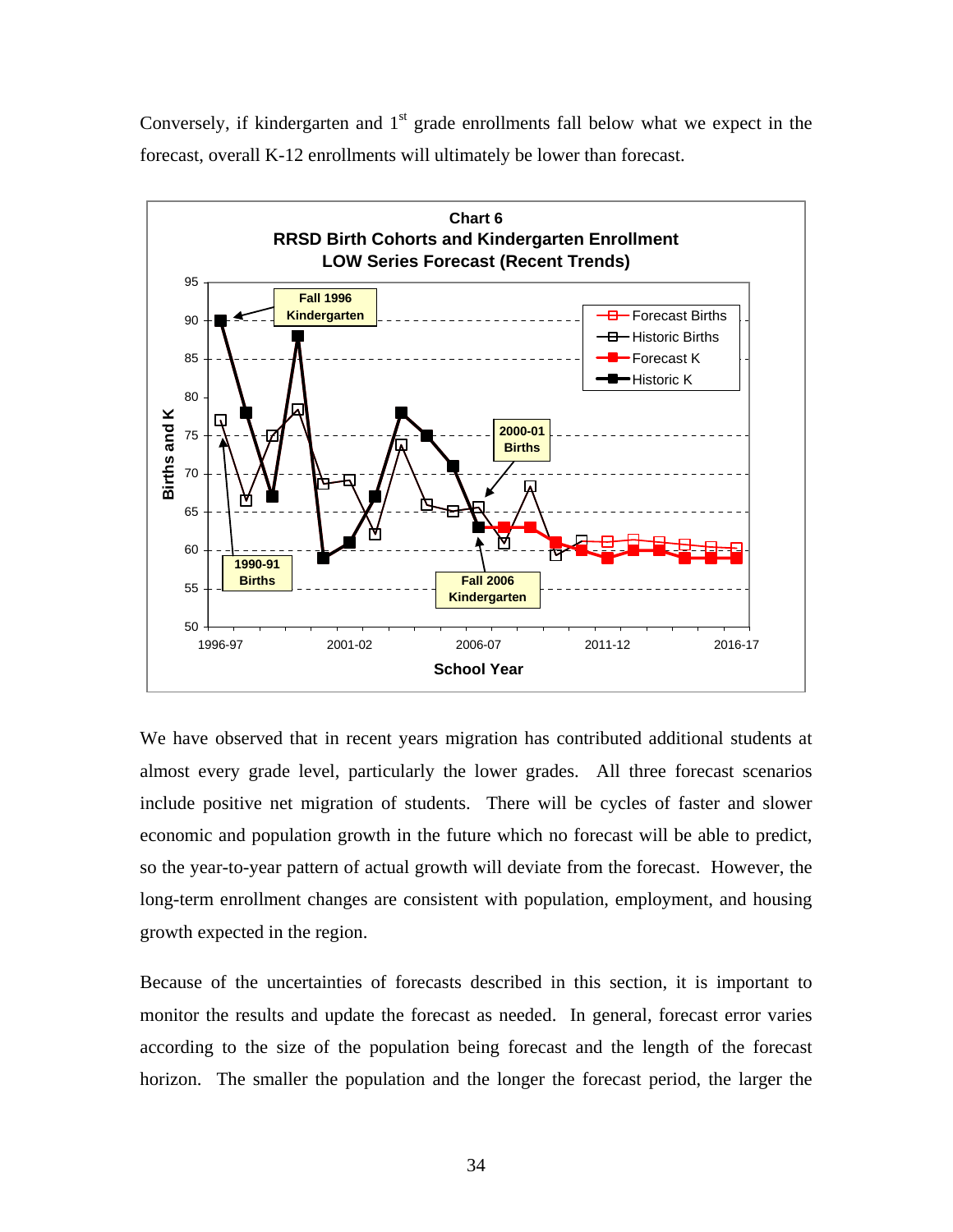error is likely to be. The Rogue River School District currently has a population approaching 10,000, but is economically interdependent with other communities in Jackson and Josephine Counties, which have a total population of nearly 300,000. Depending on development trends and commuting patterns it may become an increasingly desirable place for members of the Rogue Valley workforce to live, or it may lag behind other communities in job and housing growth.

Finally, even if one of the forecast scenarios is highly accurate in the first few years, it is advisable to update the forecast as new information becomes available. New information may be school enrollment data, new census data, proposals for major new housing development, or land use changes that may result in housing or economic growth that differs significantly from recent and current trends.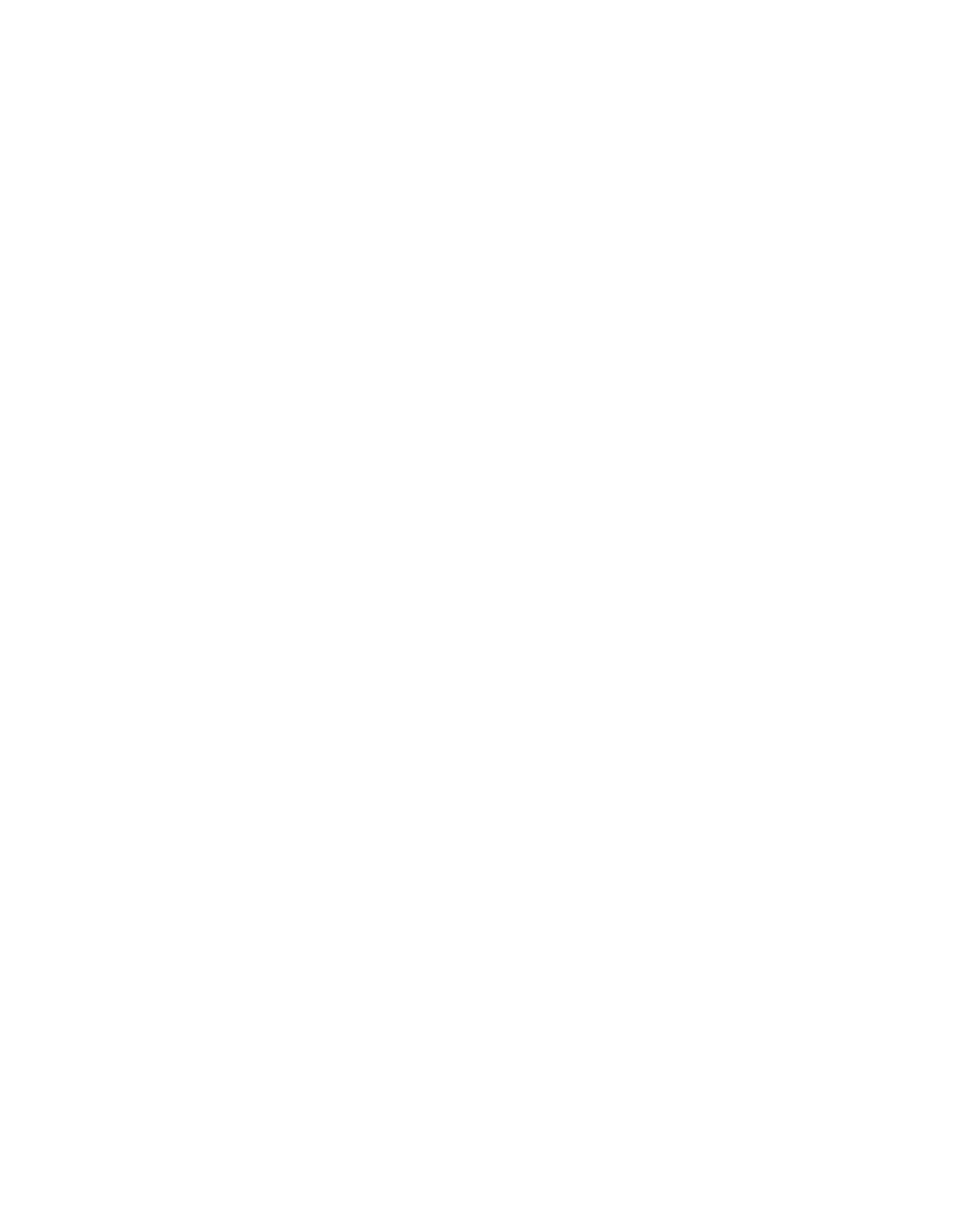# **APPENDIX**

*Low and High Series Population Forecasts*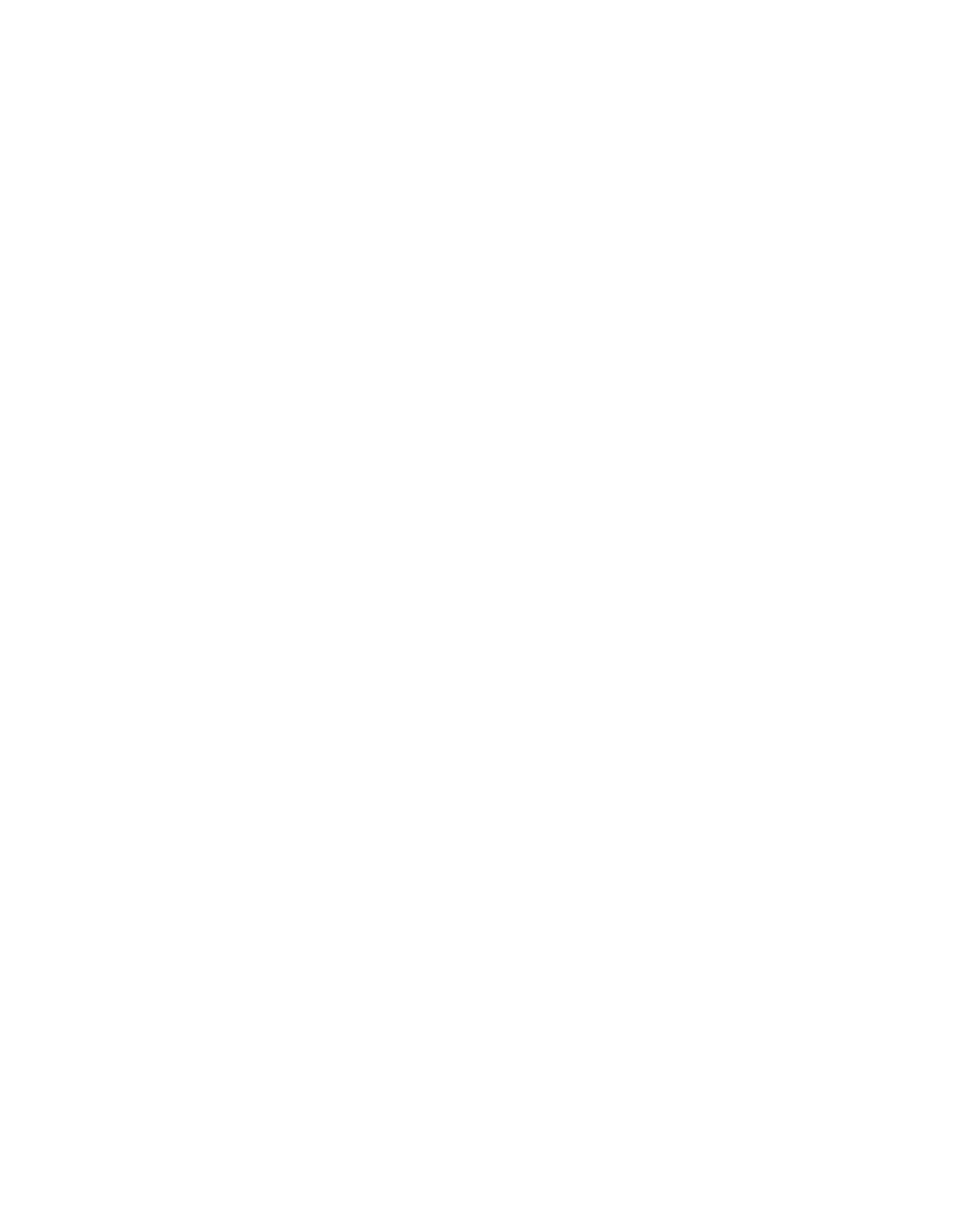|                         | 1990          | 2000          | 2010            | 2020            |               | 2000 to 2020 Change |
|-------------------------|---------------|---------------|-----------------|-----------------|---------------|---------------------|
|                         | <b>Census</b> | <b>Census</b> | <b>Forecast</b> | <b>Forecast</b> | <b>Number</b> | <b>Percent</b>      |
| Under Age 5             | 394           | 410           | 334             | 327             | -83           | $-20%$              |
| Age 5 to 9              | 468           | 503           | 381             | 358             | $-145$        | $-29%$              |
| Age 10 to 14            | 521           | 593           | 510             | 417             | $-176$        | $-30%$              |
| Age 15 to 17            | 256           | 385           | 346             | 294             | -91           | $-24%$              |
| Age 18 to 19            | 142           | 185           | 252             | 172             | $-13$         | $-7%$               |
| Age 20 to 24            | 279           | 305           | 364             | 337             | 32            | 10%                 |
| Age 25 to 29            | 341           | 287           | 326             | 342             | 55            | 19%                 |
| Age 30 to 34            | 482           | 366           | 385             | 459             | 93            | 25%                 |
| Age 35 to 39            | 591           | 561           | 501             | 569             | 8             | 1%                  |
| Age 40 to 44            | 544           | 639           | 579             | 608             | $-31$         | $-5%$               |
| Age 45 to 49            | 487           | 790           | 822             | 734             | -56           | -7%                 |
| Age 50 to 54            | 389           | 717           | 906             | 834             | 117           | 16%                 |
| Age 55 to 59            | 460           | 634           | 952             | 991             | 357           | 56%                 |
| Age 60 to 64            | 534           | 531           | 872             | 1,081           | 550           | 104%                |
| Age 65 to 69            | 638           | 555           | 719             | 1,010           | 455           | 82%                 |
| Age 70 to 74            | 543           | 481           | 495             | 792             | 311           | 65%                 |
| Age 75 to 79            | 361           | 480           | 417             | 540             | 60            | 13%                 |
| Age 80 to 84            | 216           | 349           | 309             | 318             | $-31$         | $-9%$               |
| Age 85 and over         | 92            | 196           | 291             | 281             | 85            | 43%                 |
| <b>Total Population</b> | 7,738         | 8,967         | 9,761           | 10,464          | 1,497         | 17%                 |
| Total age 5 to 17       | 1,245         | 1,481         | 1,237           | 1,069           | -412          | $-28%$              |
| share age 5 to 17       | 16.1%         | 16.5%         | 12.7%           | 10.2%           |               |                     |

|                          | 1990-2000 | 2000-2010 | 2010-2020 |
|--------------------------|-----------|-----------|-----------|
| <b>Population Change</b> | 1.229     | 794       | 703       |
| Percent                  | 15.9%     | 8.9%      | 7.2%      |
| Average Annual           | 1.5%      | $0.8\%$   | $0.7\%$   |

*Source: U.S. Census Bureau, 1990 and 2000 Censuses; data aggregated to RRSD boundary by Portland State University Population Research Center. PSU-PRC Forecasts, 2010 and 2020.*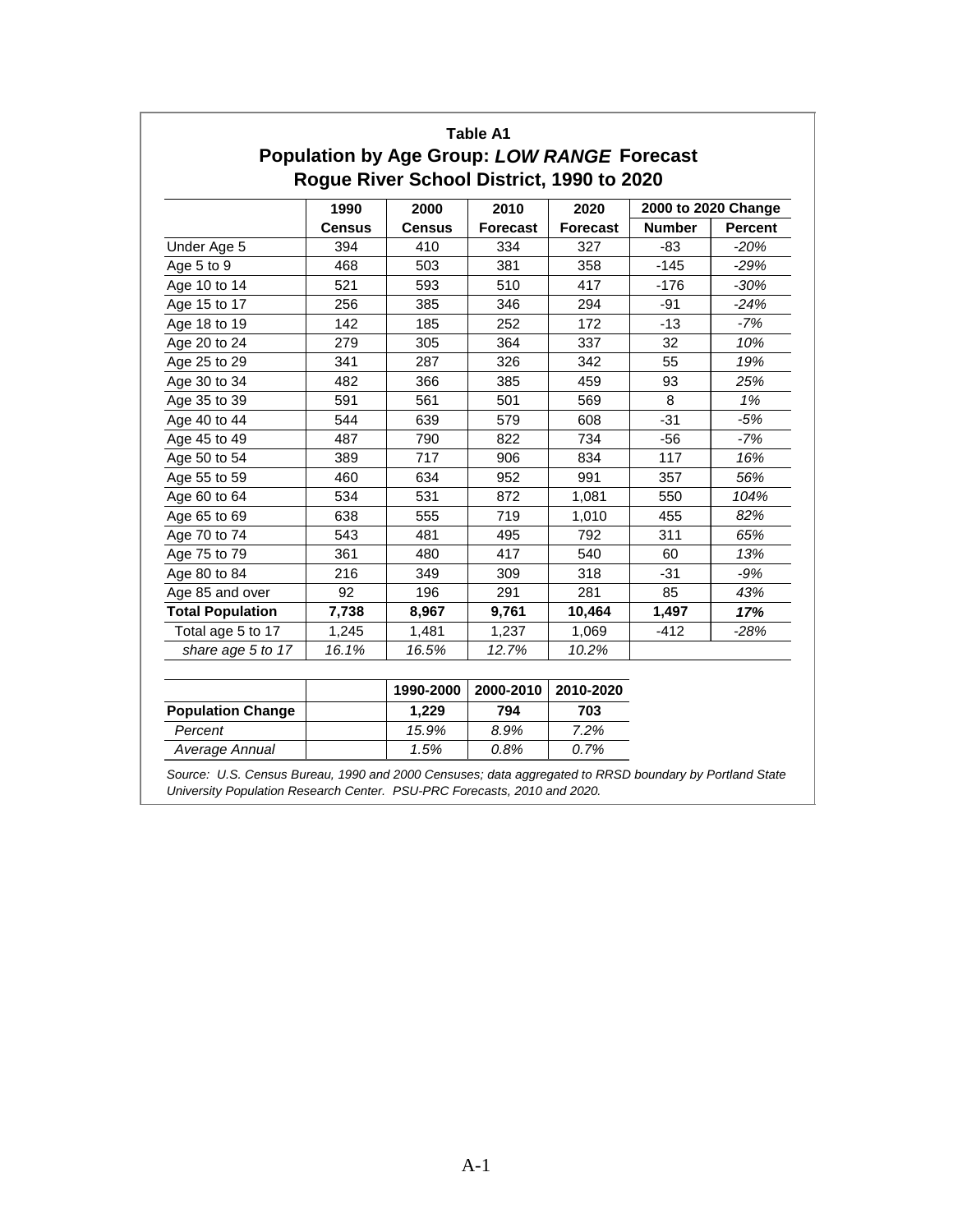|                         | 1990          | 2000          | 2010            | 2020            | 2000 to 2020 Change |                |
|-------------------------|---------------|---------------|-----------------|-----------------|---------------------|----------------|
|                         | <b>Census</b> | <b>Census</b> | <b>Forecast</b> | <b>Forecast</b> | <b>Number</b>       | <b>Percent</b> |
| Under Age 5             | 394           | 410           | 353             | 413             | 3                   | 1%             |
| Age 5 to 9              | 468           | 503           | 397             | 463             | $-40$               | -8%            |
| Age 10 to 14            | 521           | 593           | 536             | 521             | $-72$               | $-12%$         |
| Age 15 to 17            | 256           | 385           | 355             | 358             | $-27$               | -7%            |
| Age 18 to 19            | 142           | 185           | 252             | 210             | 25                  | 14%            |
| Age 20 to 24            | 279           | 305           | 376             | 358             | 53                  | 17%            |
| Age 25 to 29            | 341           | 287           | 337             | 388             | 101                 | 35%            |
| Age 30 to 34            | 482           | 366           | 391             | 537             | 171                 | 47%            |
| Age 35 to 39            | 591           | 561           | 507             | 622             | 61                  | 11%            |
| Age 40 to 44            | 544           | 639           | 586             | 658             | 19                  | 3%             |
| Age 45 to 49            | 487           | 790           | 833             | 746             | $-44$               | $-6%$          |
| Age 50 to 54            | 389           | 717           | 919             | 863             | 146                 | 20%            |
| Age 55 to 59            | 460           | 634           | 968             | 1,093           | 459                 | 72%            |
| Age 60 to 64            | 534           | 531           | 886             | 1,124           | 593                 | 112%           |
| Age 65 to 69            | 638           | 555           | 748             | 1,121           | 566                 | 102%           |
| Age 70 to 74            | 543           | 481           | 506             | 825             | 344                 | 72%            |
| Age 75 to 79            | 361           | 480           | 417             | 568             | 88                  | 18%            |
| Age 80 to 84            | 216           | 349           | 309             | 328             | $-21$               | $-6%$          |
| Age 85 and over         | 92            | 196           | 291             | 289             | 93                  | 47%            |
| <b>Total Population</b> | 7,738         | 8,967         | 9,967           | 11,485          | 2,518               | 28%            |
| Total age 5 to 17       | 1,245         | 1,481         | 1,288           | 1,342           | $-139$              | $-9%$          |
| share age 5 to 17       | 16.1%         | 16.5%         | 12.9%           | 11.7%           |                     |                |

|                          | 1990-2000 | 2000-2010 | 2010-2020 |
|--------------------------|-----------|-----------|-----------|
| <b>Population Change</b> | 1.229     | 1.000     | 1.518     |
| Percent                  | 15.9%     | 11.2%     | 15.2%     |
| Average Annual           | 1.5%      | 1.1%      | 1.4%      |

*Source: U.S. Census Bureau, 1990 and 2000 Censuses; data aggregated to RRSD boundary by Portland State University Population Research Center. PSU-PRC Forecasts, 2010 and 2020.*